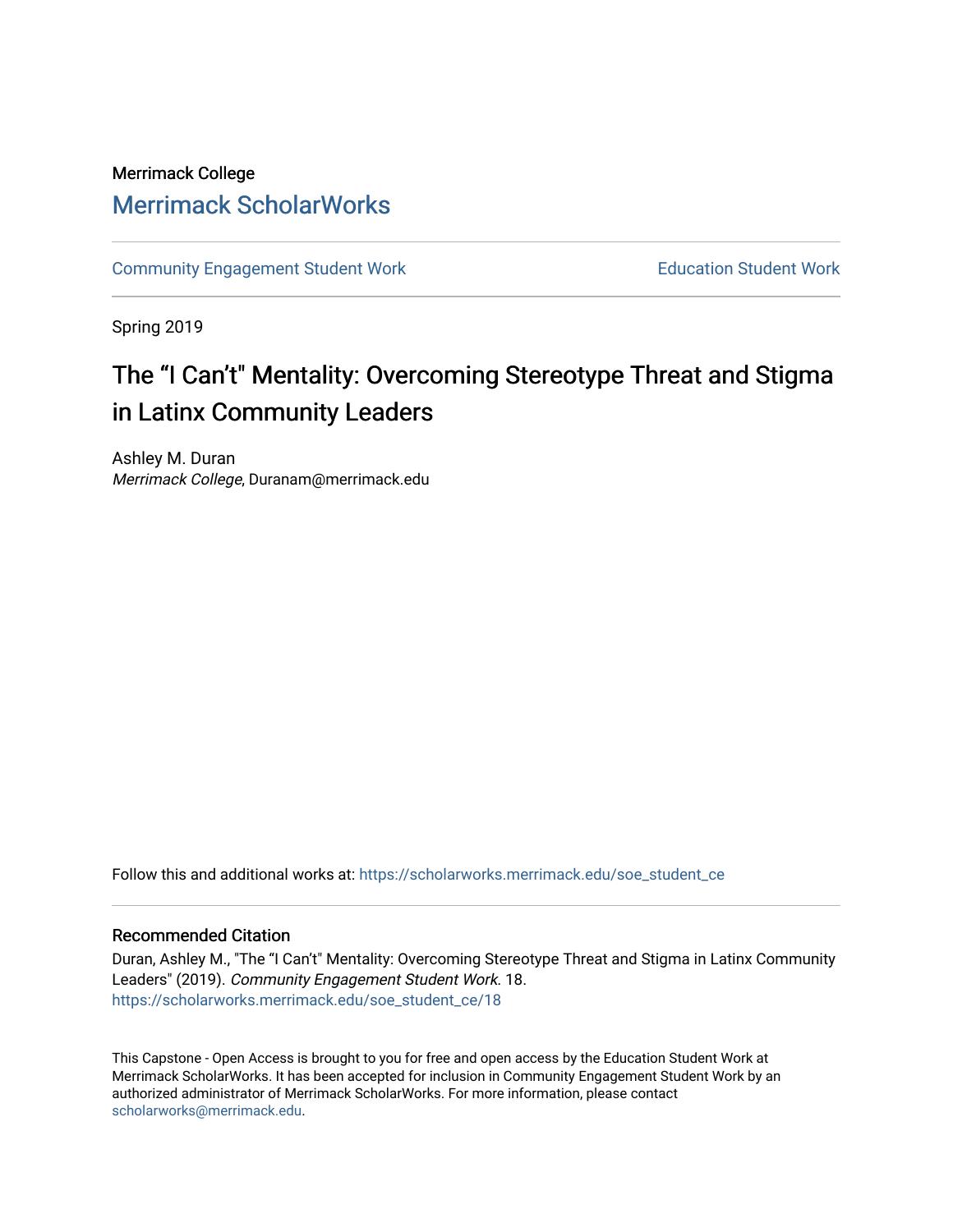Ashley M. Duran

The "I Can't" Mentality:

Overcoming Stereotype Threat and Stigma in Latinx Community Leaders

May 2019

Merrimack College

MERRIMACK COLLEGE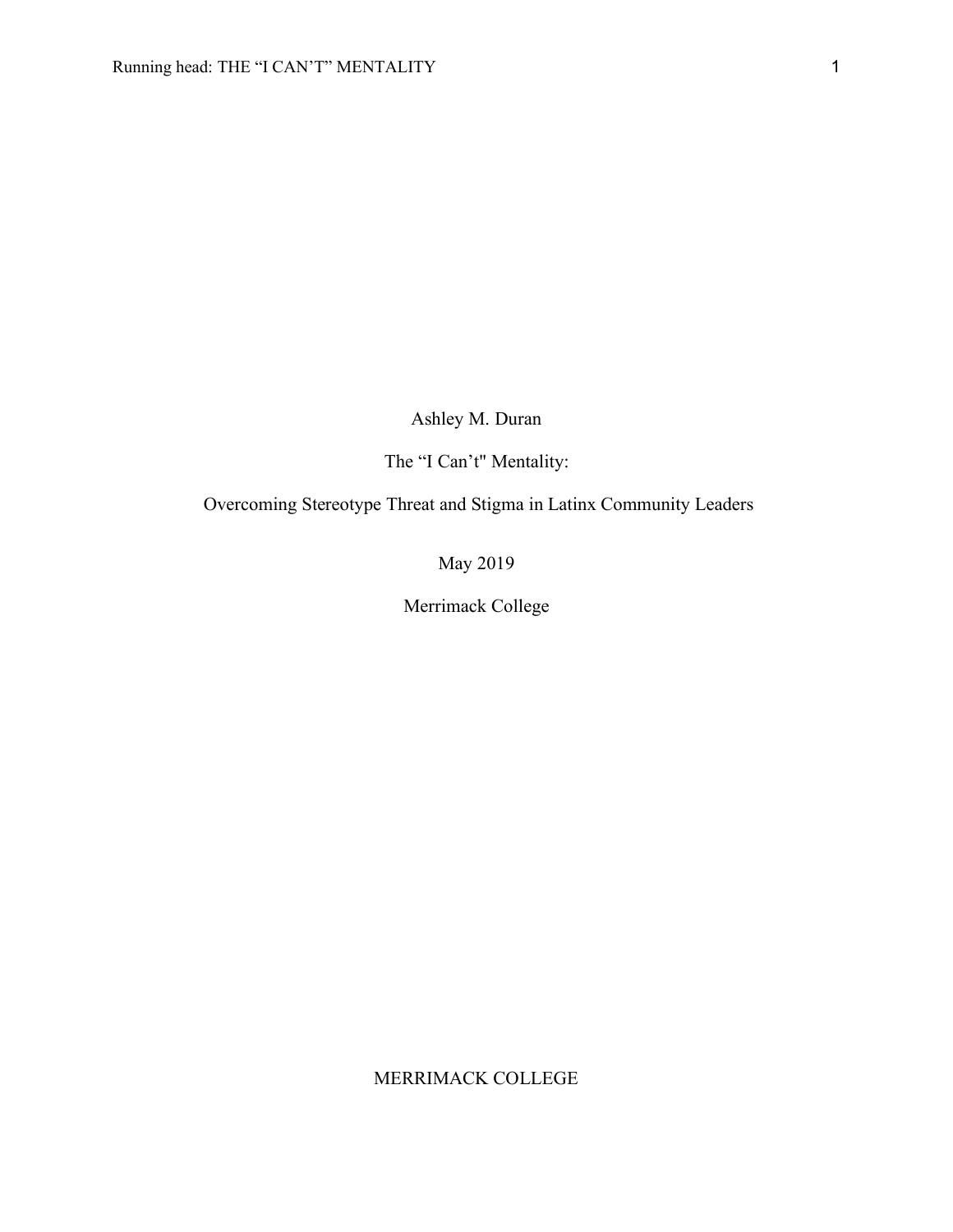### CAPSTONE PAPER SIGNATURE PAGE

### CAPSTONE SUBMITTED IN PARTIAL FULFILLMENT OF THE REQUIREMENTS FOR THE DEGREE

#### **MASTER OF EDUCATION**

 $\mathbb{N}$ 

#### **COMMUNITY ENGAGEMENT**

CAPSTONE TITLE: The "I Can't" Mentality: Overcoming Stereotype Threat and Stigma in Latinx Community Leaders

**AUTHOR:** Ashley M. Duran

THE CAPSTONE PAPER HAS BEEN ACCEPTED BY THE COMMUNITY ENGAGEMENT PROGRAM IN PARTIAL FULFILLMENT OF THE REQUIREMENTS FOR THE DEGREE OF MASTER OF EDUCATION IN COMMUNITY ENGAGEMENT.

Audrey Falk, Ed.D. DIRECTOR, COMMUNITY **ENGAGEMENT** 

John Giordano, Ph.D **INSTRUCTOR, CAPSTONE COURSE** 

talle

SIGN **ATURE** 

 $\frac{5/10/19}{\text{DATE}}$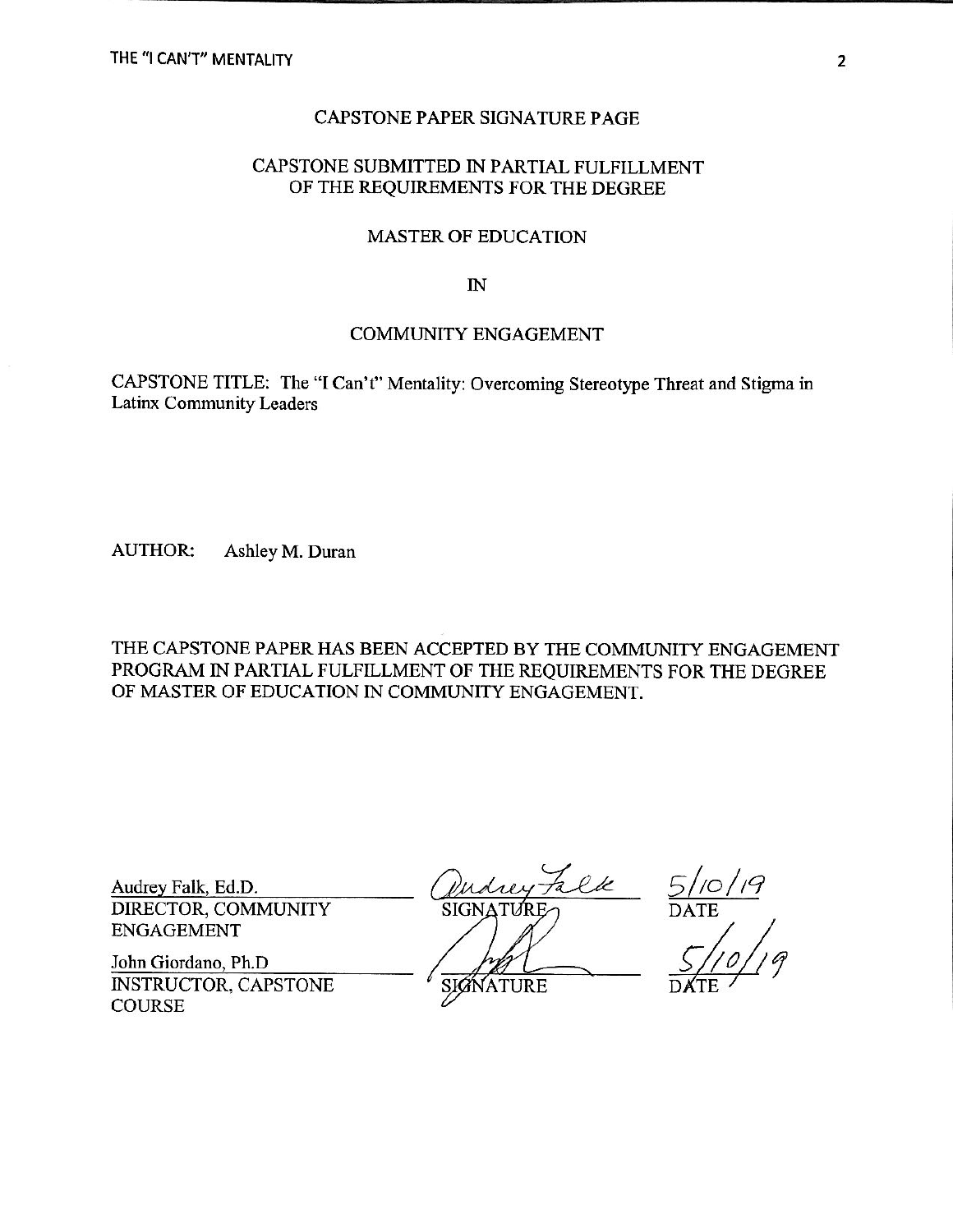#### Acknowledgements

I would like to begin by expressing my heartfelt gratitude to my family and friends for the support during my journey this past year. This year has been the most challenging, yet transformational year of my life and I would not have been able to do it without you. Thank you all for constantly believing in me and reminding me that I am powerful, resilient, and capable of great things. I owe a special thank you to my mother, Wilda, for being my lifelong role model. Reaching this point would have not been possible if wasn't for all of your selfless sacrifices and unconditional love. Lastly, to the C.E cohort, thank you for the much-needed laughs during late night classes. I am so honored to have had the opportunity to learn from you all.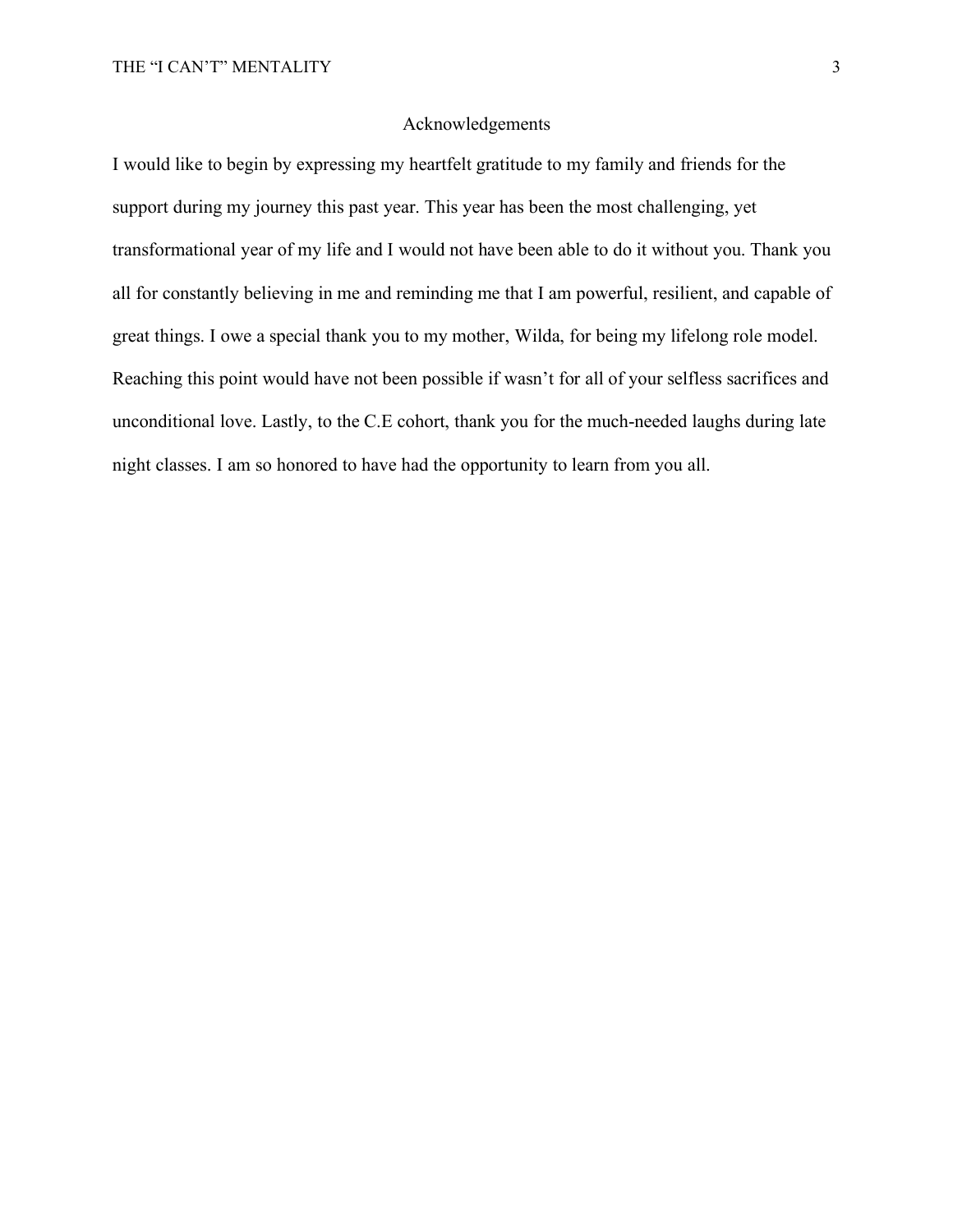#### **Abstract**

The purpose of this study is to understand how stereotype threat and stigma consciousness affect academic success, and if so, whether they create additional educational barriers for young people who live in marginalized communities. The participant sample was composed of Latinx professionals that currently hold leadership positions in socially and economically challenged communities and who are representative of the demographics of the community. Participants responded to a survey designed to explore experiences with the following themes: ethnic identification, stereotype and stigma awareness, self-perception, attitudes towards academic abilities, and negative responses. The research findings provided an analysis of the extent to which stereotypes and stigma impact the development of the Latinx ethnic-identity and selfperception on abilities to attain academic success.

*Keywords: ethnic-identity, stereotype threat, stigma, academic outcomes*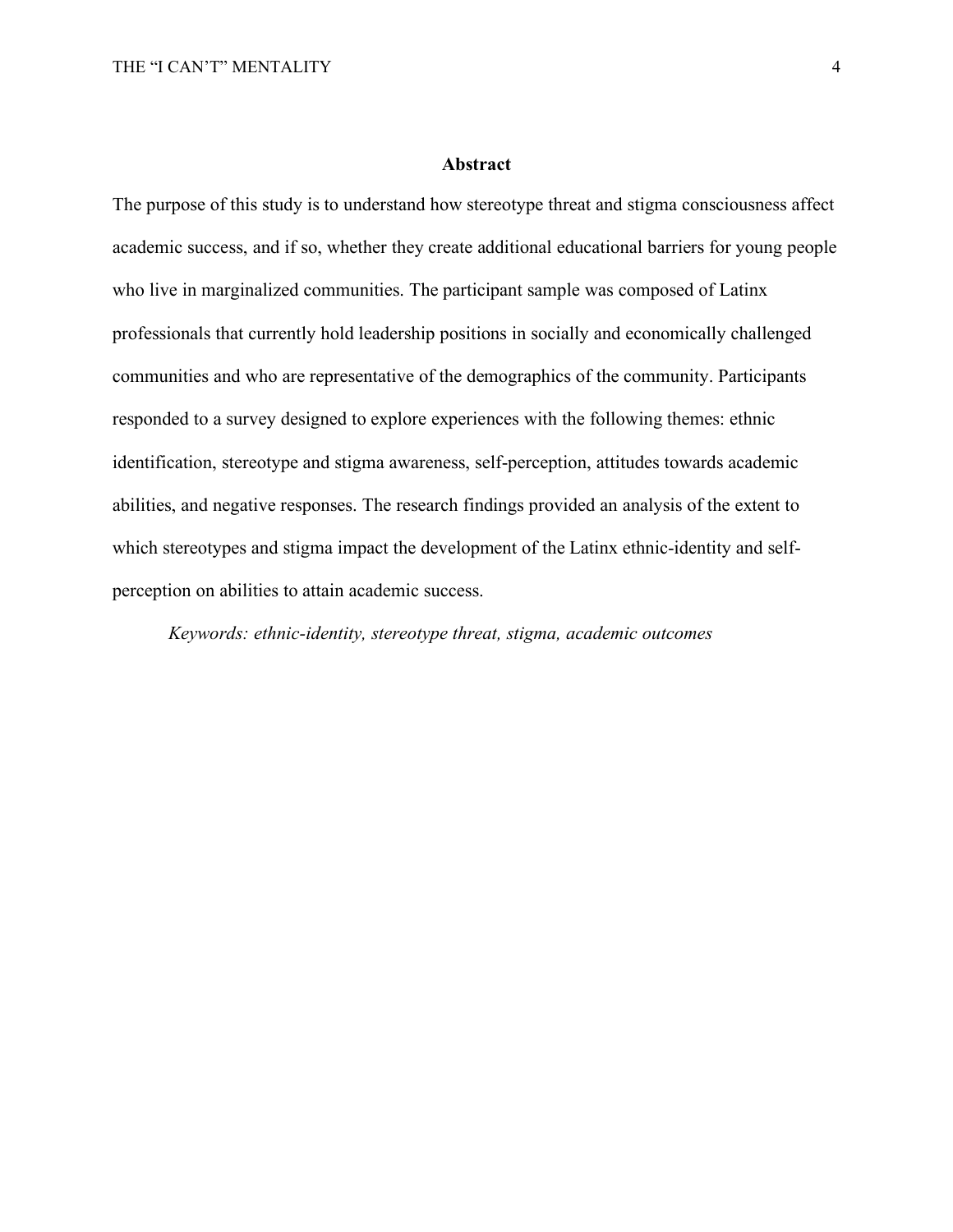## **Table of Contents**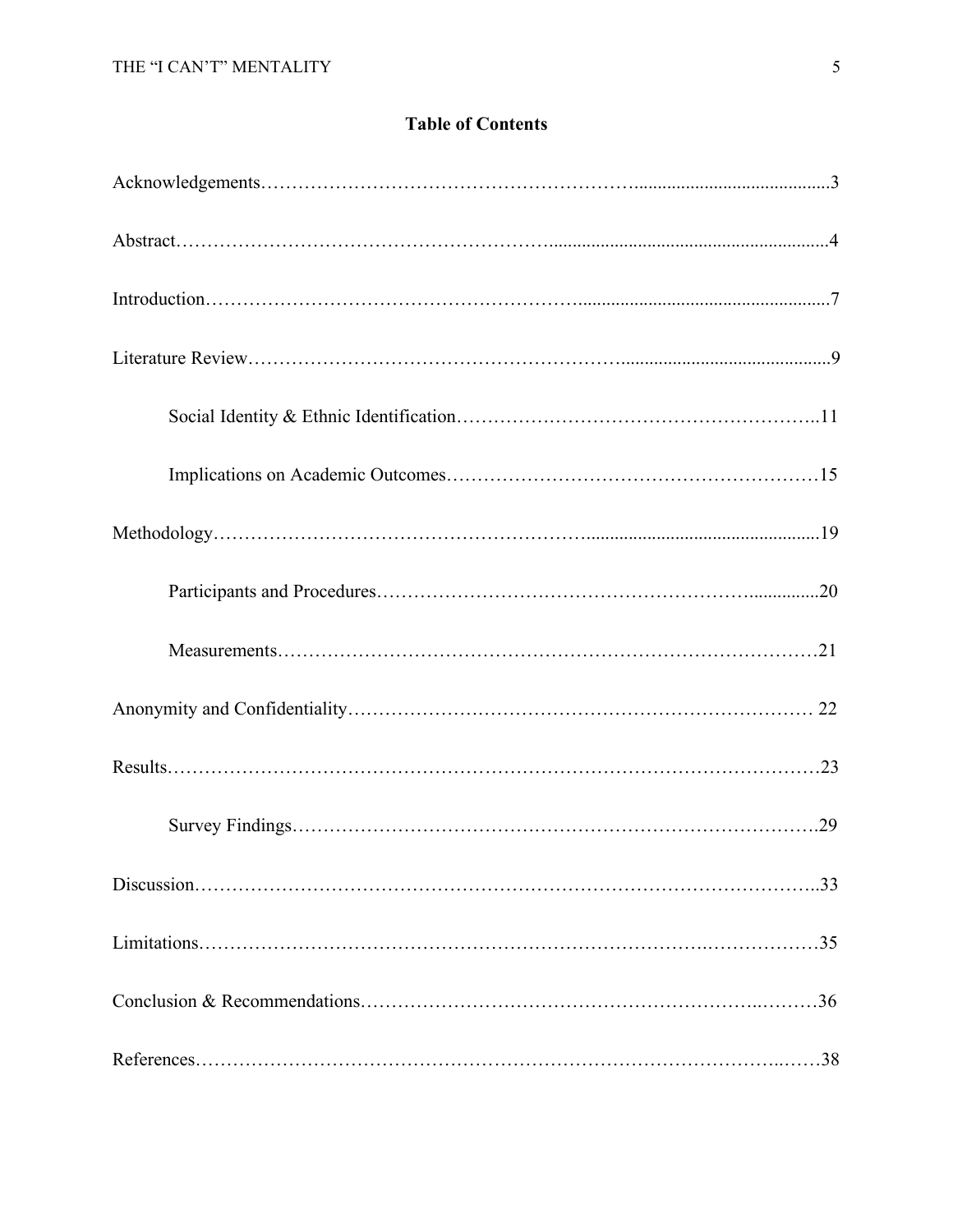### THE "I CAN'T" MENTALITY 6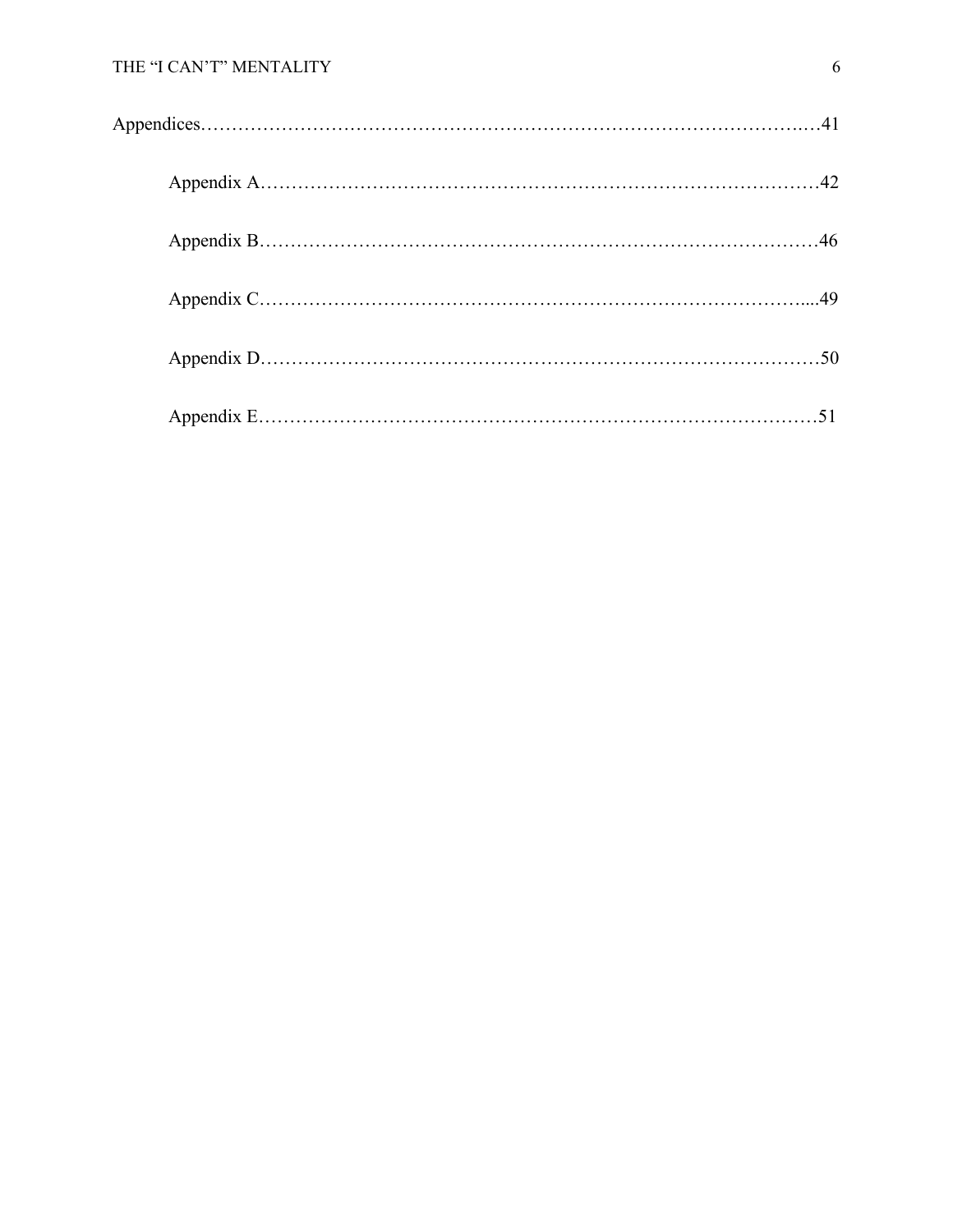How does one develop an "I can't!" mentality? This mental attitude is an unconscious cognitive response to when outsiders' have low expectations of their abilities and capacity to perform in any given setting. Imagine having to face these misperceptions solely because you belong to a predominantly immigrant, Spanish- speaking, Latinx community such as Lawrence, Massachusetts. The population in Lawrence is 73% Latinx or Hispanic, 39 % of which are foreign-born ("Lawrence Ma Population," 2018). Lawrence has been categorized as a gateway city, which is a community that serves as a "gateway" for working class people and immigrants to opportunities that make achieving the "American Dream" a reality ("Gateways Mag", 2019). Gateway cities, such as Lawrence, encounter many social and economic barriers, which consequently results in the fabrication of negative stereotypes and stigmas surrounding the residents and the city. As someone who was born and raised in this community, it is very disheartening that blatantly undisguised stigmas and stereotypes are attached to the city and its' residents. As I became more self-aware and conscious of my social identity as a Lawrence native, I developed an understanding on how my ethnicity and my sense of belongingness to my community influenced my life's trajectory. Did outsider's perceptions of my community and me influence how I perceived my social identity, abilities, and attitudes towards what I could accomplish? According to Guyll, Madon, Prieto, and Scherr (2010), Latinxs members have a significantly decreased chance of attaining undergraduate and graduate degrees in comparison to white counterparts because of social barriers that influence academic achievement. The educational attainment of residents over the age of 25 data from the Lawrence population states that 32 percent are high school graduates, but only 7.96 percent complete and earn a postsecondary degree ("Lawrence Ma Population", 2018). Does the "I Can't!" mentality confirm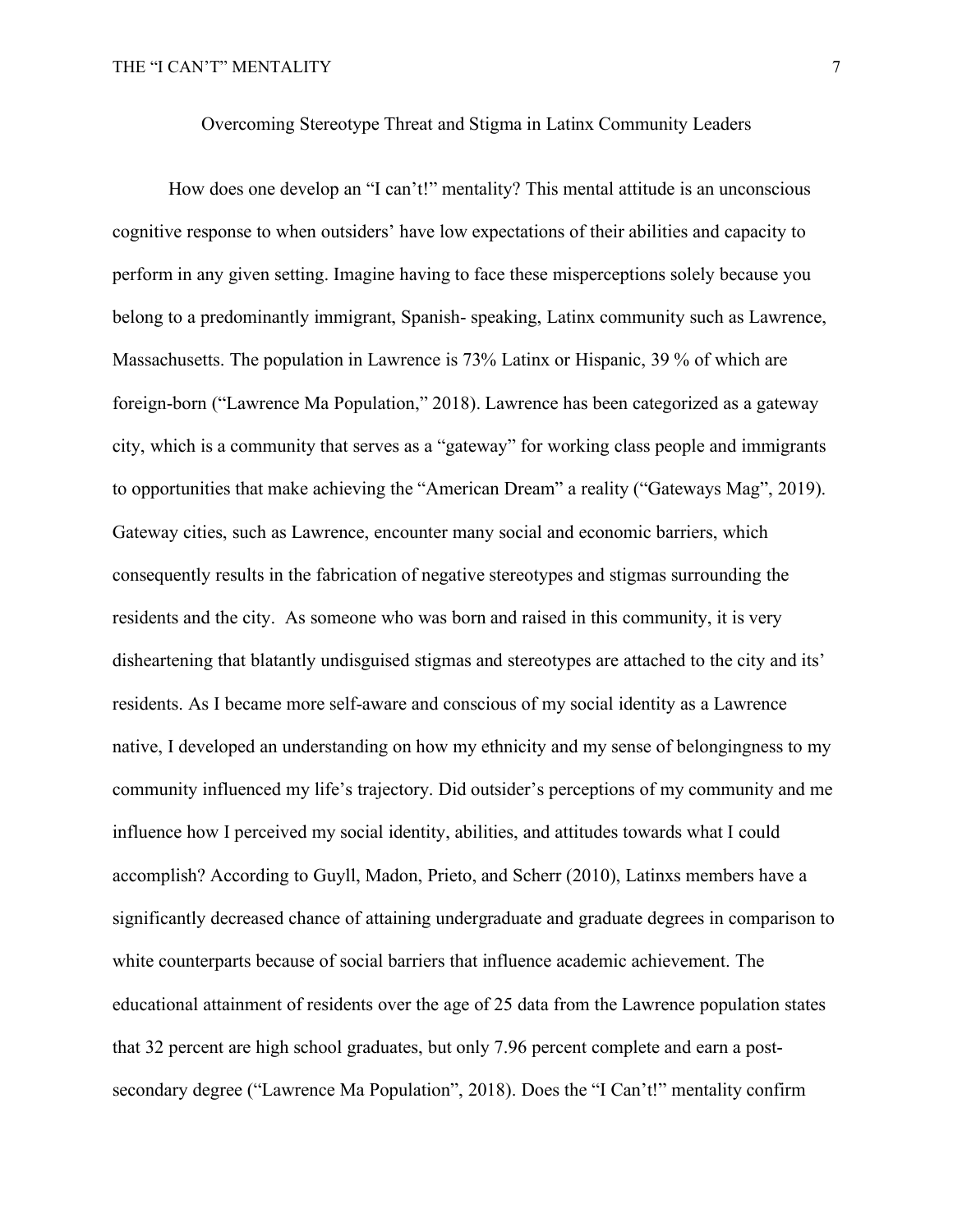negative stereotypes and stigmas and have an impact on high school completion and college enrollment rates? The goal of this study is to explore whether stereotype threats and stigma consciousness affect academic success and potentially create an additional educational barrier for young people who live in economically and socially vulnerable communities. I hope to gain an understanding of whether these components have a significant impact on academic achievement and success, and if so, can future research investigate approaches on how to effectively support students in overcoming barriers caused by social-identity threats.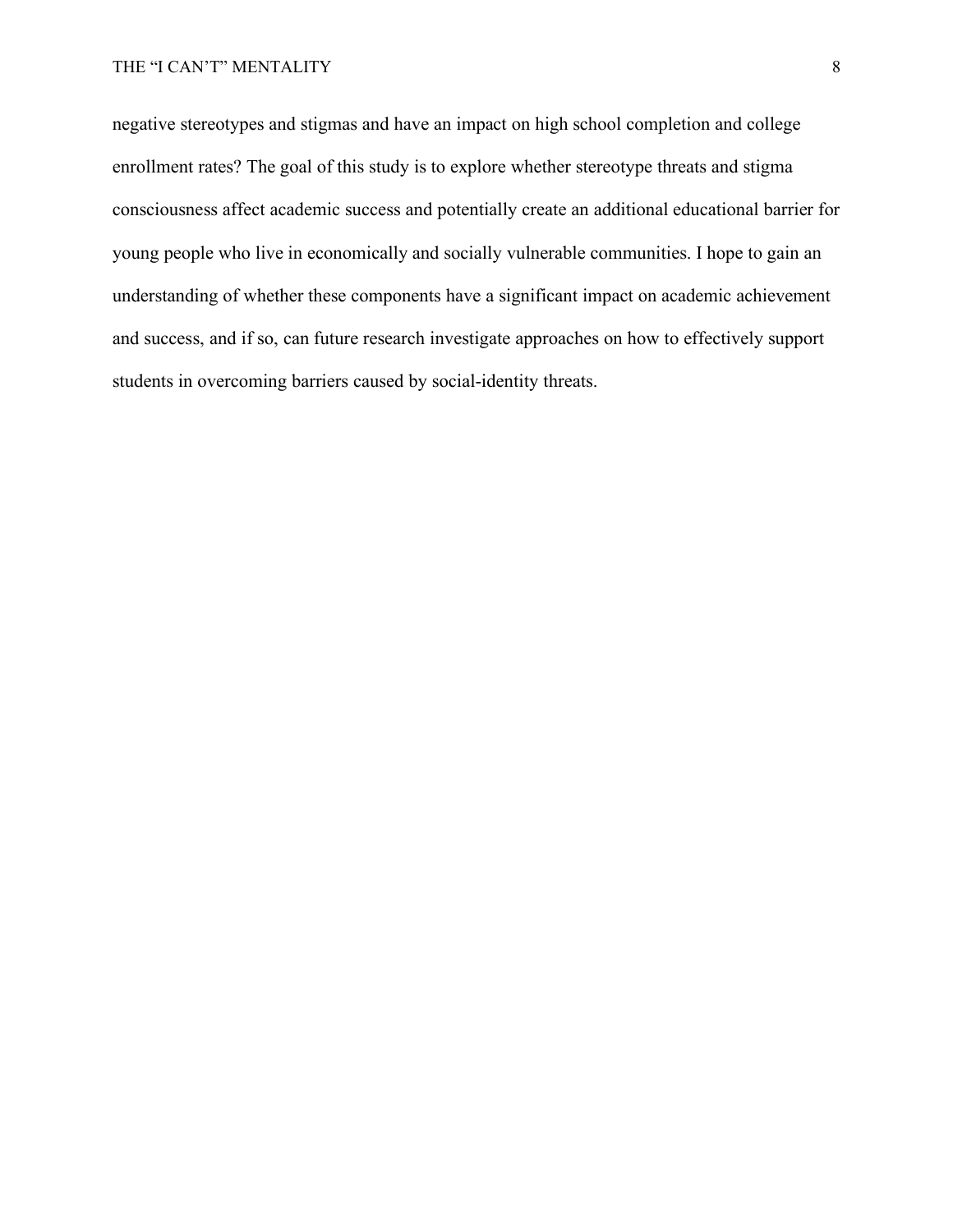#### **Literature Review**

There is a large body of research that supports how social stress and identity threats can dramatically impact the trajectory of ethnic minorities in the United States. Considerable research provides evidence on how identity threats can come about in many forms and the impact they may have on the specific target group. Literature with regard to identity threat and Latinx students in marginalized communities explores to what extent identity threats, such as stereotypes and stigmas, can impact behaviors and attitudes towards academic success and achievement. A review of the literature intends to establish a correlation between identity threat, perceived identity, self-identity, self-perception, and academic achievement, as well as common themes within each category.

Stereotypes are negative generalizations and assumptions which are assigned to specific groups of people in response to their minority status. Studies suggest that consciousness of negative stereotypes which are assigned to the Latinx ethnic group can affect the development of negative self-perceptions in regard to ability to achieve academic success. Sherman et al., (2013) discuss to the extent to which identity threats effect how one interprets ethnic identification by can creating social stress which disrupt feelings of belongingness in marginalized groups. Research attempts to establish a positive relationship between ethnic identity, identity threats, and academic performance and achievement in Latinx students. Sherman et al., (2013) argue that social risk factors such as stereotype threat negatively impact Latinx student's attitudes towards their academic abilities and performance, therefore affecting academic outcomes.

Stigma consciousness is the awareness of rejection, avoidance, and discrimination which is socially attributed to one's social group on the basis of perceived characteristics that socially constructed by dominant culture. Guyll et al., (2010) propose fundamental consequences of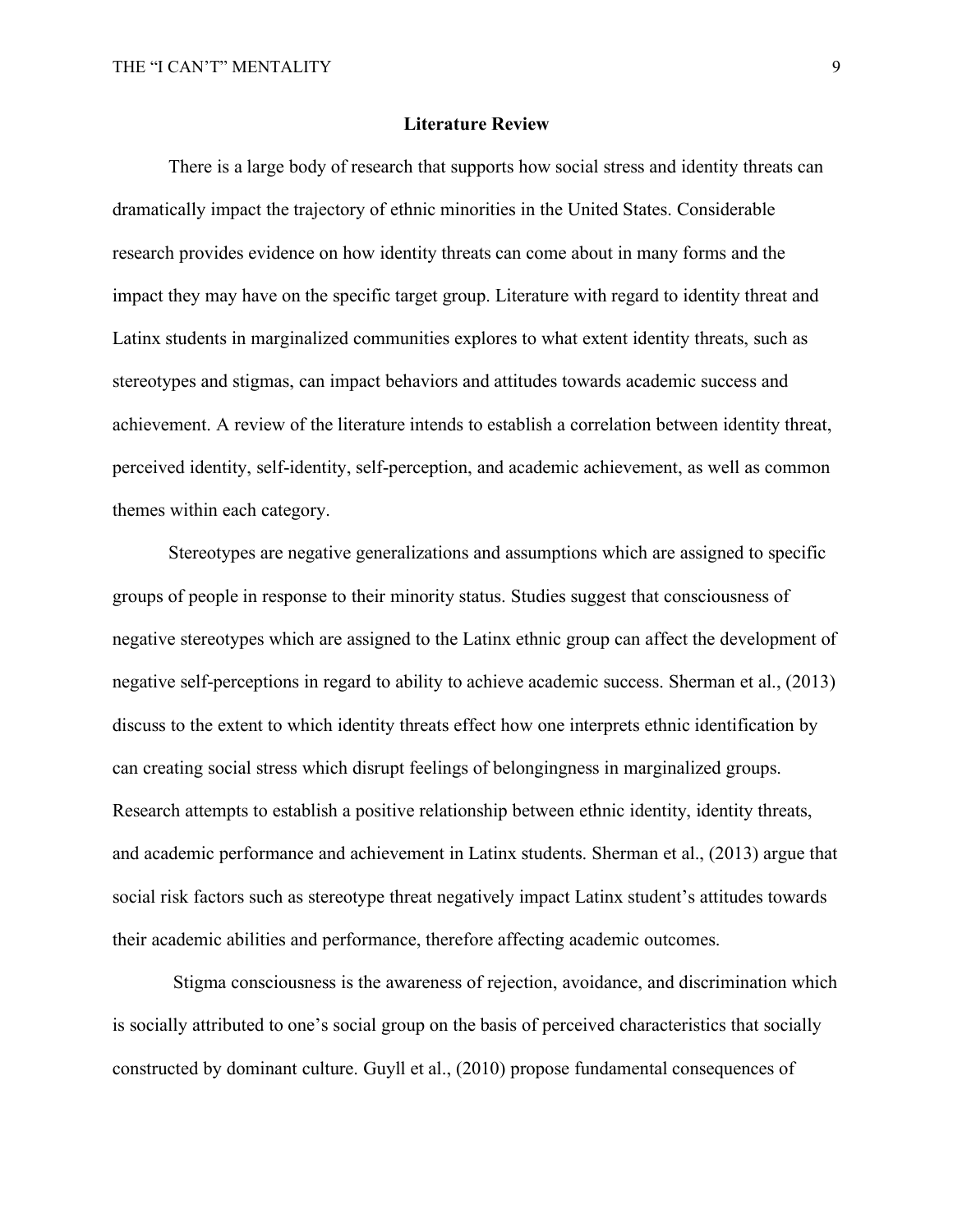stigma consciousness are the negative impact on behavior, self-perception, and attitudes. Furthermore, stigma consciousness has shown to negatively impact Latinx student's development of self-perception and their perception of members within their own social group. Ingroup self-discrimination typically occurs within groups that are assigned negative stereotypes and stigma by dominant groups. Self-fulfilling prophecies are distinguished as the positive relationship between belief and behavior. The initial stage a self-fulfilling prophecy occurs when awareness of negative perceptions and expectations influence the treatment of a target group. Consequently, the spillover affects the behaviors of the target group and results in conforming to initial negative perceptions and expectations. The consequences of perceived low expectations impact student's academic performance and attitudes because educators may not present students with opportunities to demonstrate they can have the ability to perform past a certain capacity. This may negatively affect the academic outcomes of students because they conform to lowexpectations which assumes they cannot perform, therefore confirming the original belief (Guyll et al., 2010). For example, Guyll et al., (2010) discuss the scenario in which educators may attribute a student's difficulty learning in the classroom to low motivation, overlooking other variables which are specific to student's identity. However, studies argue that the academic outcomes of Latinx students are not positively correlated with the consequence of self-fulfilling prophecies. Researchers Hawley, Chavez, and Romain (2007) and Guyll et al., (2010) agree that research does not establish a positive relationship between threats such as self-fulfilling prophecies and the trajectory of Latinx student's academic outcomes. It does, however, affect students of color disproportionately in comparison to white students. Researchers credit the dissimilarity in experiences with self-fulfilling prophecies between ethnic groups to lowexpectancy projected by educators. This point assumes that identification specific to ethnicity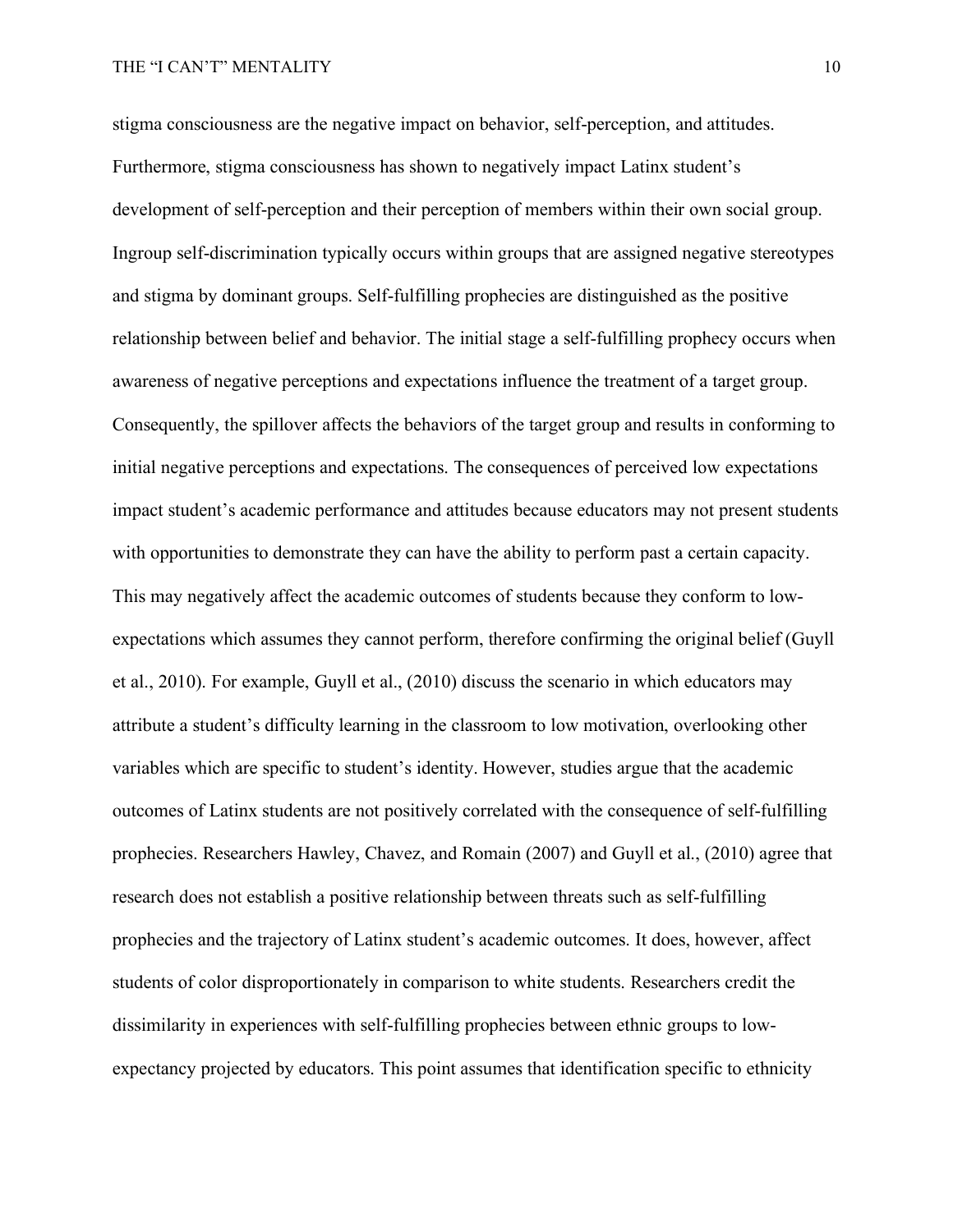and race result in the development of educator's perception towards Latinx students, such as stereotypes and stigmas.

#### **Social Identity & Ethnic Identification**

The process of interpreting social identity is personal and unique to every individual. The multifaceted nature of social identity is due to the fact that identity is composed of various components, all which interact and/or counteract with one another. Influencing variables of social identity of those whose self-identify as Latinx members may include, but are not limited to, ethnicity/race, age, gender identity, socioeconomic status, religion, immigrant status, immigrant generation, and language. French and Chavez (2010) admit there is limited research that investigates exclusively the Latinx ethnic-identification experience. In response to limited research on Latinx ethnic-identification, Zarate, Bhimiji and Reese (2005) reject scholars' approaches to labeling social identity with regard to ethnic-identification. By rejecting preexisting ethnic-identification labels, the opportunity to choose how to interpret membership to their social group is presented (Zarate et al., 2005). This approach allows for the interpretation of social identity and ethnic-identification to be more meaningful and personal. In this study, Zarate et al., (2005) also discovered a variable which is often overlooked by researchers when exploring the experiences of ethnically diverse groups is place of birth. In the study, findings suggest that Latinx American-born adolescents, do not often give preference to immigration status when selfidentifying ethnicity, despite having bi-cultural identities by definition (p. 105). The findings suggest immigrant status/generation and place of birth do not contribute to ethnic-identification for Latinx students, because most chose to identify with parent's birthplace and language, such as speaking Spanish. It is suggested that a significant component for feelings of connectedness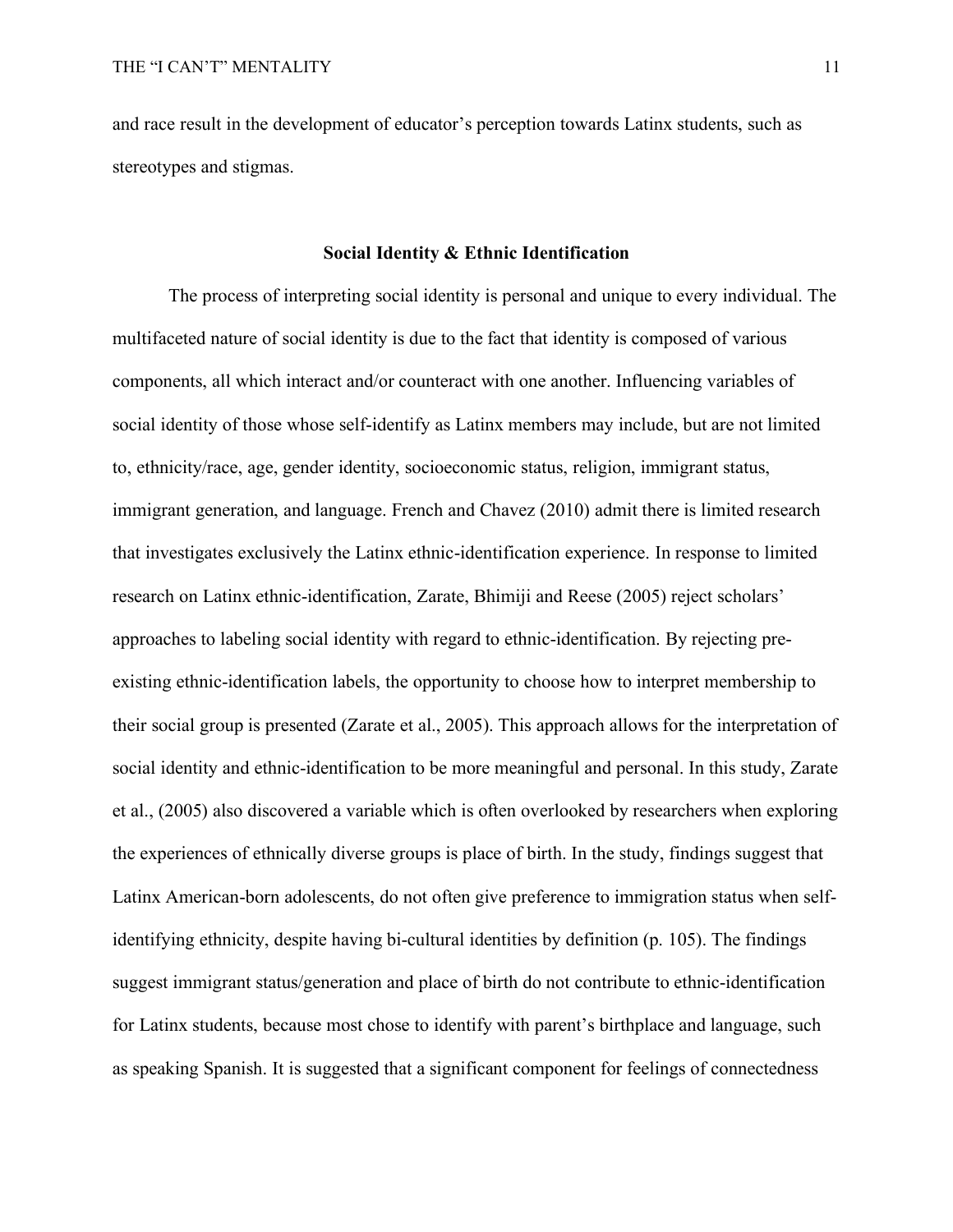and belongingness to the Latinx identity is positively correlated with parent's birth place and bilingualism.

#### *Acculturation*

Acculturation describes the process of adopting dominant culture, values, or beliefs for foreign-born Latinx students upon arrival to the United States. Research defends the argument that there is a significant relationship between ethnic identity, acculturation, and the development of self-perception such as attitudes and behavior. Research that explores the implications of acculturation has provided inconsistent findings. This inconsistency can be attributed to the variation of acculturation outcomes ranging from serving as a protective barrier to adverse outcomes for Latinx students in response to identity threats. Additionally, another component that influences Latinx student experience is biculturalism. According to Zarate et al., (2005) bicultural identity experiences of Latinx students is directly comparable to the acculturation process Latinx first generation immigrant experience because it includes simultaneously counterbalancing dominant culture and home culture.

According to the literature, acculturation occurs to different extents and degrees. The acculturation strategy of assimilation maintains a connection with one's home culture, while constructively engaging with dominant culture (Guyll et al., 2010). The acculturation strategy of separation occurs when there is minimal engagement with host culture and a strong attachment to one's home culture. In addition to adapting to dominant culture, foreign born Latinx students have to overcome the language barrier and acquire conversational English proficiency. Latinx students who have limited English proficiency have lower rates of acculturation and have worse perceived academic outcomes than those who have a greater English proficiency (Guyll et al., 2010). It is worth noting that experiences with the acculturation process differ between ethnic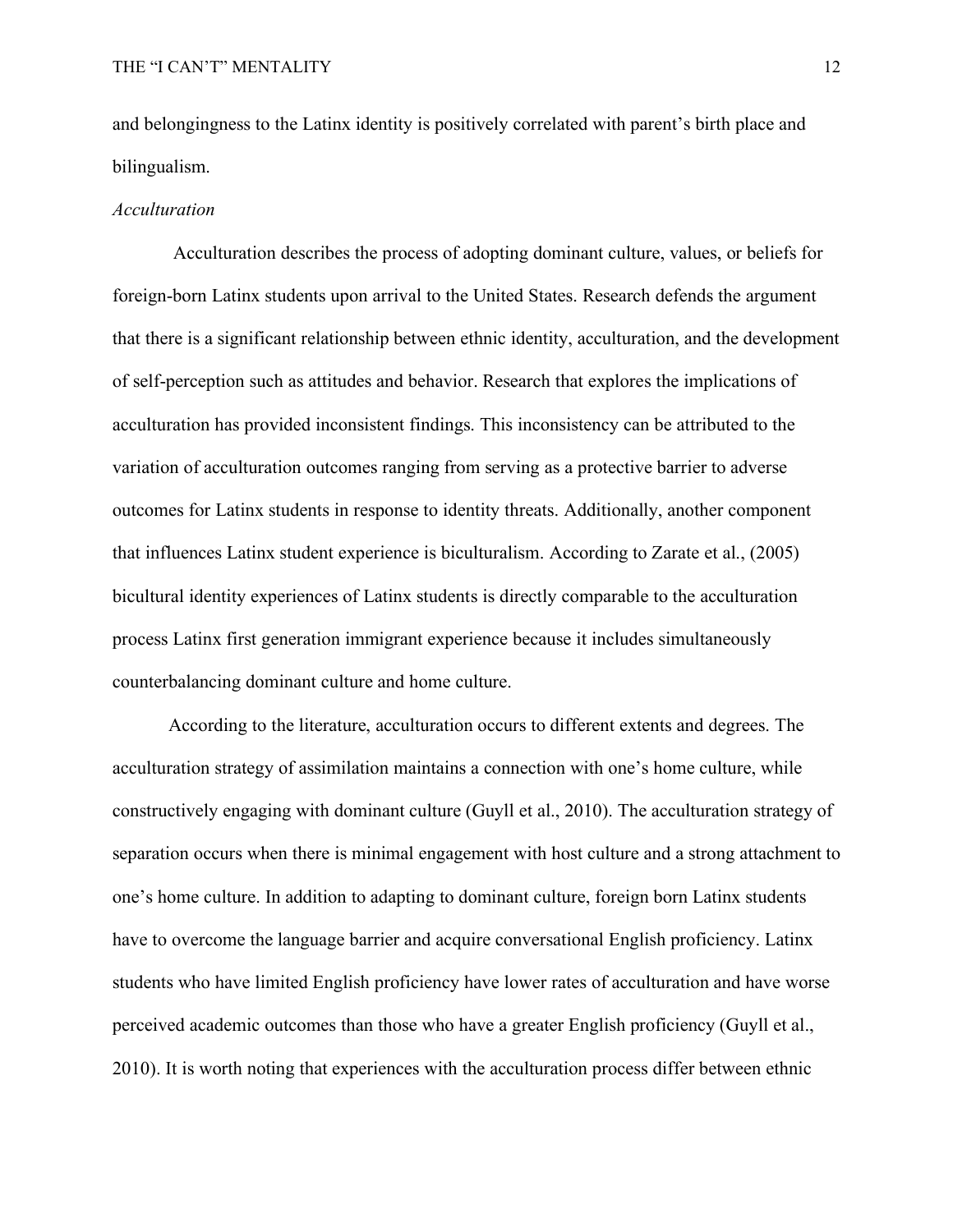groups, immigrants, and later immigrant generations (Hawley et al., 2007). For example, experiences with acculturating to dominant culture and standards varies when comparing Latinx and European immigrants. Components that cause variation in the acculturation process are dependent on cultural characteristics, language, spiritual attitudes, and interpersonal beliefs. Additionally, within these components are sub-variables exclusive to Latinx acculturation experience. The most significant components which shape the outcomes of overall well-being to Latinx students during the acculturation processes are family/ parental support and religiosity (Corona et al., 2017; Hawley et al., 2007). Family support and religion have a significant role in the acculturation process for Latinx students because these cultural values tend to serve as a protective factor that promote resiliency against identity threats. Family belongingness, support, and religion come into play when ethnic-identity is threatened as result of perceived discrimination. A consequence of perceived discrimination is that it discourages Latinx students to seek outgroup peer support, if it is available, and instead rely on family support (Hawley et al., 2007).

As mentioned earlier in the literature, the process of interpreting and understanding one's social identity is personal and fluid. Identity is a complex array of components that have the ability to change, shift, adapt throughout a lifetime depending on lived experiences, environment, and views of belongingness. Perceived identity is the extent in which one interprets how outgroups understand and perceive their identity. Identity threats influence the process of adopting negative or positive perceived identity. Stephan, Renfro, Esses, Stephan, and Martin (2005) investigate the causes, roles, and impact that identity threats have on target groups. The threat model of prejudice begins to explain how identity threats shape attitudes and behaviors at the expense of specific ethnic groups, such as Latinx students (Stephan et al., 2005). The threat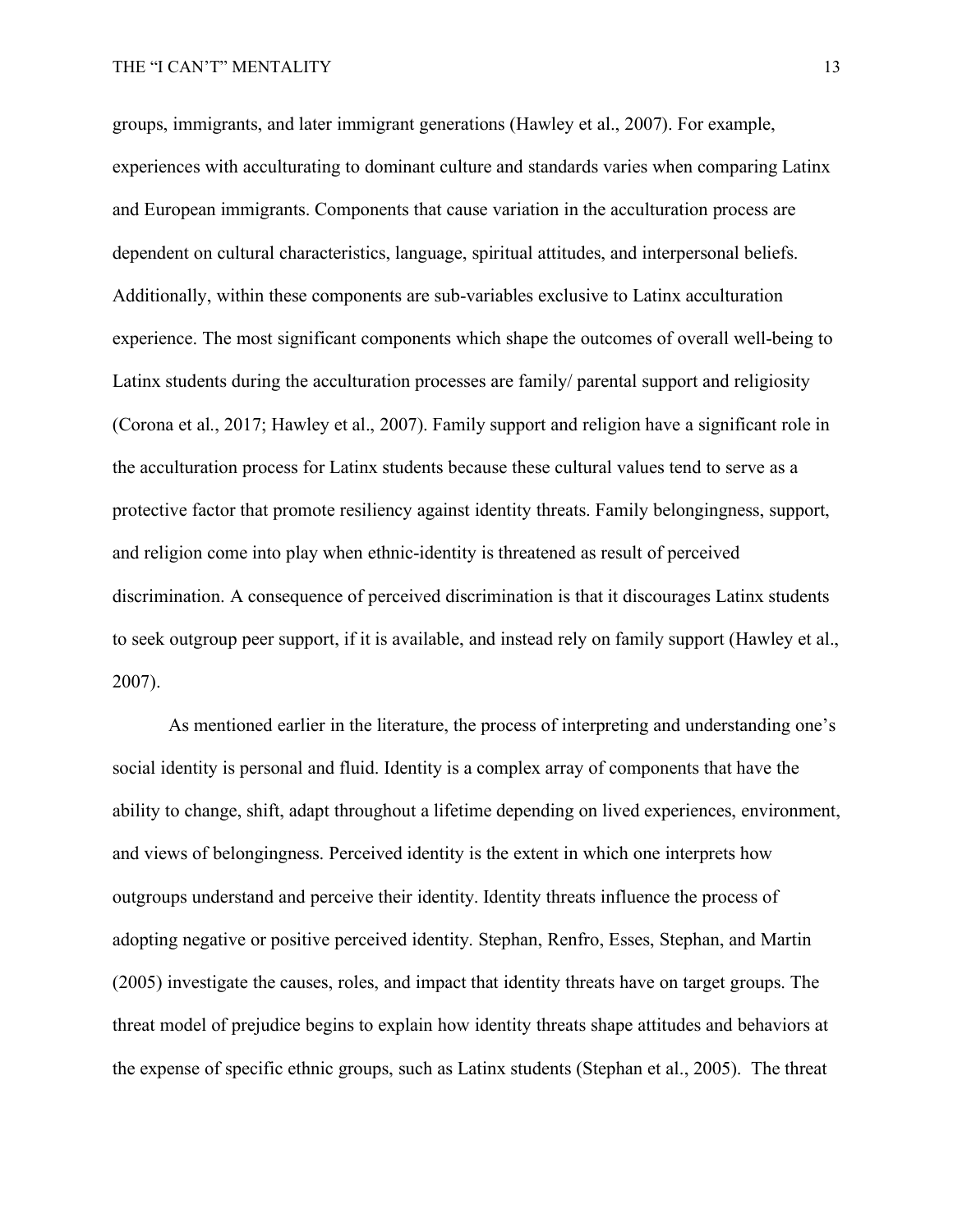model includes four types of threats: realistic threats symbolic threats, intergroup anxiety, and negative stereotypes (Stephan et al., 2005, p. 2). Negative perceptions and attitudes are formed when dominant groups view outgroups as a threat to their own identity, therefore influencing dominant groups' views and perceptions on immigrant and ethnic minority groups. Stephan et al., note that those who defend negative stereotypes of specific groups tend to hold onto negative attitudes in order to maintain a path of congruency between personal beliefs and stereotypes (2005, p. 2). The theory model of ethnocentrism intends to provide a deeper understanding behind motives for adopting and negative stereotype. Ethnocentrism is the process which dominant groups critique the culture, values and beliefs of outgroups with the perspective that there is a dominant standard culture (Stephan et al., 2005, p.15-16). Ethnocentrism reinforces stereotypes and prejudice against target groups because, most times, stereotypes and attitudes are negative. According to Stephan et al., (2005) negative stereotypes assigned to outgroups are more likely to have higher rates of retention in comparison to positive stereotypes. As a result of lower retention rates, positive stereotypes cannot serve as buffers against negative stereotypes. Researchers conclude that consequently, the impact of negative stereotypes is much greater than that of positive stereotypes.

Additionally, French and Chavez's racial identity theory should be considered when attempting to understand how perceived identity shapes the experience and outcomes of Latinx students (2010). Racial identity theory is a theoretical concept that explains the process of coming into consciousness of outgroup perceptions and attitudes towards the social group to which you belong (French & Chavez, 2010). Racial identity theory is divided into four phases: centrality, regard, private regard, and group orientation. Centrality explains the implications and importance of one's ethnic/racial identity to development of perception of self. Secondly, regard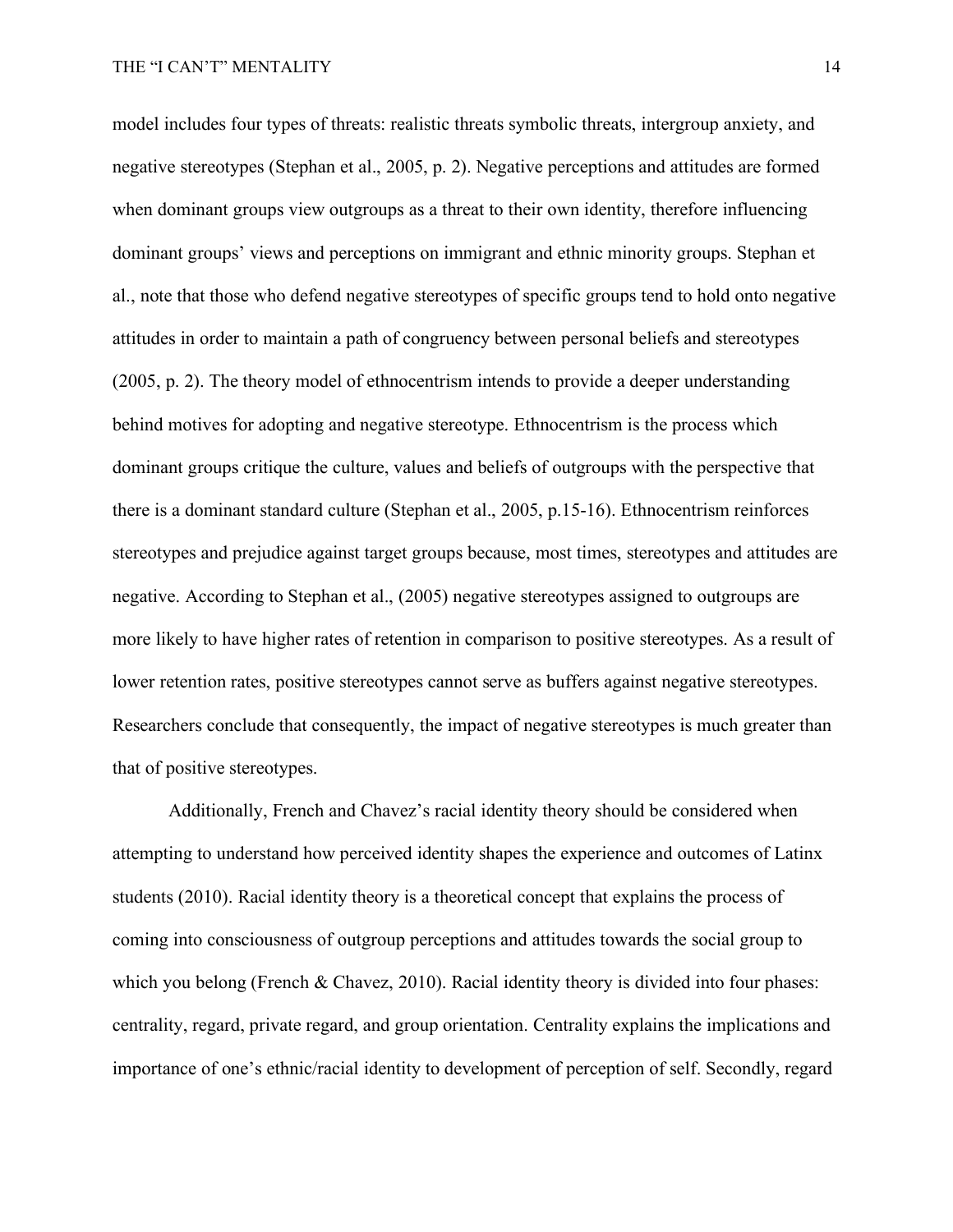also known as public regard explains one's perceptions and beliefs about how outsiders interpret and view one's ethnic/racial identity. The component of regard can be used to understand how one becomes aware of stereotypes and stigmas that are assigned to the ethnic group to which they belong. Thirdly, private regard encompasses the process in which we construct perceptions and beliefs about others that belong to the same ethnic/racial group. Lastly, other group orientation is our perceptions and beliefs towards outgroups (French & Chavez, 2010). French and Chavez's (2010) theory provides an in-depth step-by-step explanation on the process becoming aware of one's perceived identity. French and Chavez, (2010) and Stephan et al., (2005) conceptual theories provide insight on the complexity of ethnic-identification, perceived identity and the intersectionality of these concepts.

#### **Implications on Academic Outcomes**

Corona et al., (2017) note how although Latinx is the fastest growing population in the United States, this group is underrepresented in high school and college completion rates. Studies that explore the relationship between ethnic identity and academic performance and achievement suggest inconsistent findings according to researchers. The data has shown to be inconsistent because numerous studies have found that strong ethnic identity is linked to positive academic attitudes, performance, and outcomes. In retrospect, there are also a significant number of studies providing opposing evidence that suggests strong ethnic identity is linked to poor academic attitudes, performance, and outcomes. Zarate, et al., (2005) and Hawley et al., (2007) agree that the relationship between ethnic-identification and academic outcomes is not significant enough to establish a positive correlation. Throughout the review of the literature, researchers provide various explanations as to why ethnic-identification should not be considered as the primary influencer of academic outcomes in Latinx students. Guyll et al., (2010) propose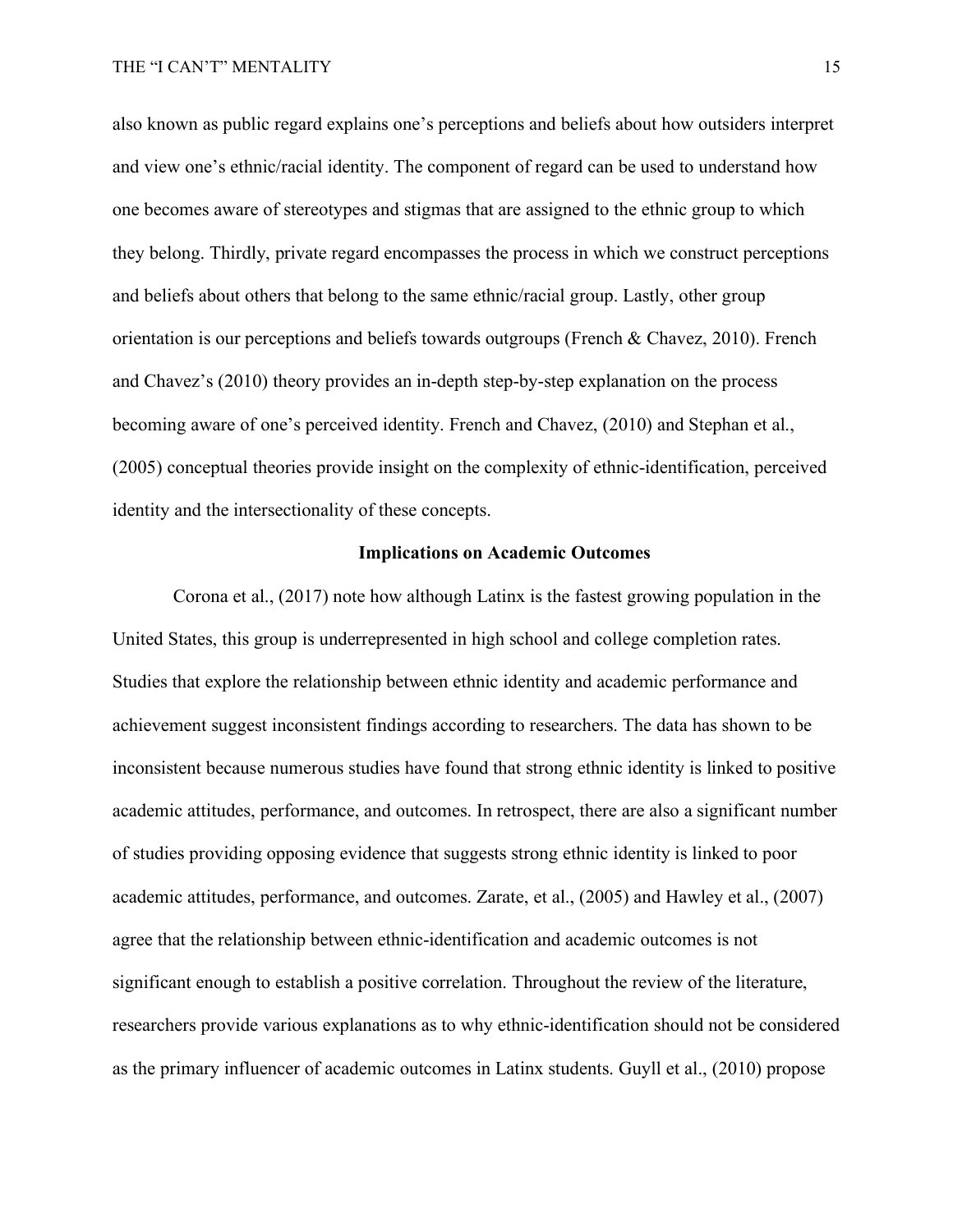that the inconsistency in the data can be attributed to how one interprets and defines their ethnic identity. Supporting literature attributes inconsistencies to the dissimilarity in the approaches for measuring and defining ethnic identity. As noted earlier in the literature, ethnic identity is not constant and has the ability to adapt depending on the circumstances. For example, in the study conducted by Guyll et al., (2010), diversity and variability within Latinx and Hispanic identification was not distinguished. In contrast, Zarate et al., (2005) believes that ethnicidentification should not be limited to pre-existing labels therefore constricting the scope in which one can self-identify. The literature also suggests academic outcomes of Latinx students does not depend solely on ethnic-identification, but on the dynamic process of the interplay of social identifiers, such as demographics and cultural values (Taggart, 2018, p. 452).

Demographic variables that are significant predictors of academic achievement in Latinx academic achievement and success are socioeconomic status, parental education level, bilingualism, immigrant status, and the neighborhood in which they live. According to recent studies, socioeconomic status and household income is a significant predictor to Latinx academic outcomes in regard to test scores, high school completion, and college enrollment (Taggart, 2018). Socioeconomic status is positively correlated with parent's highest degree received or level of schooling. Moreover, parental education level is also a factor in Latinx academic achievement and success. Taggart (2018) suggests that parental education, which includes premigration education is a positive influencing variable for Latinx student's academic achievement. Latinx students who have parents which have completed a post-secondary degree have higher rates of test scores, high school completion, and college enrollment (p.456). Another variable which is exclusive to Latinx students is bilingual capabilities. Studies suggest Latinx student's proficiency in both Spanish and English is significantly associated with achievement,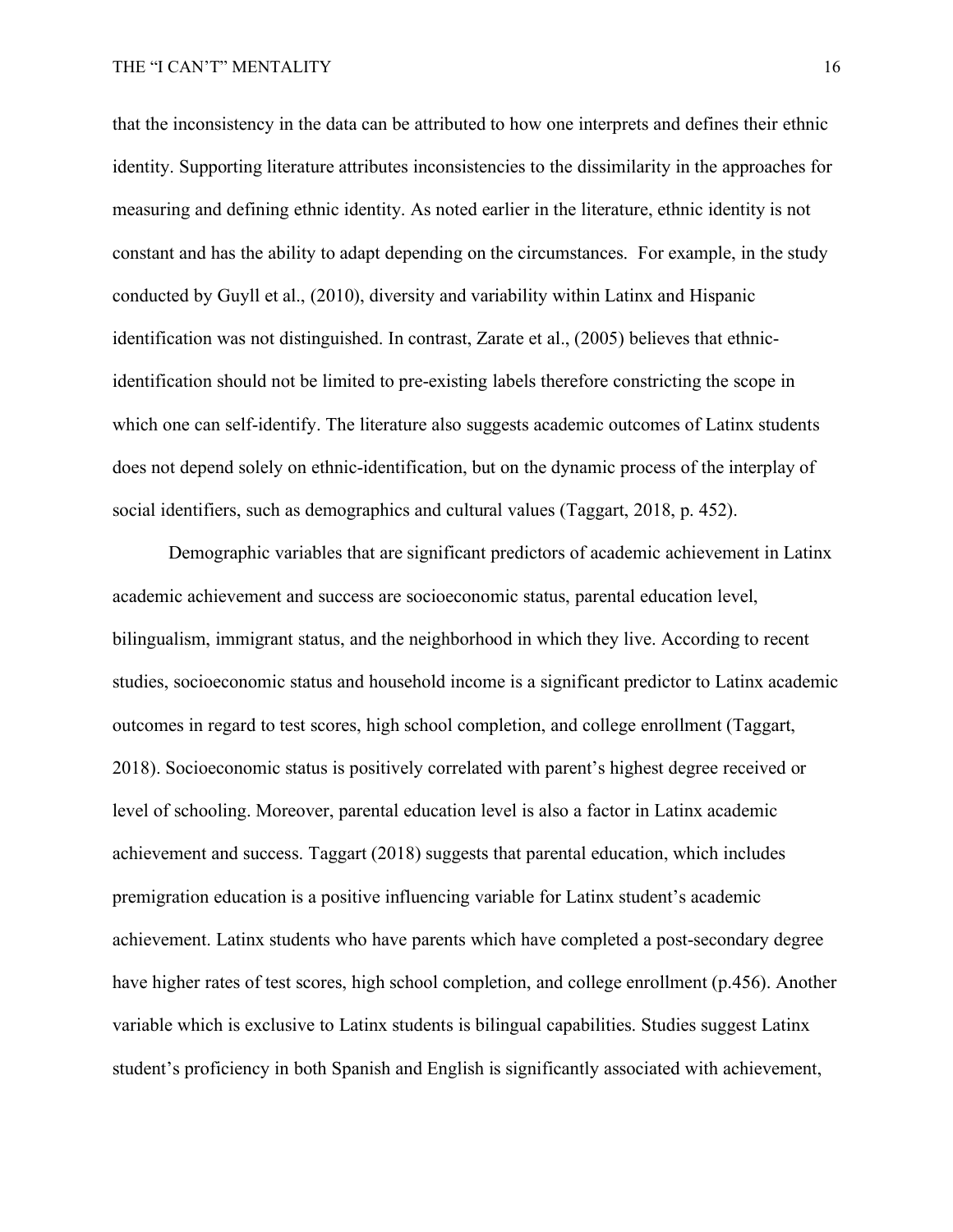although English-speaking homes tend to have higher rates of college completion (Taggart, 2018, p. 453). The variation in academic achievement between English and Spanish speaking students, regardless of bilingualism, is an implication of the acculturation process.

As discussed earlier, a determinant of the Latinx experience is the acculturation process. Researchers can agree that acculturation has a significant role in the process of identifying one's ethnic-identity, self-perception, and academic outcomes. Scholars challenge evidence that suggests those who experience the process of assimilation tend to have better academic outcomes than those who reject U.S culture (Guyll et al., 2010). It is suggested that acculturative stress in Latinx students can influence underperformance, which significantly affects academic achievement. Taggart (2018) provides supportive empirical evidence to support this argument by discussing the academic success rates of immigrant Latinx students. According to Taggart, immigrant Latinx students report higher grades than U.S born Latinx students (2018). In spite of achieving higher grades, immigrant Latinx students have lower high school completion rates and college enrollment (Taggart, 2018). The findings of a study conducted by Zarate and Pineda (2014) found that the high school completion rate was 22% higher for U.S born Latinx students in comparison to immigrant Latinx students (as cited in Taggart, 2018, p. 453). Owens and Lynch (2015) attribute the dissimilarity in high school completion rates and college enrollment between first generation and second generation of Latinx students to assimilation and biculturalism. U.S born Latinx students have the advantage of understanding cultural and structural dynamics in the U.S, therefore making them better equipped to effectively navigate educational structures (Owen & Lynch, 2015, p. 320). Reynolds et al., (2010) raise the point on the critical role schools and educational institutions hold in the academic success of Latinx students. More specifically, Steele (1992) and Cokley (2003) suggest the development of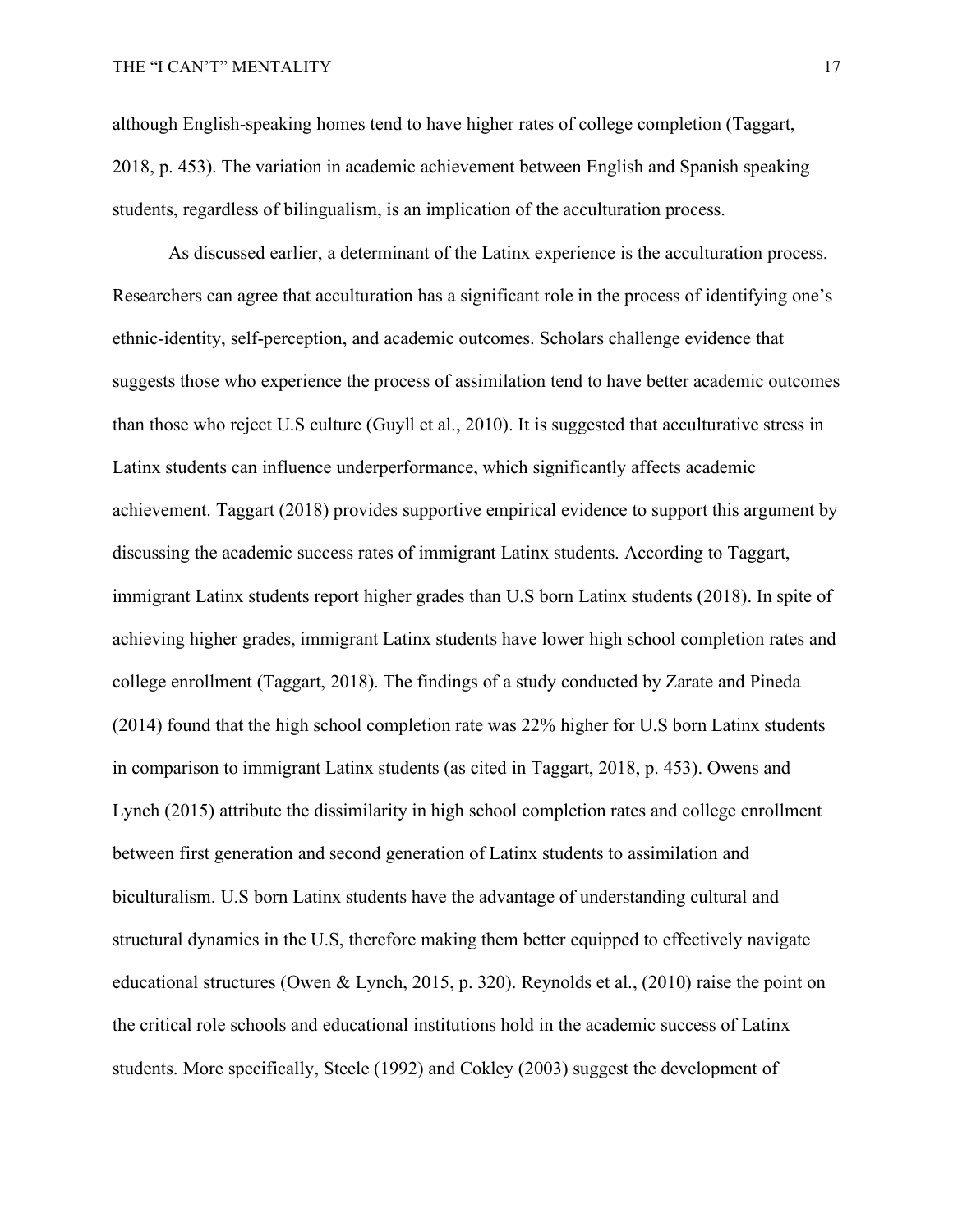negative self-concept and motivation in students of color is related to negative school experiences such as teacher biases and lack of representation (as cited in Reynolds et al., 2010, p. 144).

Researchers collectively suggest a fundamental component for overcoming identity threats and influencing the trajectory of academic achievement and success of Latinx students are their cultural values (Brown & Picho, 2011; Hawley et., 2007; Taggart., 2018; Reynolds et al, 2010). The social identity theory should be considered when examining the positive correlation between connectedness to cultural values and academic achievement in spite of risk factors such as identity threats. Social identity theory suggests that high ethnic-identification is positively correlated with positive developmental outcomes under identity threat (Picho & Brown, 2011, p. 382). Positive developmental outcomes include psychological and behavioral outcomes that support Latinx student's overall well-being. In support of social-identity theory, Taggart (2018) states that associating with Latinx cultural values over dominant culture positively influences academic achievement for Latinx students. Further discussion suggests that strong ties to cultural values have a protective and resilient effect on student's Latinx identity (French & Chavez, 2010). Ethnic identity as a protective factor is demonstrated in a study conducted by Hawley et al., (2007). The analysis of the data suggested that acculturative stressors and social stress such as identity threats were not indicators of low academic achievement in Latinx students. Although Latinx students experience higher levels of social stress in comparison to White students, there was no significant variance in the academic achievement between both groups of students (Hawley et al., 2007, p. 293). In their study, researchers also found that Latinx students displayed lower rates of positive self-perception with regard to academic abilities in comparison to other ethnic-groups. These findings are significant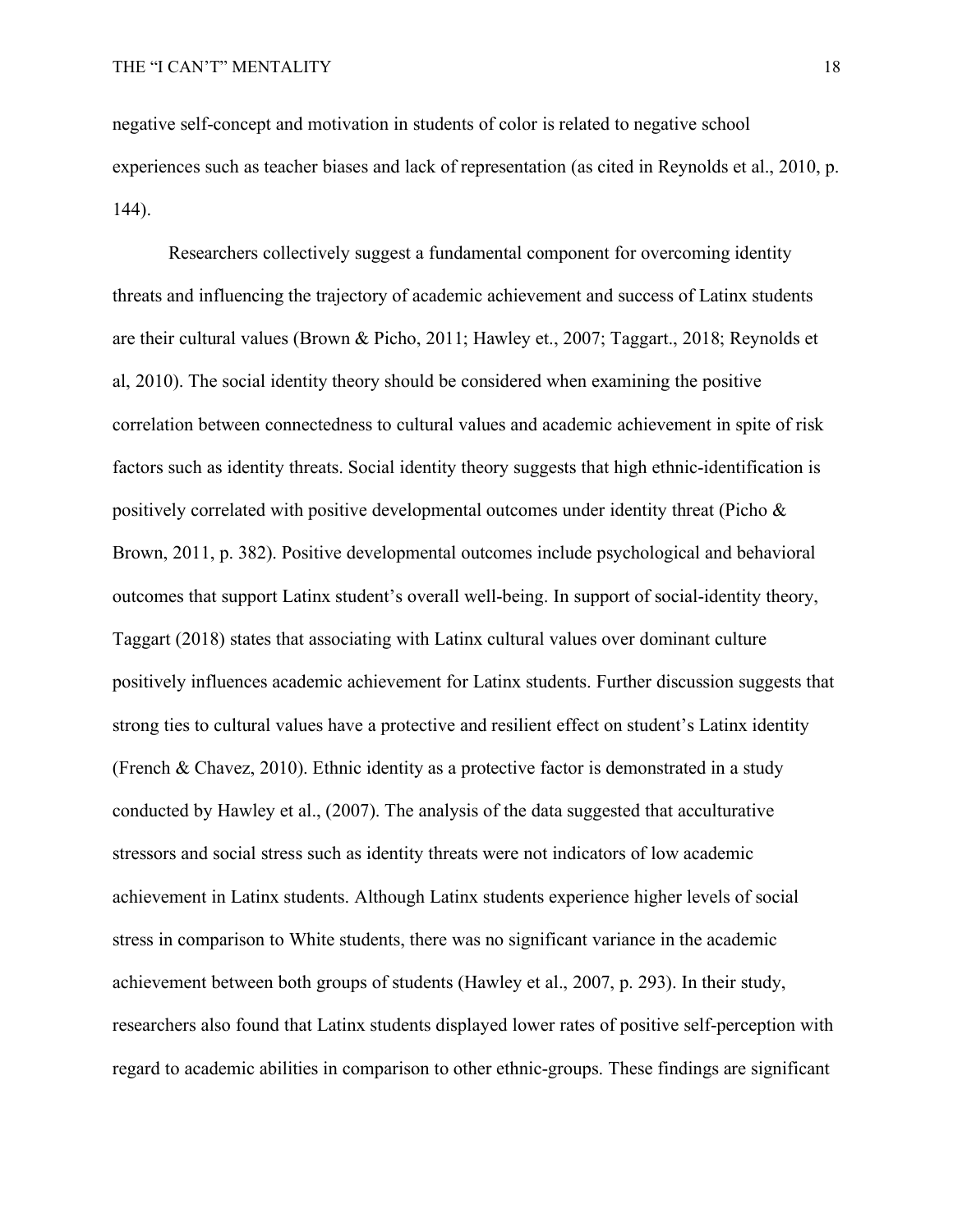in the argument which suggests Latinx cultural values serve as a protective factor and indicators of resiliency.

As discussed earlier in the literature, Latinx cultural values are strongly connected with family/ parental support and religiosity. Cupito, Stein, and Gonzalez (2014), Taggart (2018), and Hawley et al., (2007) support this point by suggesting the core of cultural values for Latinx member are family cultural values. Familial cultural values are known as "familism," which is defined as "a strong attachment to one's family, reciprocated loyalty, and obligation, and a subjugation of self to one's family (Lugo, Steidal, & Contreras, 2003; as cited in Cupito et al., 2014). Familial cultural values are correlated with positive outcomes in Latinx students, such as higher grades and school belongingness (Cupito et al., 2014). Better academic outcomes as a result of familism may be due to obligations to school and homework placed on students by parents (Cupito et al., 2014). Another component at the core of the cultural values of Latinx identity which deflects the negative academic outcomes as a result of the sociopsychological burden of identity threats is the role of self-worth and self-affirmations. Identity threats in an academic may burden student's perception on their abilities to perform and succeed. As argued by Sherman et al., (2013), the effects of identity threats in an academic setting are significantly less in students who engage in self-affirmations (p. 593). According to the self-affirmation theory, "people who are motivated to see themselves as globally capable, moral, and good- as being "adequate" or having self-integrity" (Sherman et al., 2013, p. 593, as cited in Steele, 1999). When faced with identity threats, self-affirmations do not remove the threat, however, this protective factor does lessen the impact of disruption identity threats have on self-perception.

Researchers provide supporting literature in regard to challenges students of color face in the pursuit of attaining academic success and social acceptance (Reynold et al., 2010, p.135).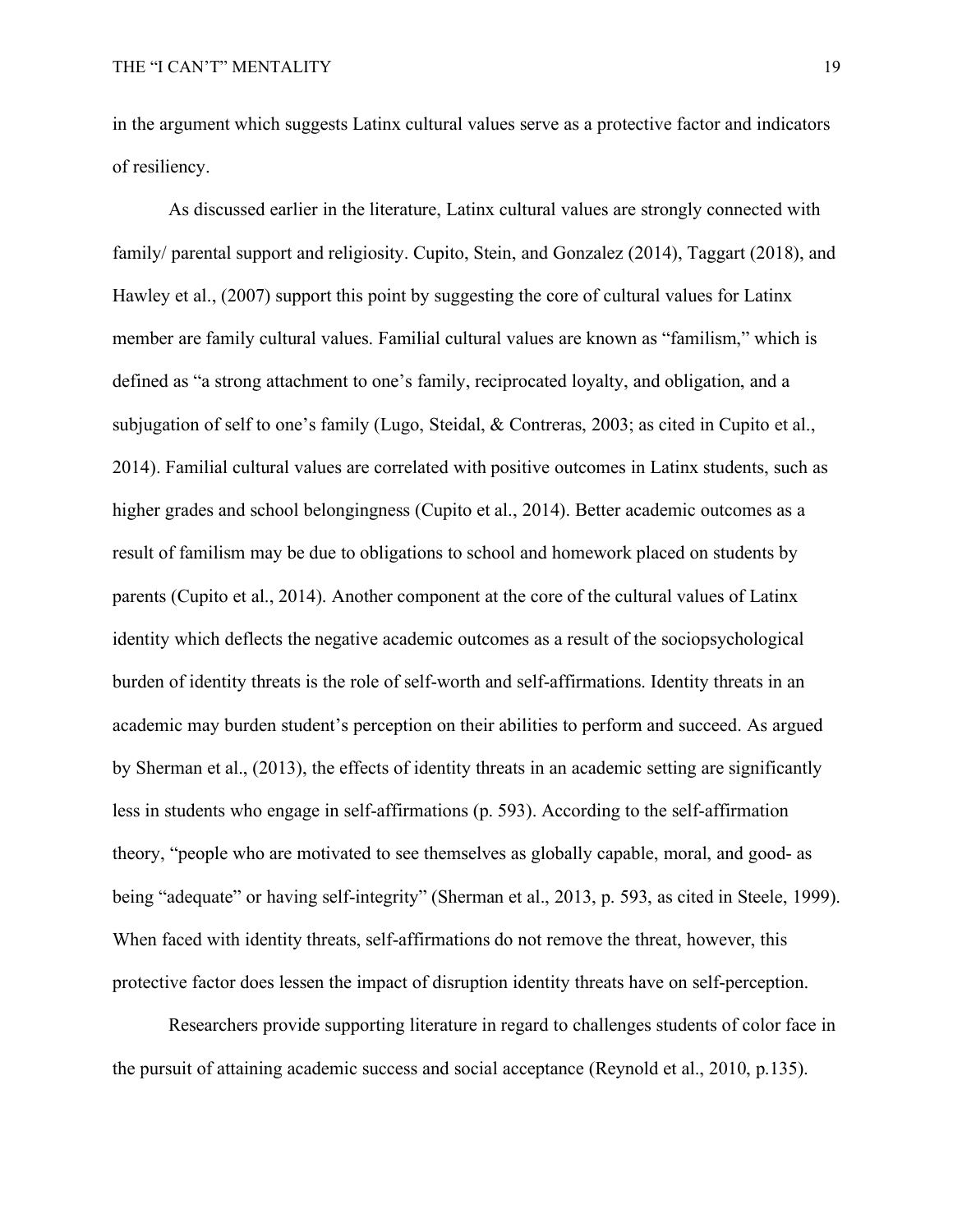Reynold et al., present the argument that in order to support the academic achievement and success of minority students, there must be an understanding on how social identity and ethnicidentification influences social and academic experiences (2010, p.137). The point presented by researchers validates how addressing challenges specific to Latinx students influences academic experiences, interactions, and outcomes.

#### **Methodology**

This study consisted of a single-phased emergent framework, which used an exploratory analysis method. A single-method research strategy consisted of a survey with the purpose of collecting quantitative data [Appendix A for Survey Questions]. The objective of the survey was to investigate if experiences with stereotype threat and stigma consciousness affected their academic success and potentially created additional educational barriers for Latinx individuals who live in marginalized communities. The survey is compiled of question items from a preexisting measuring instrument, The Social Identity and Attitude Scale (SIAS, 2011). The use of a pre-existing measurement scale allowed for the validity and reliability of the survey. Picho and Brown (2011) use the following methods for ensuring the reliability and validity of question items; item redundancy, double-barreled items, social-identity specific items, and ambiguous items. The SIAS does not specifically distinguish which social-identity is being measured. For the purpose of this study, the social identity specific items were defined as ethnic-identification.

In the opening section before accessing the survey, participants were provided a consent to participate in research study script which outlined key information related to participating in the research study. Key information provided the participants with a general overview of the purpose of the study, description of the study procedures, risks/discomforts of participation, and confidentiality [Appendix B]. By continuing with the survey, participants indicate that they have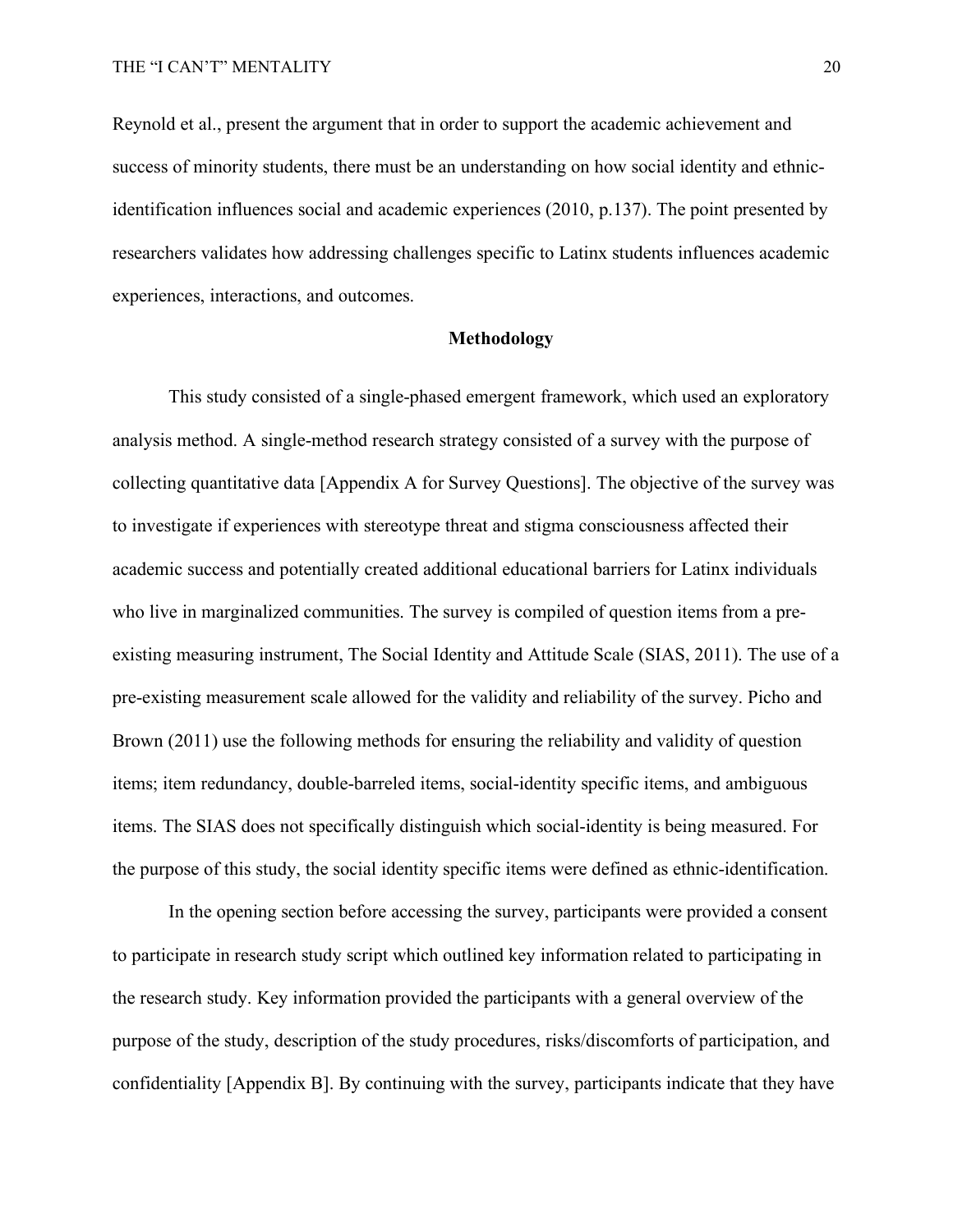read and understood the information. The survey completion time was estimated at 10-15 minutes. The initial stage of the survey focused on collecting demographic information such as age, gender, marital status, education, parental education, employment status, household income, work organization, job title, and immigrant generation. The secondary stage of the survey included 35 questions selected from the SIAS instrument (Picho & Brown, 2011). Participants were instructed to rate each item statement with the following perspective, "throughout high school, my younger self believed…". In this stage of the survey participants were required to rate items on a 7-point scale with responses ranging from (1) *strongly disagree, (2) disagree, (3) slightly agree, (4) neutral, (5) slightly agree, (6) agree,* (7) *strongly agree*. Point scales ranging from 1 to 3 were grouped as 50% negative. Lastly, point scales 5 to 7 were grouped as 50% positive.

#### **Participants and Procedures**

The recruitment of this study was very intentional in the sense that this study sought out to target a distinct sample population. The participant sample was inclusive of Latinx professionals that currently hold leadership positions in socially and economically challenged communities and who are representative of the demographics of the community. The initial stage of connecting with potential participants that fit within the criteria intended for this study was arranged through local non-profit organizations. Joan Kulash, Executive Director of *Community Inroads* in Lawrence Massachusetts, provided a contact list of graduates from their Cultural Inclusion program [See Appendix C for Letter of Authorization]. Community InRoads' Cultural Inclusion program trains, places, and engages professionals with the skills needed to serve on boards in communities in which they are representative of the demographics. This workshop engages Latinx professional in order to increase diversity and inclusivity on Board of Directors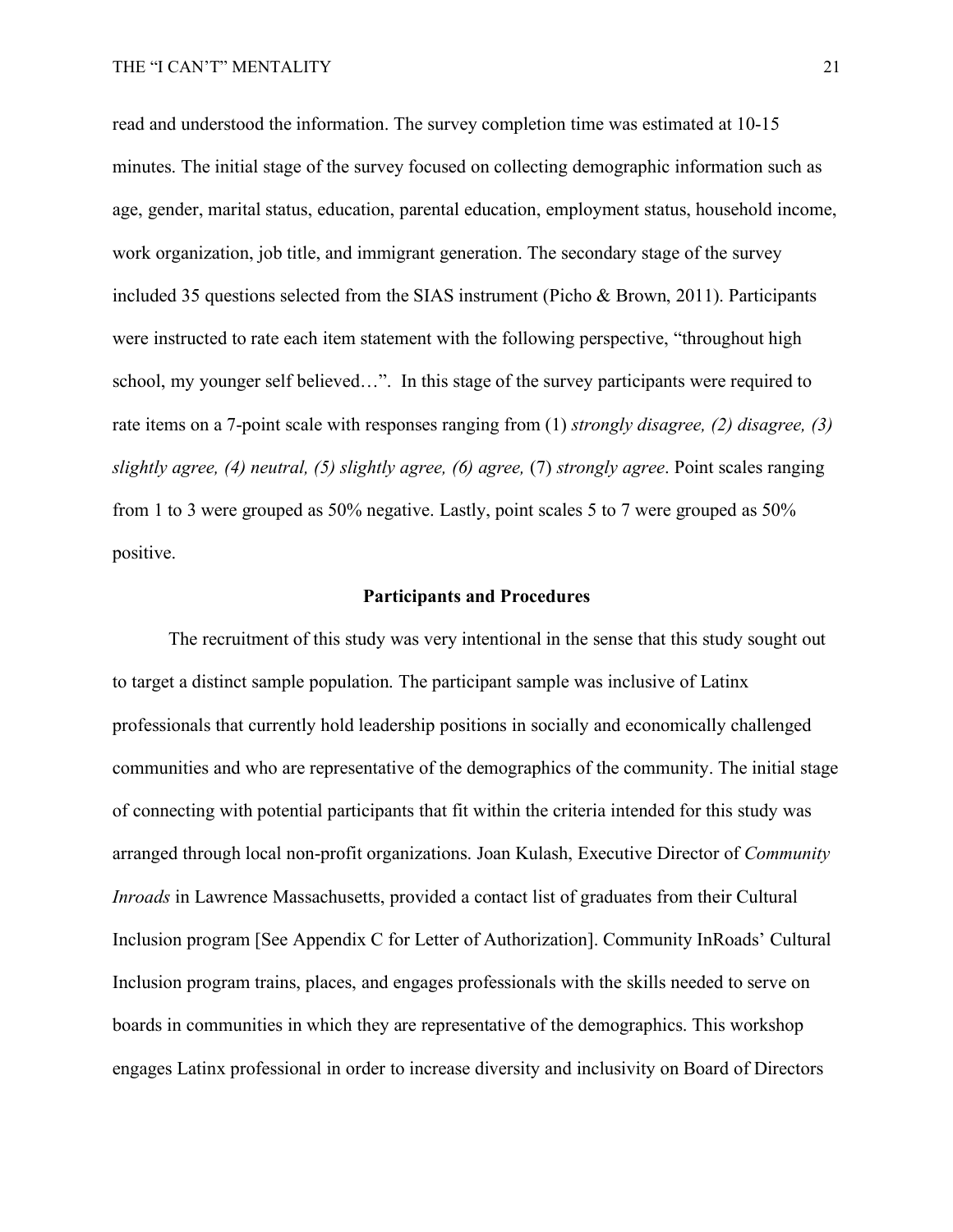that serve non-profit organizations throughout the Merrimack Valley ("Community InRoads", 2019). Delia Duran-Clark, Executive Director of *Mill Cities Leadership Institute* also shared the survey link to currently enrolled community leaders and alumni within the MCLI network. [See Appendix C for Letter of Authorization]. *Mill Cities Leadership Institute* aims to challenge community leaders to become socially responsible in order to influence change and have positive impact in the Lawrence and Lowell communities. ("Lawrence CommunityWorks", 2019). MCLI is not a Latinx specific program, therefore it was highlighted how this study sought to connect with individuals who self-identify as Latinx. The survey was administered through a data collecting platform, Google Forms.

#### **Measurements**

The surveys' statement items were designed for quantitative data analysis, which investigates the following measures:

*Social identity and Ethnic-identification-* This 9-item measure explores to the importance of ethnic-identification in the development of social identity (French & Chavez, 2011). This instrument explores to what extent of importance ethnic identity has on overall social identification. For example, "My ethnicity formed a major part of my identity." *Stereotype Threat and Stigma Consciousness-* An 8-item measure which seeks to explore the participant's cognitive awareness on how others perceive and interpret their social identity on the basis of their ethnicity. These measurement items explore participants' perception on the influence of stigma with the use of subscales: *judgements* (e.g., "Most people judged me on the basis of my ethnicity"), *treatment* (e.g., "My ethnicity affects how my peers interact with me"), and *interactions* with outgroups (e.g., "People from other ethnic groups interpret my behaviors based on my ethnicity")(French & Chavez, 2011).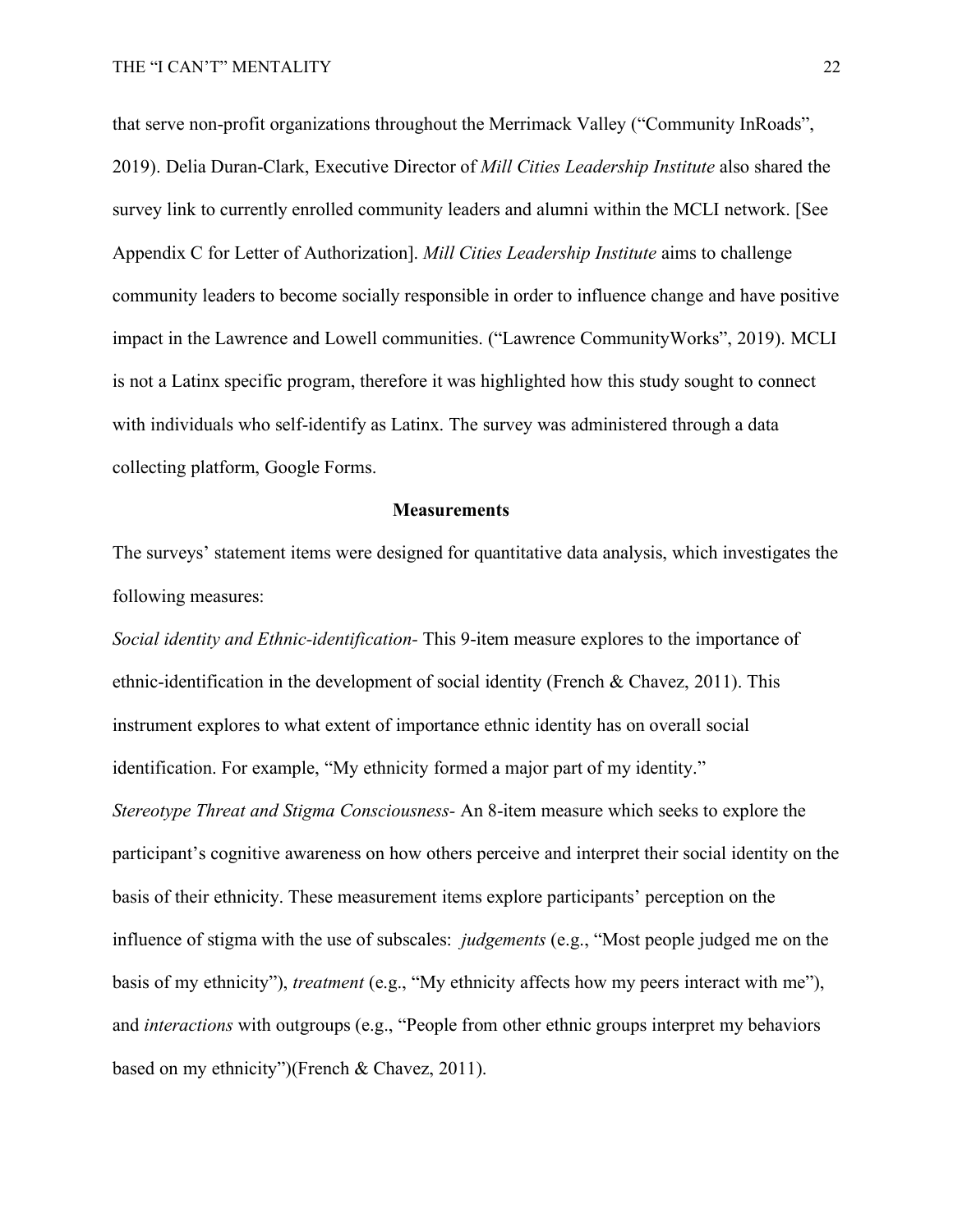*Self-Perception and Attitudes Towards Academics*- This 11-item measure explores participants' self-concept and attitudes towards academic success and achievement. These item scales are designed to explore participants attitudes towards their academic abilities, performance, and aptitude. Additionally, this item measured participant's self-perception on their abilities during the processes of learning, mastering new concepts, exceling, and ultimately achieving academic success (French & Chavez, 2011).

*Negative Outcomes-* The measurement of negative outcomes is assessed in 6 items. These items have participants rate to which degree they experienced negative emotions towards their academic achievement and success in response to stereotype threat and stigma (French & Chavez, 2011). Negative emotional responses measured in this item scale were feelings of frustration and giving up. Additionally, the survey investigated occurrences of feelings of selfdoubt, such as the development of negative self-efficacy and negative expectations of self.

#### **Anonymity and Confidentiality**

The survey ensured anonymity and confidentiality of participant response data. The survey was created with the intention of maintaining the anonymity of all participant information and survey responses. As outlined in the pre-survey consent form, the study is anonymous and does not collect personal identifiers [Appendix B for Consent Form]. Additionally, the data was collected electronically through an online survey tool, which was coded and secured in the researcher's personal computer.

#### **Results**

This section presents an analysis summary of the data collected from the survey. The findings provide an overview of participant demographic data and responses which measure ethnic-identification, stereotype and stigma consciousness, self-perception towards academics, and negative outcomes of Latinx community leaders. The findings also provide an overview of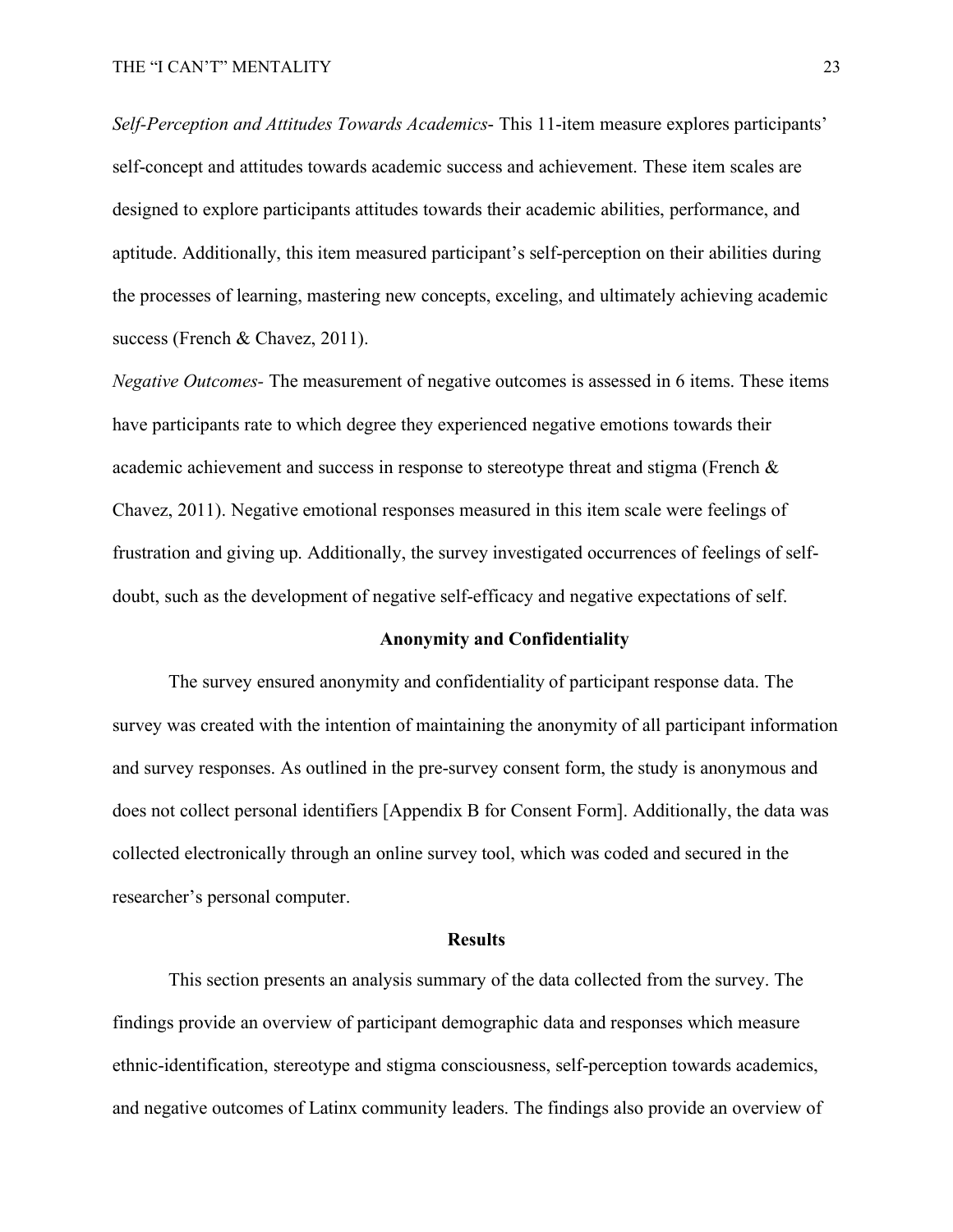whether stereotype threat and stigma consciousness affected how participants interpreted their ethnic identities and academic abilities during their high school years.

#### **Demographic Findings**

The initial stage of the survey consisted of a 10-item instrument which collected demographic data of the study participants. A total of 14 Latinx community leaders voluntarily participated in the survey and provided quantitative data for further analysis. Forty-one percent (41%) of the participants identified being 38+ years old. The remaining participant sample identified as the following age groups:  $22-25$  years old  $(17%)$ ,  $26-29$  years old  $(25%)$ ,  $30-33$ years old (17%). Figure 1 demonstrates the participant's responses to survey question, "What is your age?".



Figure 1: Bar Graph - Age Distribution

Gender was presented as multiple-choice, with the option to self-identify. There were 10 participants who identified as female (77%), 4 male (15%), and one participant self-identified as transgender (8%). Figure 2 provides a visual representation of participant's responses to survey question, "*What is your gender?*".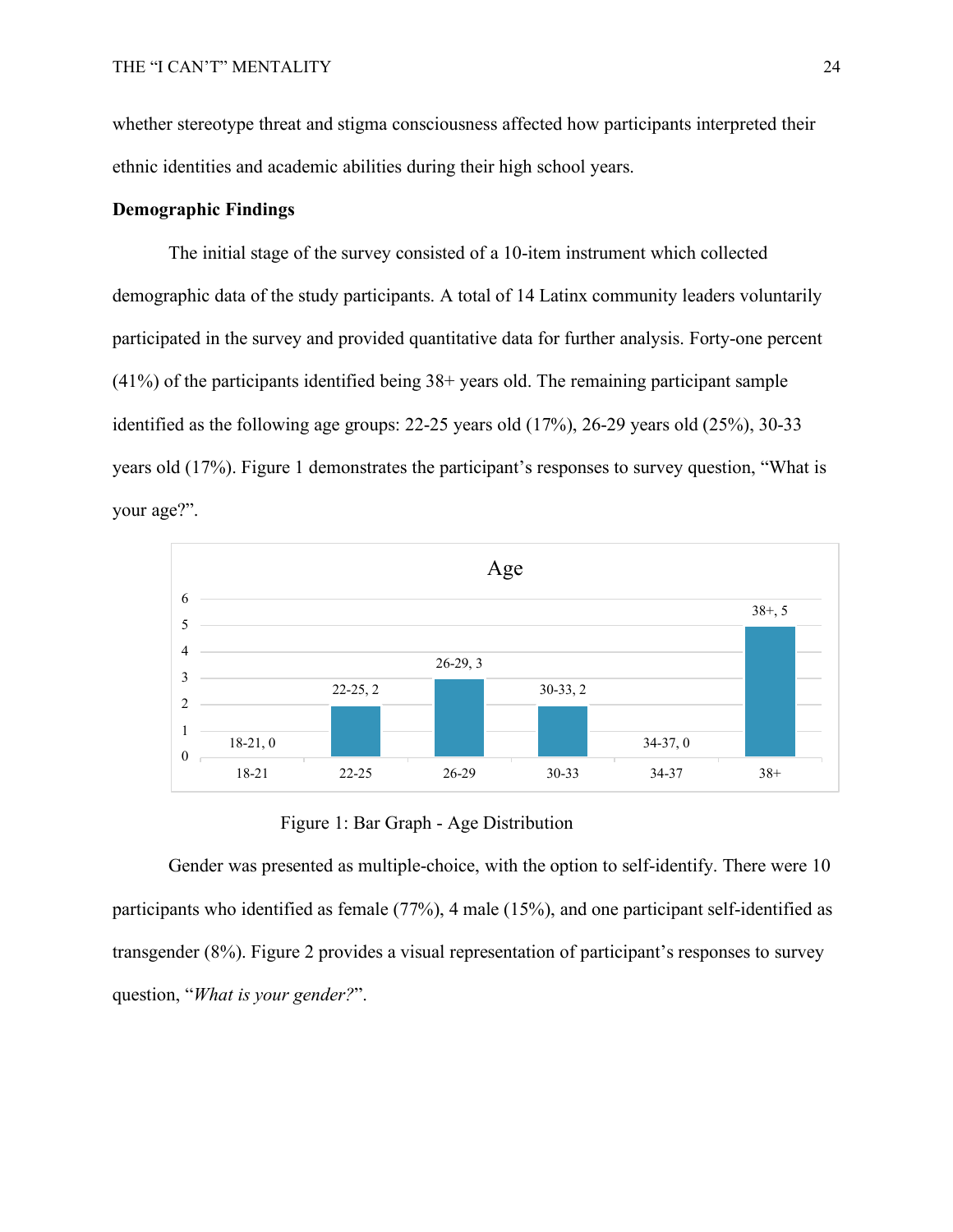

Figure 2: Pie Chart: Gender

In consideration of the purpose of this study, measuring participants highest level or degree of schooling was of importance. The survey question was, "What is the highest degree or level of schooling you have completed?". This survey question was intended for measuring the academic achievement and success of Latinx community leaders, which is vital for the credibility of the research. The findings suggest 81% of the participant sample had completed postsecondary education. A breakdown of post-secondary education completion is as follows: 14% completed an associate degree; 36% completed a bachelor's degree; 21% completed a master's degree. It is worth noting that one out of the 14 participants attended college but did not receive a degree. The findings for the portion of the participant sample that did not go on to postsecondary education was 22%. Three out of the fourteen participants did not go to college but completed trade/technical/vocational training. The figure below illustrates participant's highest degree received: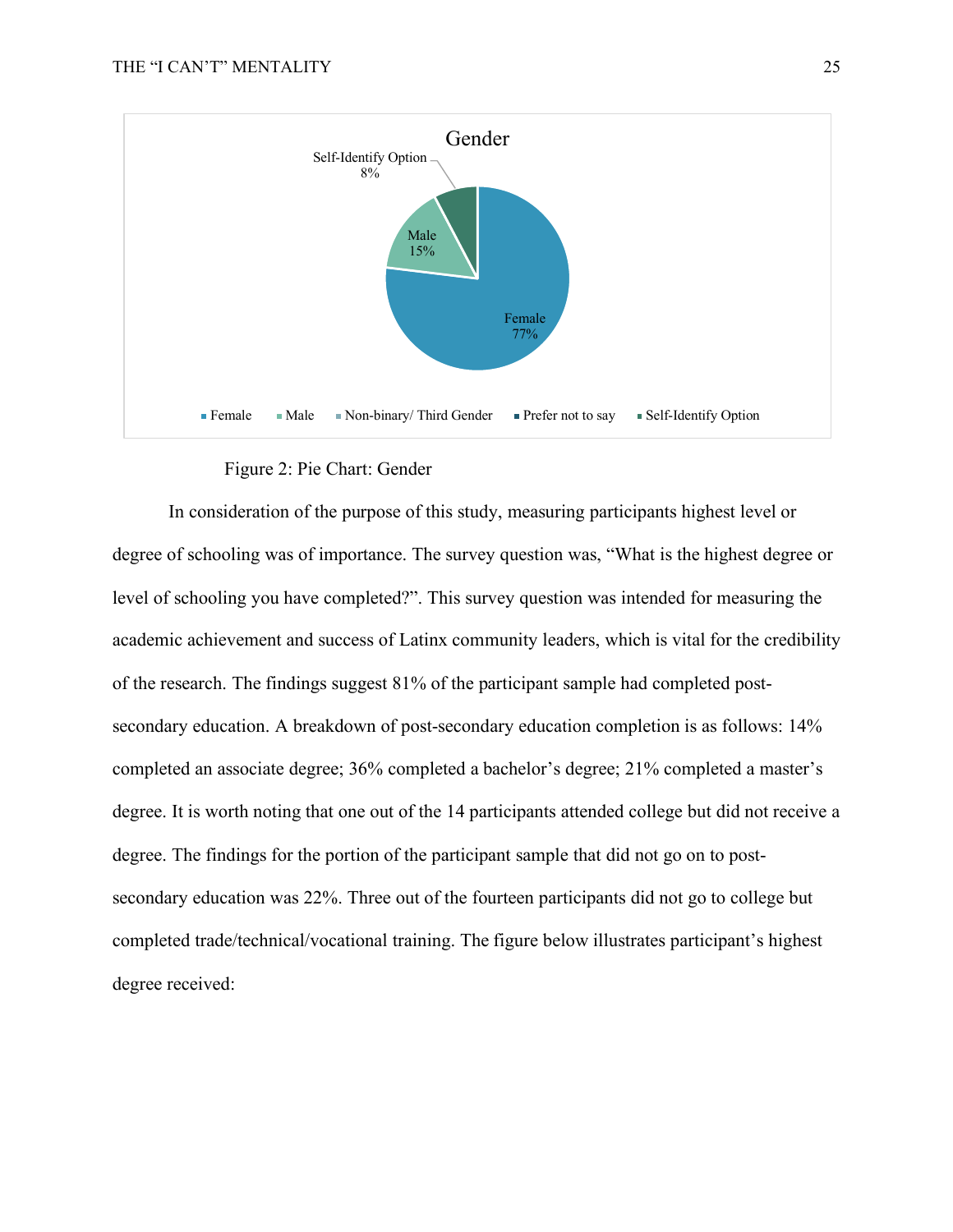

Figure 3: Bar Graph - Participant's Highest Degree Received

In the review of the literature, researchers suggest parent's education level is a predictor for academic outcomes for students. Therefore, it was appropriate that the survey included a measure to capture the highest degree or level of schooling for participant's mother and father. The findings suggest that 72% of the participant's parents (both mother and father), did not complete a post-secondary degree. Figure 4 presents a breakdown on parent's educational level by educational level and for each parent.

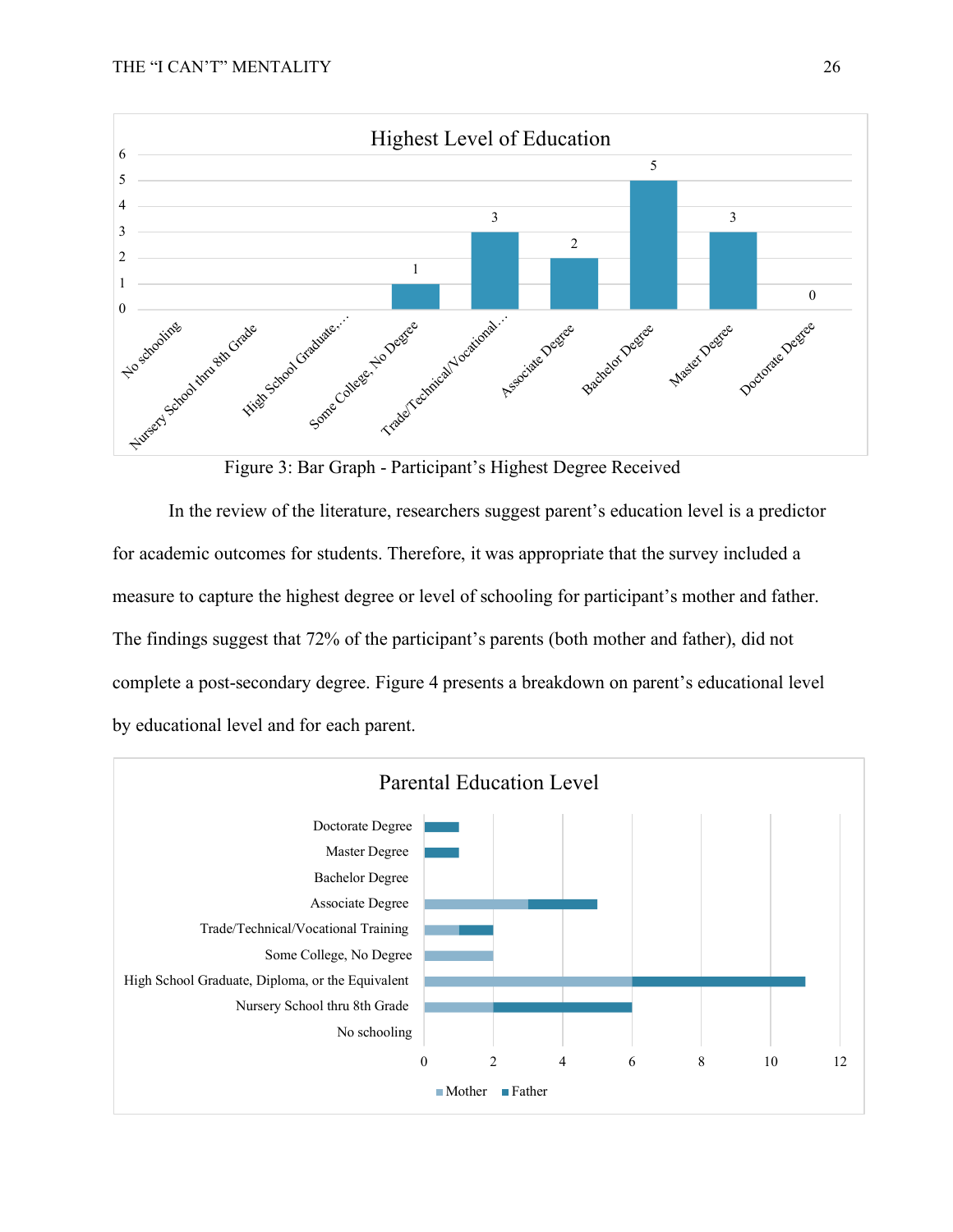Figure 4: Bar Graph - Parent's Highest Degree or Level of Schooling

Figure 5 provides a visual representation of the general fields of job industries most pertinent to participants' current job titles. As depicted in Figure 5, 50% of participants selected the non-profit industry (7 out of 14 participants) as the most accurate descriptor for the type of organization they work for. The other half of the responses pertaining to job industry were to be unevenly distributed between government (3 out of 14 responses), health-care (2 out of 14 responses), education (1 out of 14 responses), and the option "other" (1 out of 14 responses). One participant chose to identify the Real Estate industry under the "other" option. It is worth noting that zero of the participants reported working for a for-profit organization.



Figure 5: Pie Chart- Breakdown of Job Industry

The survey collected job title data in order to gain a comprehensive view at which level of leadership participants contribute within their communities. The analysis of the data provided the following findings; 6 out of 14 participants selected the job level of Manager. The highestlevel position reported by the participant sample was President or CEO, which included 3 out of the 14 responses. The composition for responses for Entry level position were 2 out of the 14 participants. Associate/Analyst level position yielded the same results (2 out of 14 responses).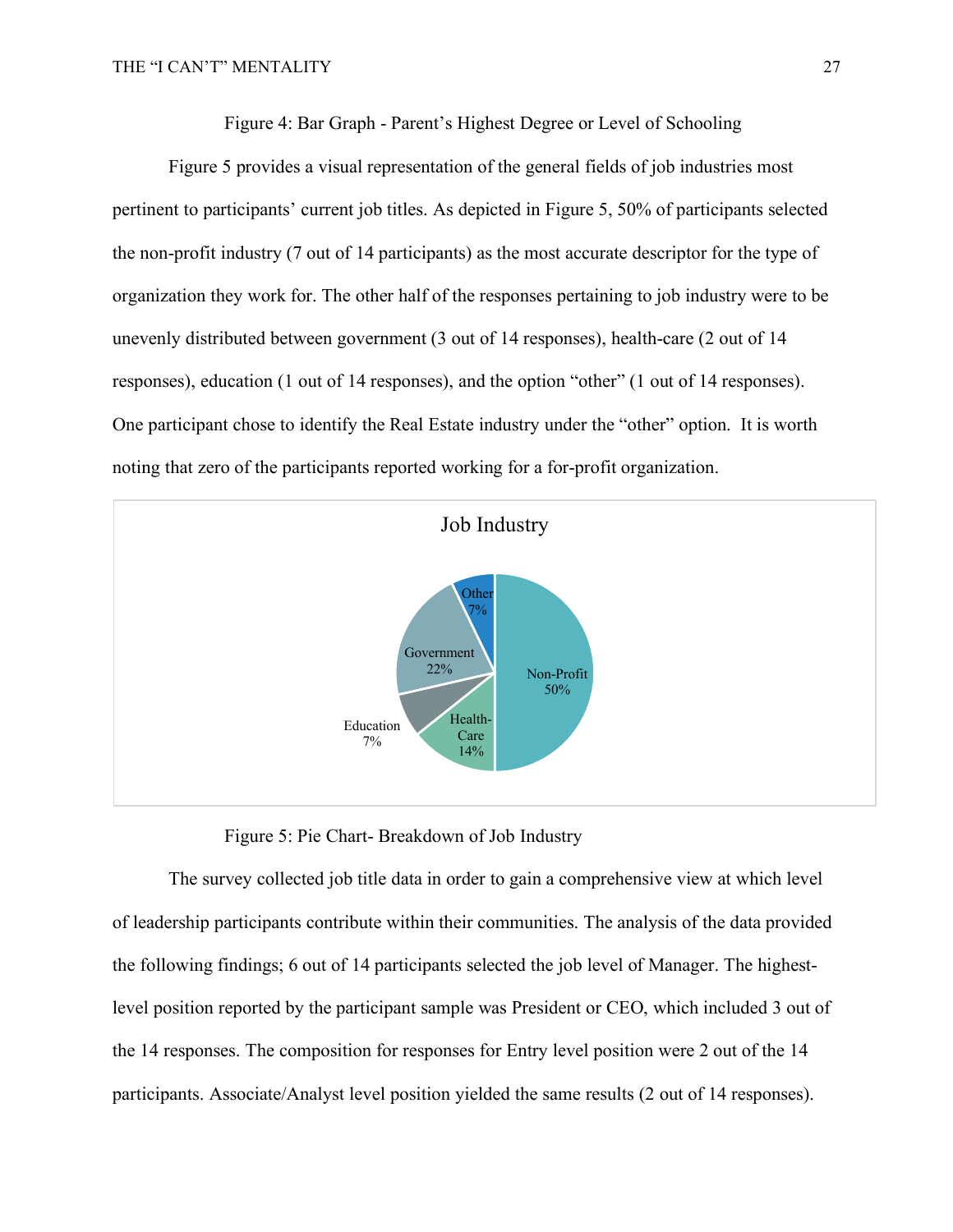Figure 5 presents an illustration of responses for survey question, "Which of the following most closely matches your job title?"





As shown in Figure 6, the survey intended to explore the experiences of Latinx community leaders with regard to immigration generation. In order to ensure participants understood the labels attributed to each immigrant generation, a concise, yet brief description was provided for each option. The findings analysis shows the responses for immigration generation varied. Six out of the 14 participants were U.S born natives. First generation immigrant (6 out of 14 participants) yielded similar results as U.S born participants. Out of the 14 participants responses, only 2 identified as being 2nd generation immigrants (one foreignborn parent). Refer to Figure 6 for a visual representation of the break-down of immigrant generation among the participants.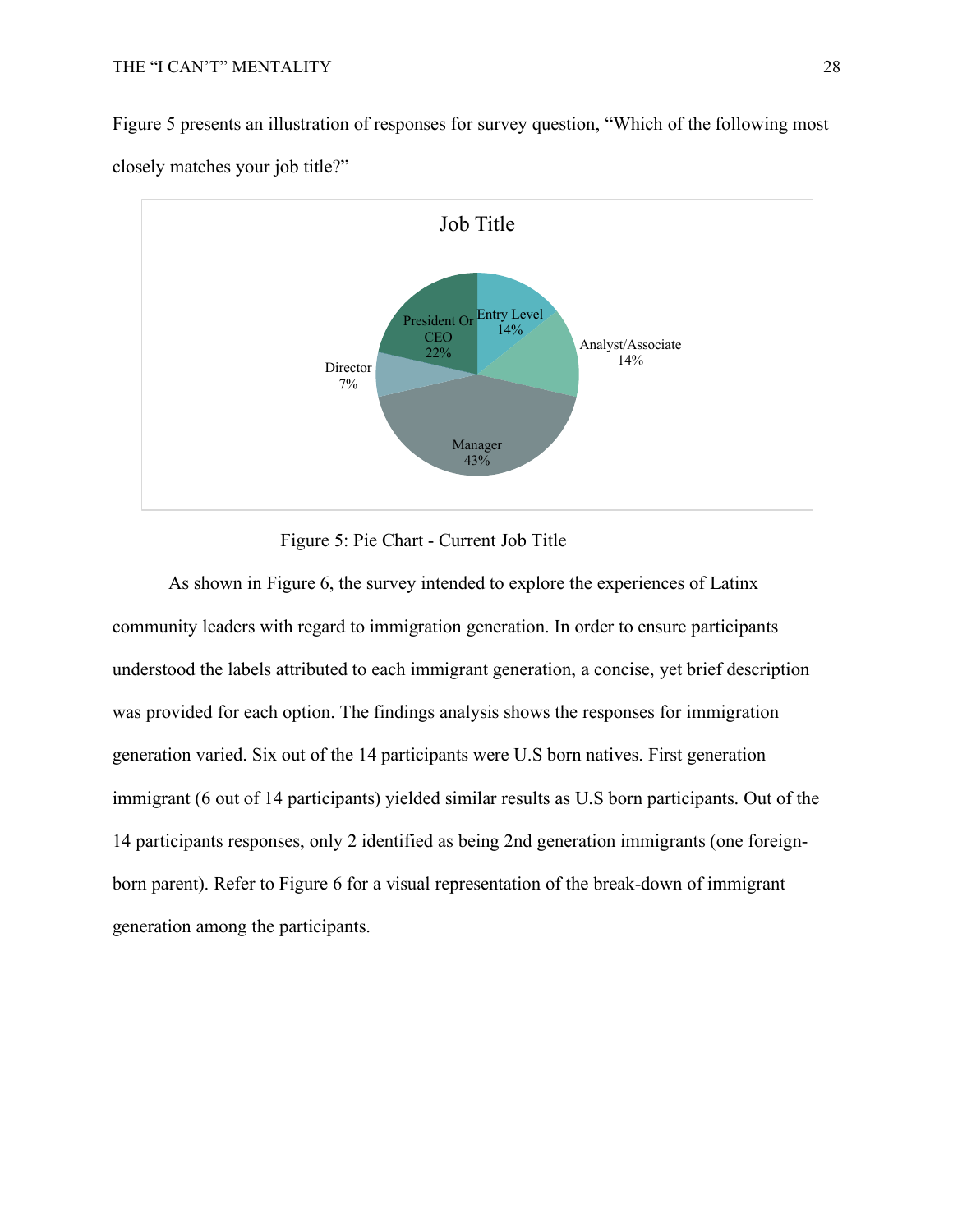

### Figure 6: Immigration Generation

### **Survey Findings**

The following section presents an analysis of the data collected through the second stage of the survey. This stage of the survey instrument measures the following themes: social identity and ethnic-identification, stereotype threat and stigma consciousness, self-perception and attitudes towards academics, and negative outcomes. Figure 7 provides a visual representation of responses for measuring participant's ethnic-identification. The measurement items are presented in a 100% stacked bar graph in order to interpret how participants evaluate and think about the role of one's Latinx identity. The analyses of responses to ethnic-identification indicated an overall comprehension of item measurements. It is worth noting that although every participant submitted different responses for each item, there appears to be consistent ratings. Participant responses were significantly consistent within the following ratings: 5 (slightly agree) to 7 (strongly agree). Therefore, the analyses suggest participants rated ethnic-identification as positive terms. However, one item yielded different results. The item statement, "My ethnicity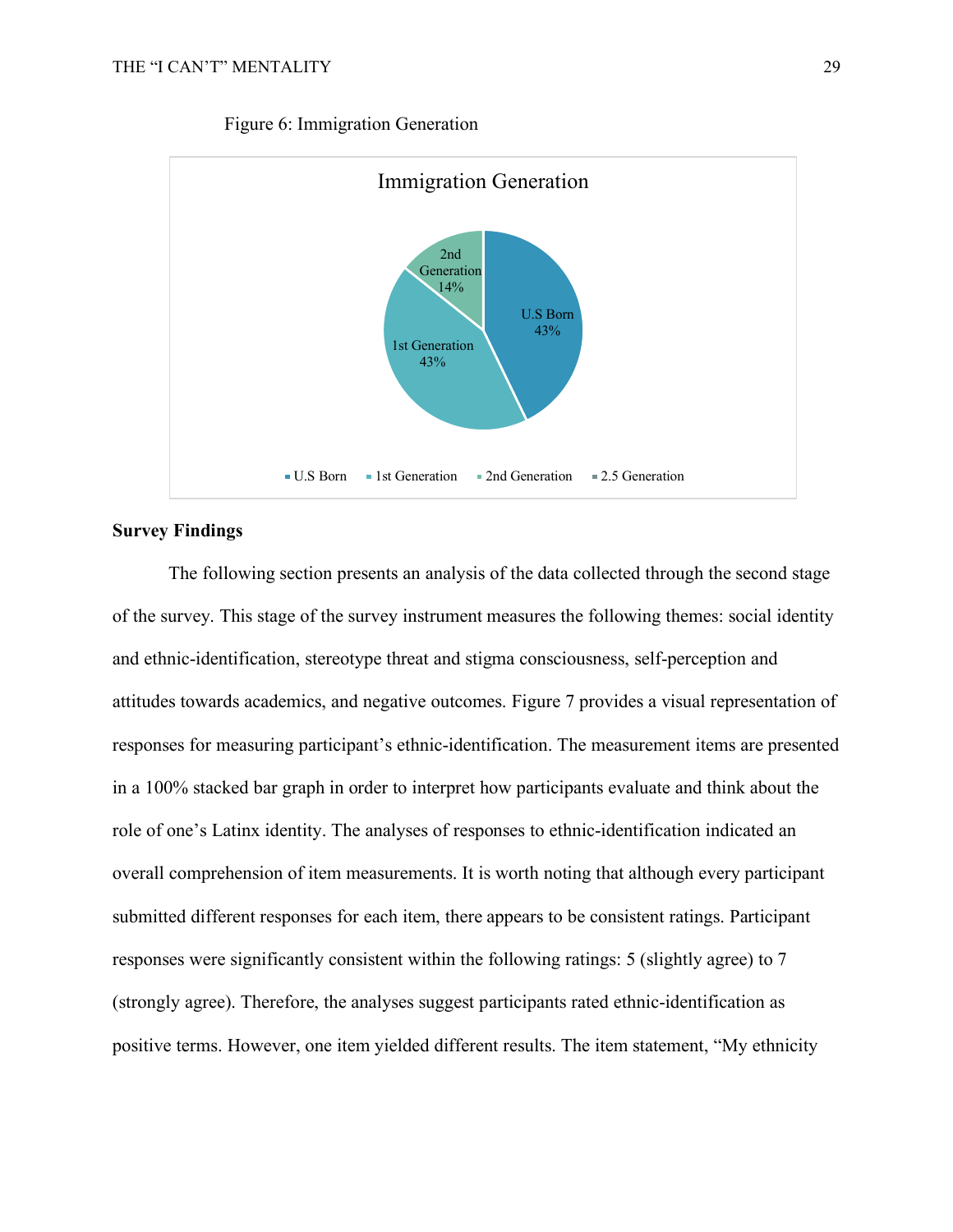affected how I felt about myself" was the only item in the ethnic-identification measurement

which provided neutral results. Refer to the figure below:



## **Ethnic-Identification Scale**

Figure 7: Stacked Bar Graph – Ethnic Identification Measurement Items

Figure 8 provides an illustration of responses which measures to what extent participants were aware of stereotypes and stigmas assigned to their identity. The measurement items are presented in a 100% stacked bar graph in order to interpret the levels of awareness for each statement item. An analysis of the responses suggest that participants had high levels of awareness of stereotypes and stigma. The responses suggest a continuation of overall comprehension of item measurements. It is noteworthy, that while every participant submitted different responses for each item, there appears to be consistent ratings between points 5 (slightly agree) through 7 (strongly agree). Participant's experiences with stereotype and stigma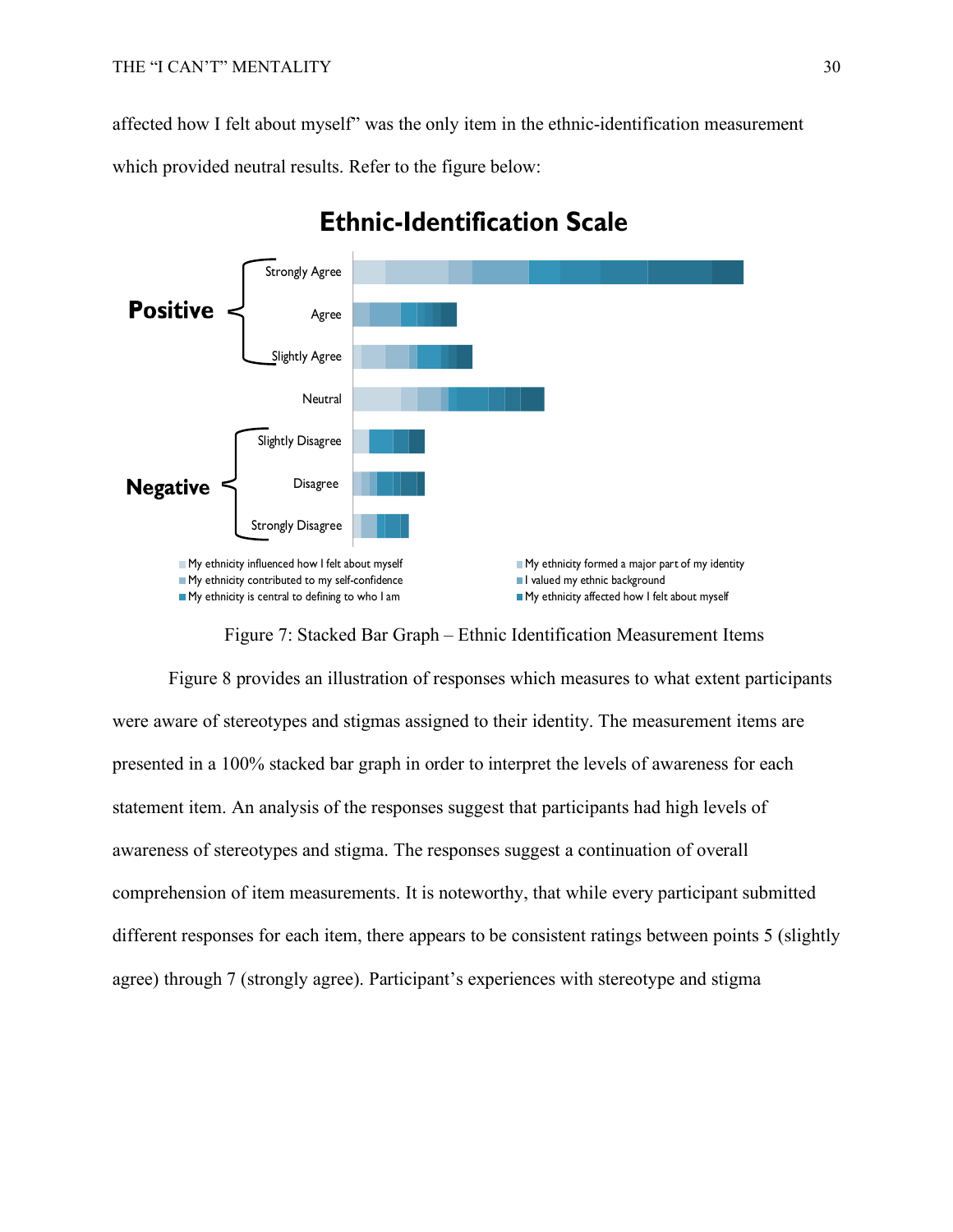

consciousness yielded positive ratings. Refer to the figure below:

My ethnicity affected how people act towards me



Figure 8: Bar Graph –Measurement Items for Stereotype and Stigma Consciousness

Figure 10 is a demonstration of the measurement items for negative outcomes, such as feelings of frustrations and negative self-efficacy. Analyses of the findings revealed heterogenous results within the responses. Items statement which yielded mostly positive results were, "I had feelings of hopelessness," "Experienced doubt about my academic abilities," "I experienced feelings of frustration," and "I felt like I was letting myself down." Correspondence for these items were consistent within ratings 5 (slightly agree) through 7 (strongly agree). Items which yielded negative responses between rating 1 (strongly disagree) and 3 (slightly disagree) were the following items: "At times, I felt like giving up," and "I was unable to do well in my academics."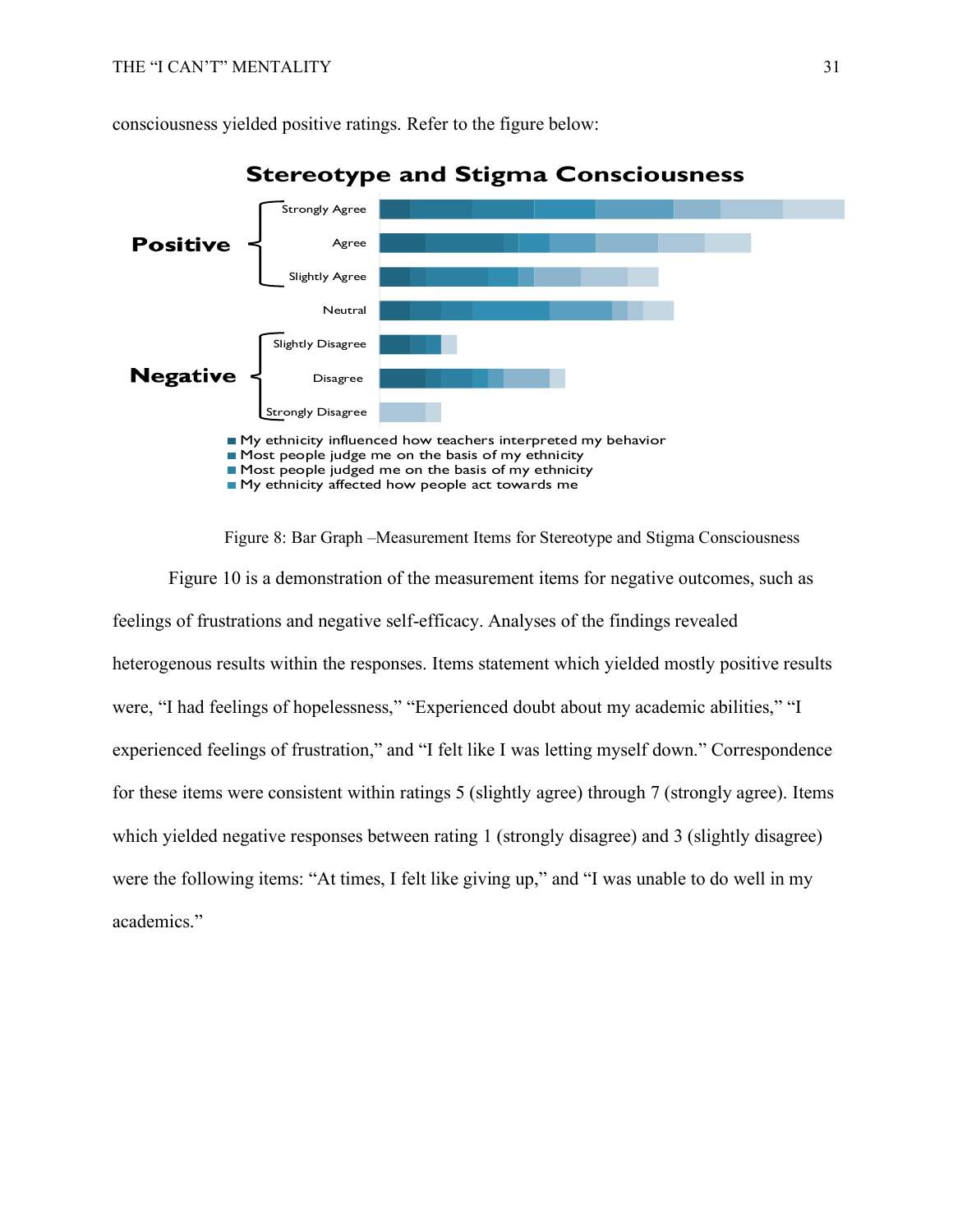

Figure 9: Stacked Bar Graph – Measurement Items for Self-perception on Academic Abilities, Performance, and Aptitude

Figure 10 is a demonstration of the measurement items for negative outcomes, such as feelings of frustrations and negative self-efficacy. Analyses of the findings revealed heterogenous results within the responses. Items statement which yielded mostly positive results were, "I had feelings of hopelessness," "Experienced doubt about my academic abilities," "I experienced feelings of frustration," and "I felt like I was letting myself down." Correspondence for these items were consistent within ratings 5 (slightly agree) through 7 (strongly agree). Items which yielded negative responses between rating 1 (strongly disagree) and 3 (slightly disagree) were the following items: "At times, I felt like giving up," and "I was unable to do well in my academics."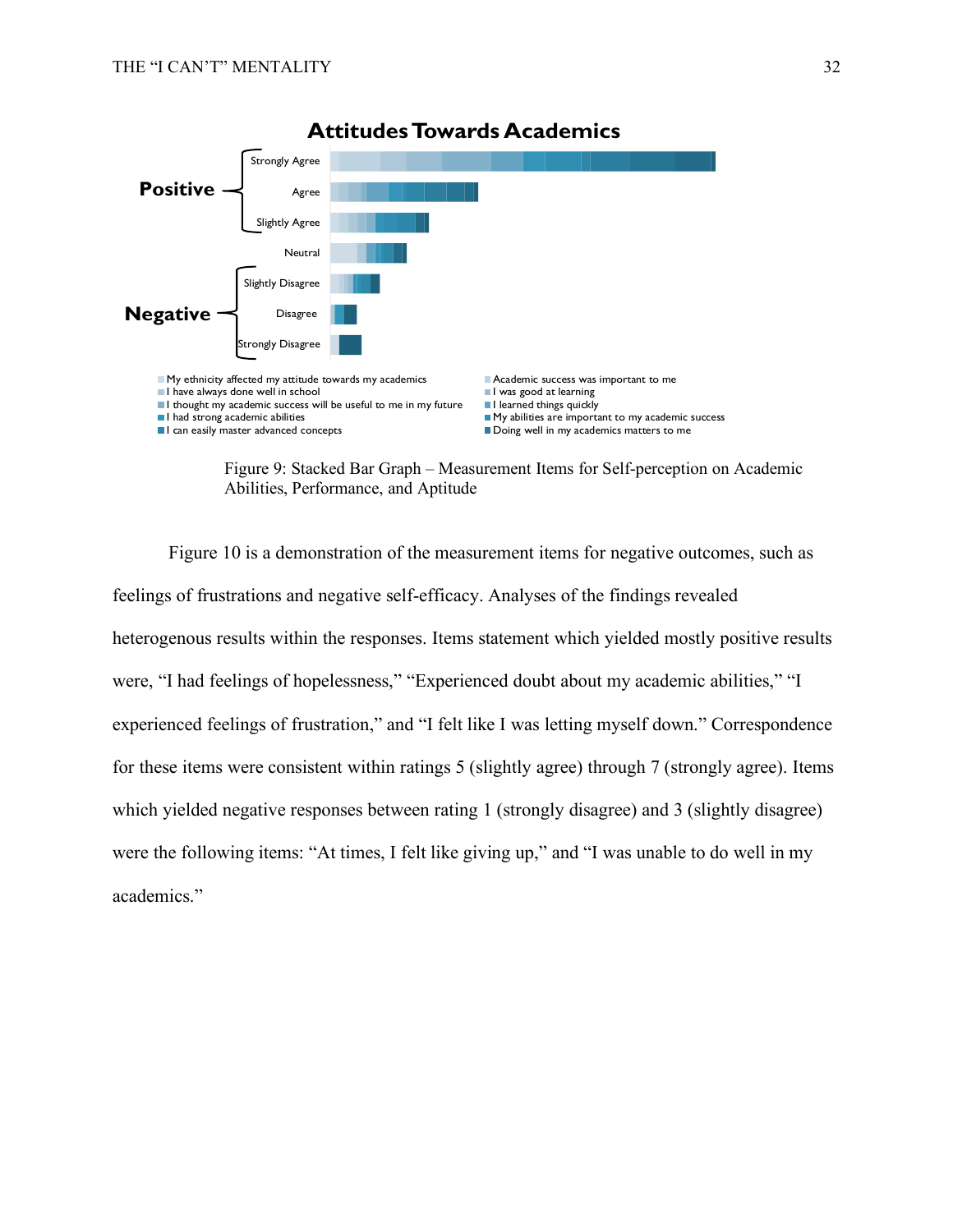

Figure 10: Stacked Bar Graph – Measurement Items for Negative Outcomes

#### **Discussion**

The review of the literature maintains that research concerning the overall scope of Latinx identity is inconsistent because of limited available research. The research findings enhance the understanding of Latinx community leader's experiences with ethnic-identification, stereotype threat, stigma, and self-perception on academic abilities. This section provides an indepth interpretation of research findings with regard to what extent these components pose as barriers to the academic achievement and success of Latinx community leaders. The findings of this study were inconclusive to the initial research question, which suggests Latinx students' experiences with stereotype threat and stigma consciousness is positively correlated with academic success and achievement. Although the research findings did not support the initial research question, they can be applied to magnify other significant components that contribute to the Latinx identity experience. In addition to the research discussion, this section includes limitations and recommendations for future research.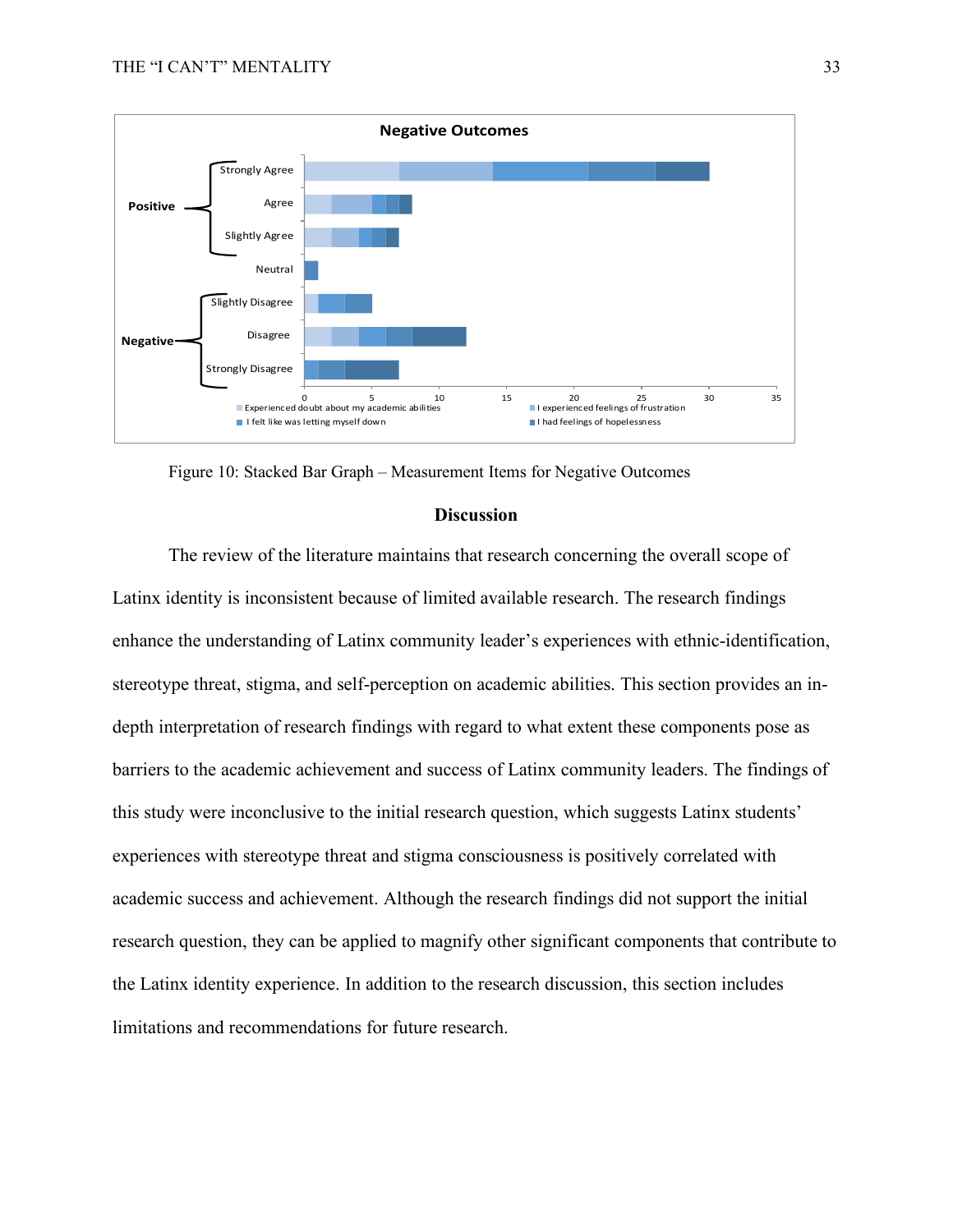Overall, the analysis of the data suggested that ethnic-identification and social stressors such as identity threats are not correlated with low academic achievement. Participants reported significantly positive ratings in the 8-item ethnic-identification instrument. High ratings in the ethnic identification scale suggests that participants interpret their Latinx identity as a significantly positive component of their overall social identity. The findings correspond with social identity theory, as mentioned in the literature review by Picho and Brown (2011, p.382). Social identity theory can be applied in understanding how participant's high ethnicidentification serves as a protective barrier when threatened by negative stereotypes and stigma. Social identity theory suggests that a significant component of social identity are cultural values, which motivates Latinx members to maintain positive social identity, despite being compared to the standards of outgroup norms (Picho & Brown, 2011, p. 382). These findings are significant because they highlight cultural values as contributors to positive ethnic-identification which is significant to academic achievement and success in Latinx community leaders.

Also, findings for items which measure participant's experiences with stereotype and stigma consciousness produced positive results. These findings are important for understanding Latinx community leader's consciousness of negative stereotypes and stigma that were assigned to their ethnic group during high school years. Positive results are translated as high levels of awareness and cognition of stereotypes and stigma. Additionally, participants reported being highly aware of the extent to which stereotypes and stigma affected their interactions with peers, educators and outgroups. Although participants reported being conscious of identity threats and perceived identity, it can be inferred that high ethnic-identification counteracts the implications of identity threats. Positive ethnic-identification as a protective factor can also be applied in understanding overcoming identity threats in Latinx-identity (Hawley, Chaves & Romain.,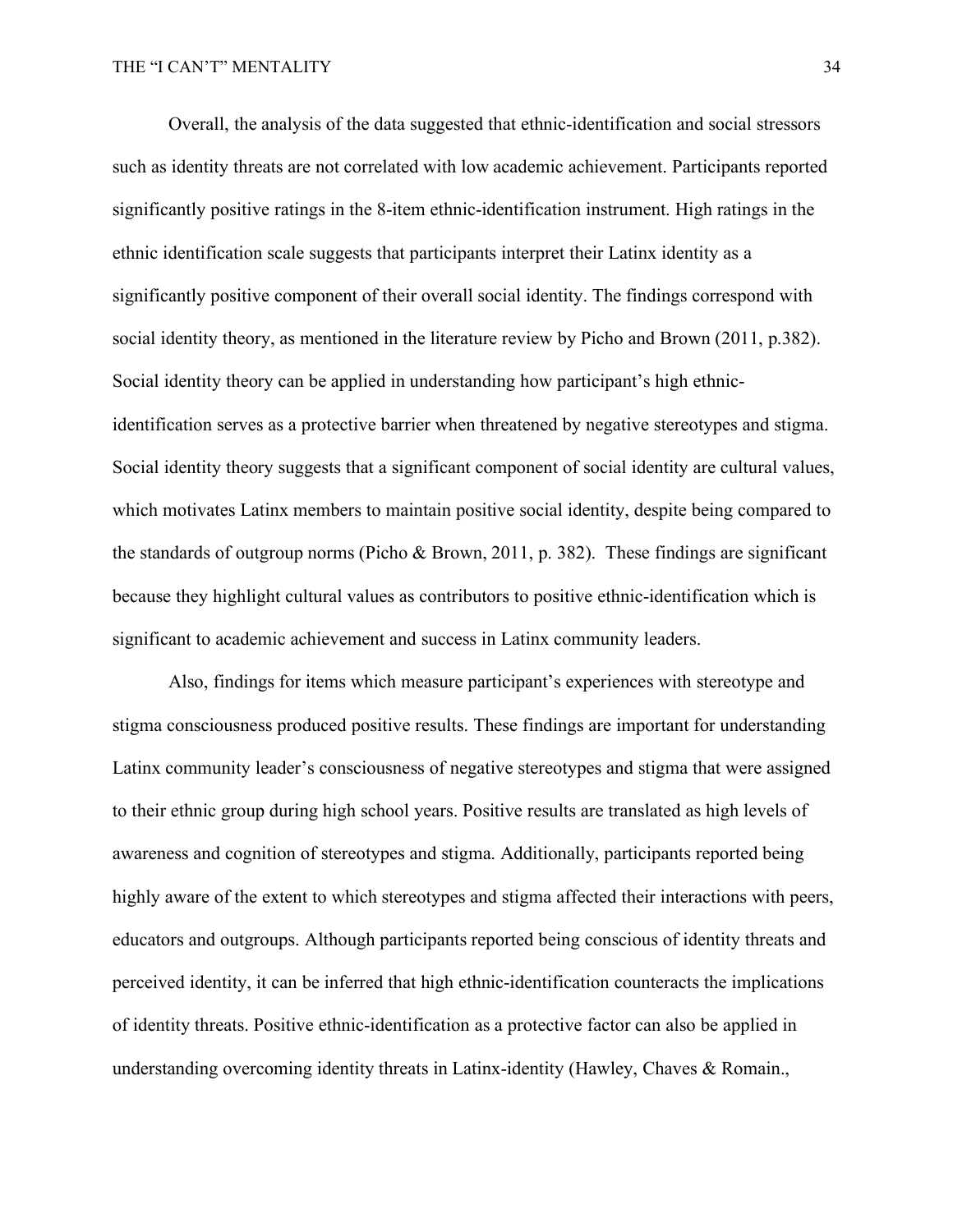2007). Identity as a protective factor assumes that positive ethnic-identification buffers the negative effects of stereotypes and stigma on self-perception towards their academic abilities to achieve and succeed.

Additionally, another component of the survey which yielded positive responses is participant's development of self-perception and attitudes towards academic abilities and negative outcomes. Positive ratings for self-perception and attitudes suggest that participants had positive judgements towards their ability to achieve academic success during high school. Despite having positive self-efficacy, the majority of participants also reported experiencing negative emotions such as feelings of frustration and self-doubt. This is worth highlighting because although participants experienced feelings of self-doubt and frustration, these feelings did not directly impact self-perception and academic outcomes. In this study, academic achievement and success is correlated with highest degree or level of schooling attained. Eightyone percent of participants completed a post-secondary degree despite of stereotype threat, stigma consciousness, and negative outcomes. Taggart (2018) suggest that parental education level is a predictor of academic achievement and success. The findings in this study challenge Taggart's argument because percentage of parents who had completed post-secondary education was only 28%. These findings are significant to this research because it supports the argument that participants did not limit their perception of their academic abilities on the basis of parental education level. This point also supports the argument that high-identification, cultural values, and family support remain to be contributing factors for resiliency and achieving academic success.

### **Limitations**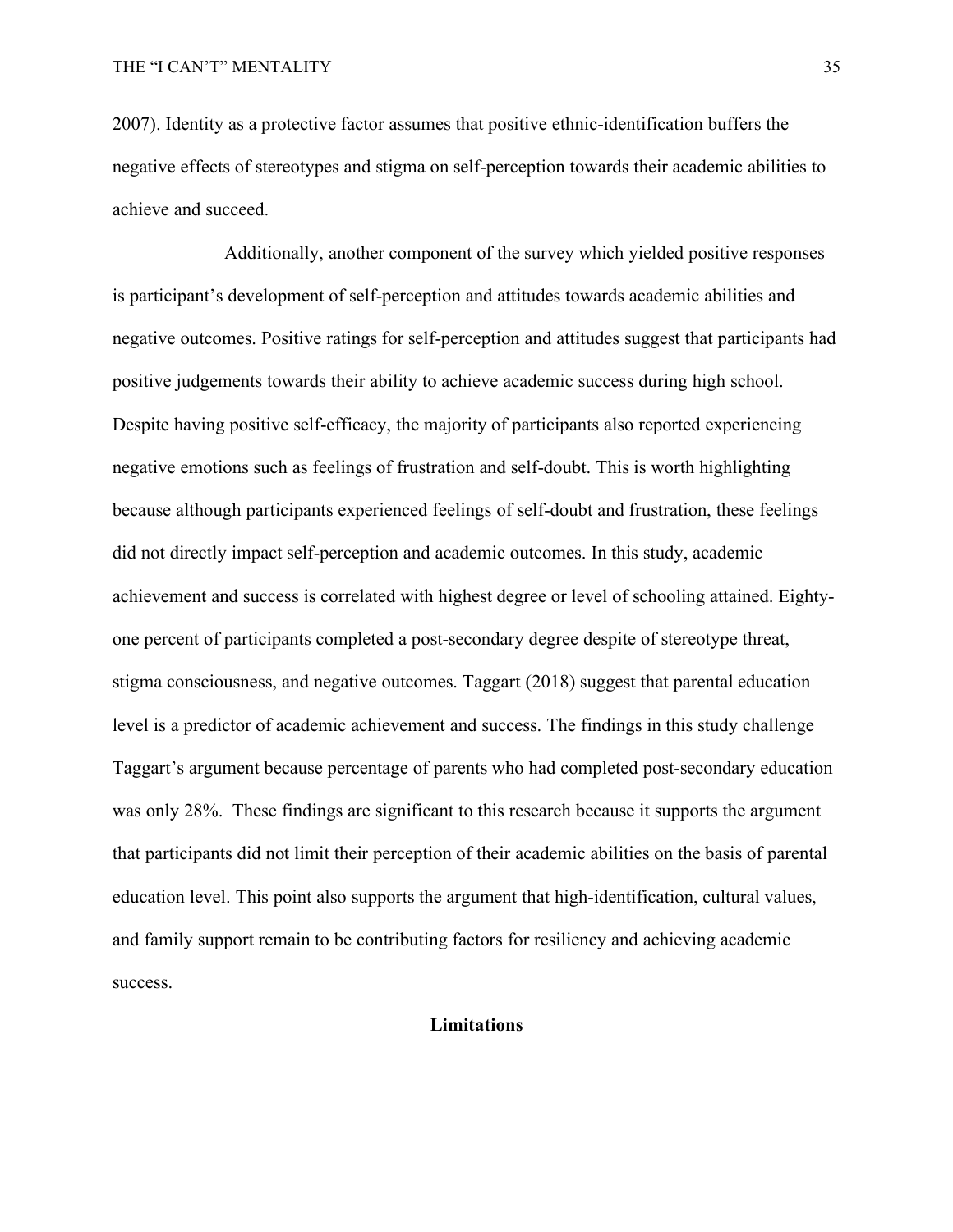The initial study proposal was in compliance with Merrimack College's research regulations and was approved by the Merrimack College Institutional Review Board [See Appendix D for IRB approval]. Although, the participant sample belonged to a marginalized community, they were not deemed as a vulnerable population and there were no foreseeable potential risks. A limitation posed by the intentional specificity of participant criteria is that it limited the participant pool to a small sample. The consequence of having a small sample size is that the findings cannot be generalized and are not representative of the entire Latinx community leaders' experiences with regard to ethnic identification, stereotype threat, stigma, and the implications of these intersecting components. However, having an established and distinguished and specific criterion for the participant sample was beneficial during the recruitment process of connecting with local community organizations. After analyzing the data, a limitation worth mentioning is that the majority of respondents identified their gender as female. Gender can influence how participants interpret and respond to stereotype threat and stigma. Although participant sample criteria outlined that participants are to be individuals that currently serve the communities in which they are from, it does not specify whether they attended high school in their community. Not specifying the location of the high school attended is a limitation because this technicality could possibly impact participant's exposure to identity threats. Lastly, the survey does not efficiently measure whether participants were aware of stereotypes and stigmas during high school or if the understanding of these concepts developed over time.

#### **Conclusion and Recommendations**

This research study sought to establish a correlation between stereotype and stigma consciousness as additional educational barriers for Latinx students who live in marginalized communities. When addressing social barriers that affect the academic outcomes of Latinx students, it is worthwhile exploring what components of identity have the most significant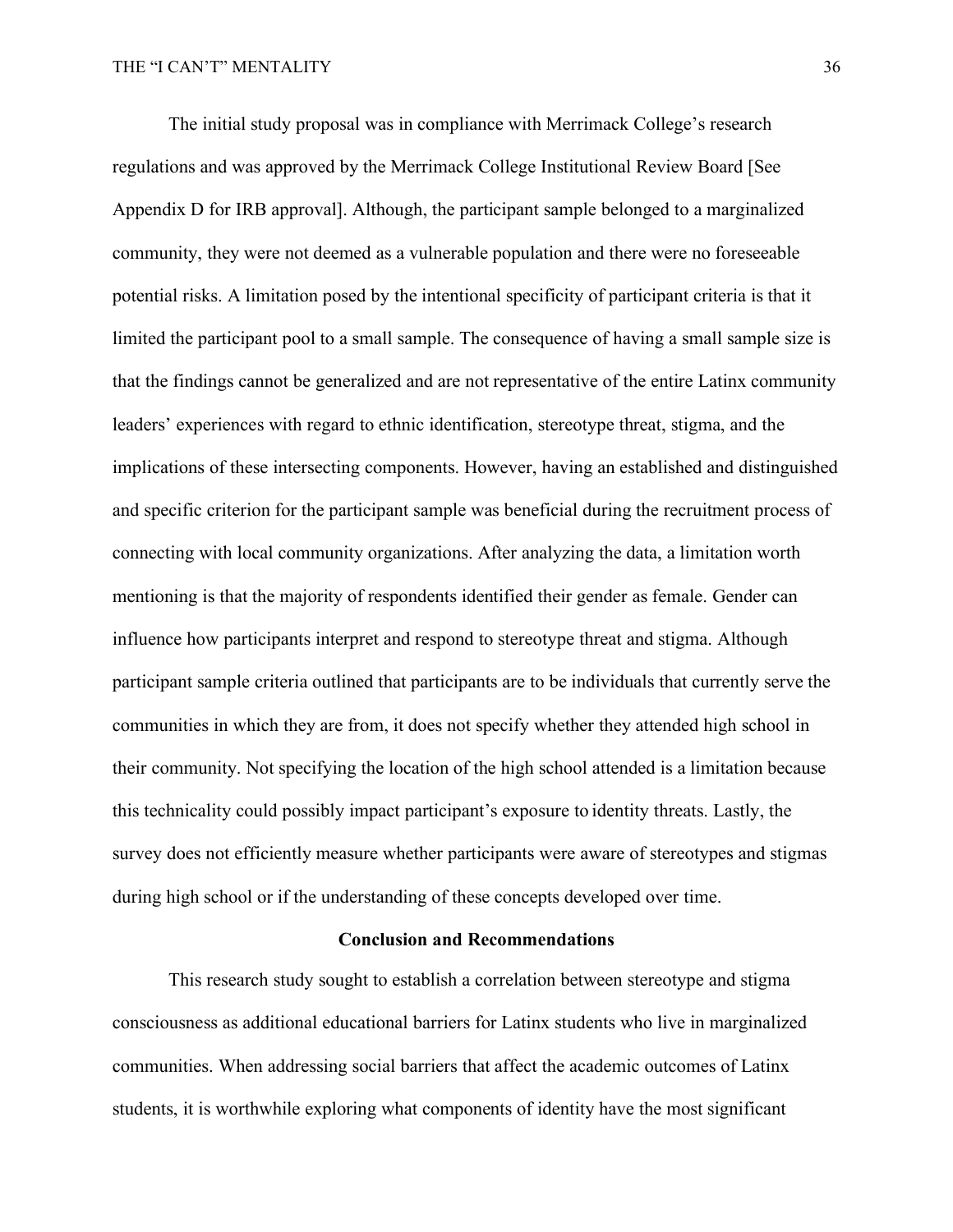impact on students as a whole. This approach aids in the understanding of the development of intrinsic motivation and positive self-perceptions towards academic abilities despite the influence of external factors such as identity threats (Reynold et al., 2010). For Latinx students, ethnicidentification, which includes cultural values and family support, serve as protective barrier. The findings suggest ethnic-identification is a protective factor that prevents Latinx members from conforming to stereotypes and stigmas which are attributed to their social identity.

This study initially ascribed ethnic identification as a disadvantageous component to Latinx student's experiences and academic outcomes. However, as discussed in the findings, strong ethnic-identification for Latinx students is a predictor of overall positive well-being and outcomes. A recommendation for future research that emerged from the findings is that studies could shift the positionality of research that aims to capture the experience of Latinx members. This entails allowing for participant self-identification of ethnic labels rather than limiting identification to pre-existing labels. Additionally, research could exclusively investigate experiences in regard to distinct nationalities including those associated with Latin American and Caribbean heritage. By acknowledging the diversity that exists within Latinx ethnicidentification, researchers demonstrate a commitment to understanding how multiculturalism influences a variation in experiences.

Considering schools and educational institutions hold a vital role in the academic success of students, it is worth presenting recommendations that address ways to identify negative ethnic identification in young people in order to better support students in developing more positive self-perception and greater academic achievement. As mention in the review of the literature, self-affirmations deflect negative effects of identity threats in Latinx students. Therefore, a recommendation worth considering is implementing curricula that encourage all students to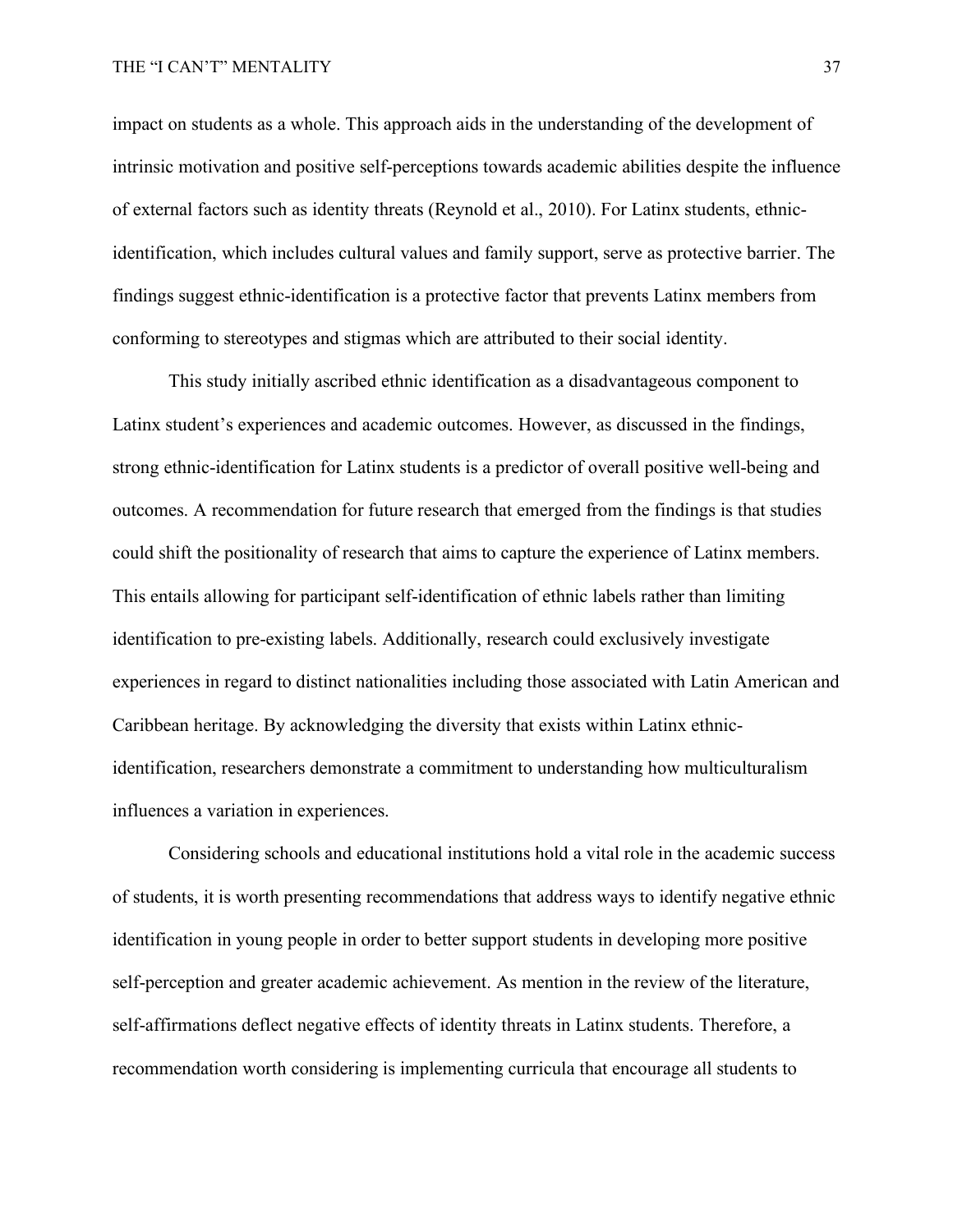engage in self-affirmation which allows for exploration of how students interpret and understand overall their identity. This approach not only deflects the negative effects of threats on overall identity, it supports the development of positive self-perception and personal integrity for all students. As discussed in the review of the literature, a significant component to positive ethnicidentification in Latinx groups is familial support and belongingness. Therefore, schools should recognize that familial support is a significant variable in positive Latinx ethnic identity and academic outcomes. The next recommendation puts a focus on family/parental engagement and support. In order to increase feelings of school belongingness in Latinx students, it is important that schools create a welcoming environment for not only the students, but also for families. Family involvement and inclusion promotes higher school satisfaction, therefore, better academic outcomes. This approach showcases schools and institutions commitment to supporting student's needs in a manner which celebrates the student as a whole.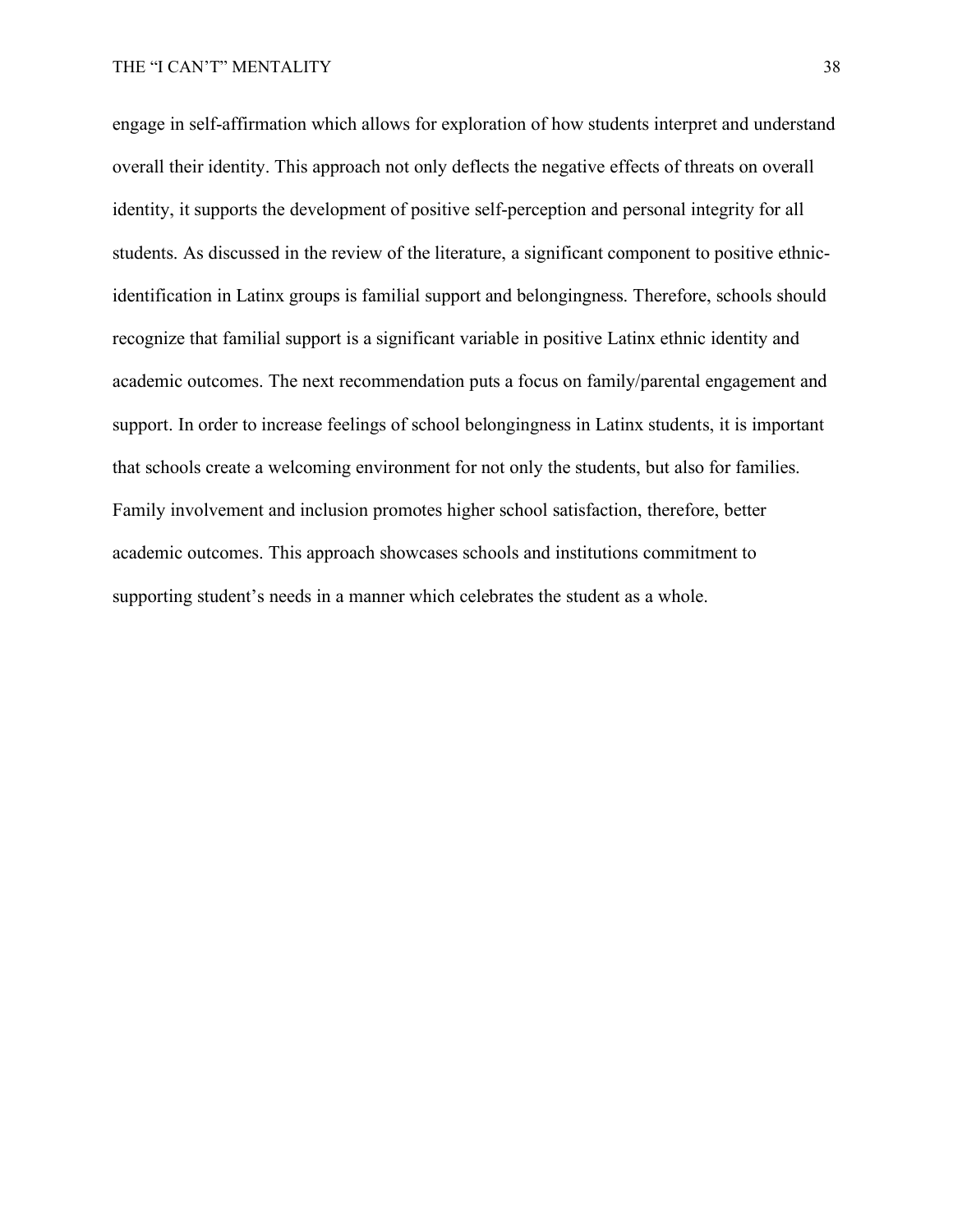#### References

Corona, R., Rodríguez, V., McDonald, S., Velazquez, E., Rodríguez, A., & Fuentes, V. (2017). Associations between cultural stressors, cultural values, and latina/o college students' mental health. *Journal of Youth and Adolescence: A Multidisciplinary Research Publication,46*(1), 63-77. doi:10.1007/s10964-016-0600-5

- Cultural Inclusion Program. (n.d.). Retrieved March 13, 2019, from https://www.communityinroads.org/cultural-inclusion.html
- Cupito, A. M., Stein, G. L., & Gonzalez, L. M. (2015). Familial cultural values, depressive symptoms, school belonging and grades in Latino adolescents: Does gender matter?. *Journal of Child and Family Studies*, 24(6), 1638-1649.
- Guyll, M., Madon, S., Prieto, L., & Scherr, K. C. (2010). The potential roles of self-fulfilling prophecies, stigma consciousness, and stereotype threat in linking Latino/a ethnicity and educational outcomes. *Journal of Social Issues*, *66*(1), 113-130.
- French, S. E., & Chavez, N. R. (2010). The Relationship of Ethnicity-Related Stressors and Latino Ethnic Identity to Well-Being. *Hispanic Journal of Behavioral Sciences,* 32(3), 410–428. https://doi.org/10.1177/0739986310374716
- Hawley, S. R., Chavez, D. V., & St. Romain, T. (2007). Developing a bicultural model for academic achievement: A look at acculturative stress, coping, and self-perception. Hispanic Journal of Behavioral Sciences, 29(3), 283-299.
- *Lawrence Ma Population*. (2018-06-12). Retrieved 2019-02-15, from http://worldpopulationreview.com/us-cities/lawrence-ma/
- Owens, J., & Lynch, S. M. (2012). Black and Hispanic immigrants' resilience against negativeability racial stereotypes at selective colleges and universities in the United States. *Sociology of education*, *85*(4), 303-325.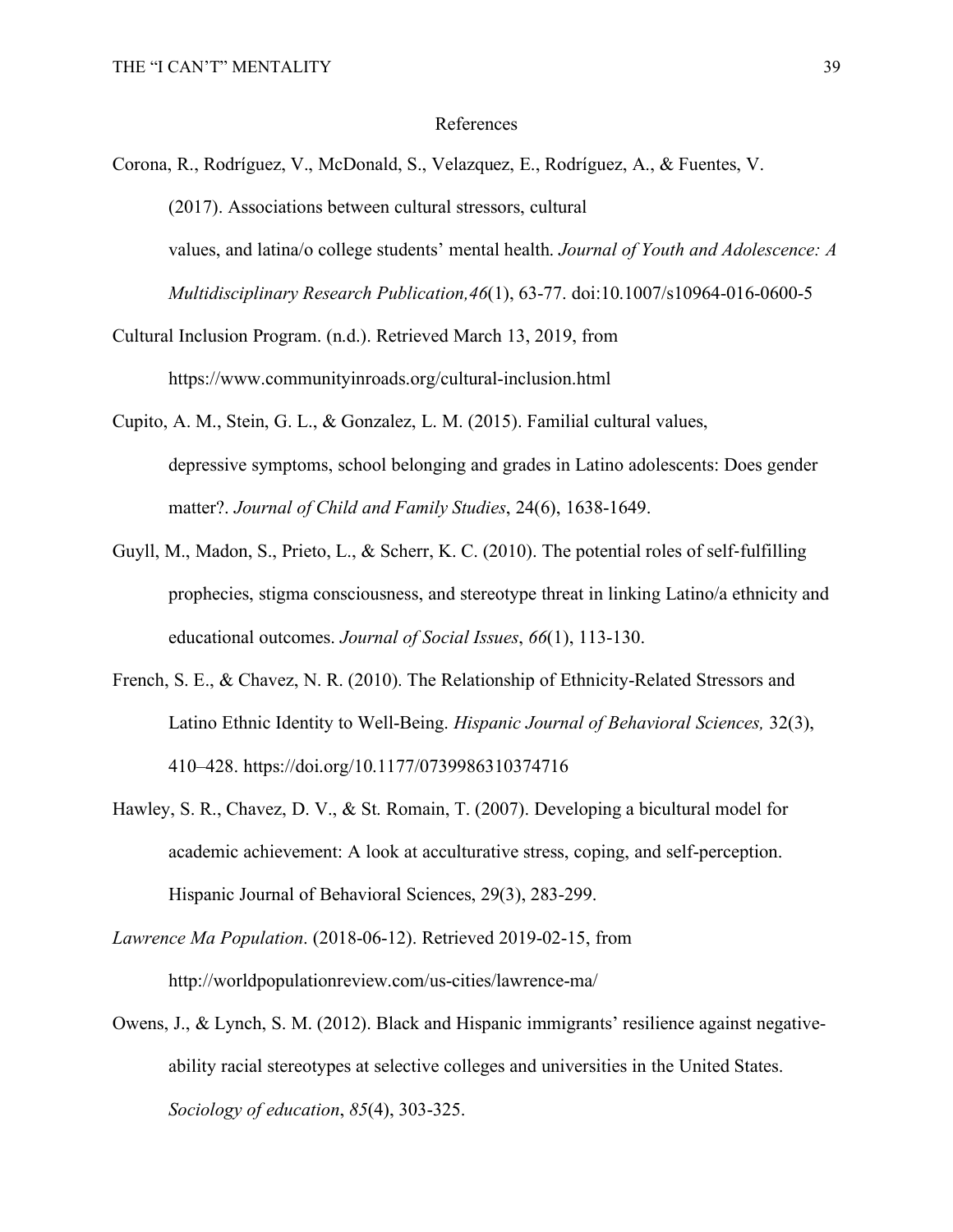Picho, K., & Brown, S. W. (2011). Can stereotype threat be measured? A validation of the social identities and attitudes scale (SIAS). *Journal of Advanced Academics, 22*(3), 374- 411,545,547. Retrieved from http://proxy3.noblenet.org/login?url=https://search.proquest.com/docview/869192625?ac

countid=40663

- Reynolds, A. L. & Sneva, J. N. & Beehler, G. P. (2010). The Influence of Racism-Related Stress on the Academic Motivation of Black and Latino/a Students. *Journal of College Student Development* 51(2), 135-149. Johns Hopkins University Press. Retrieved February 7, 2019, from Project MUSE database.
- Sherman, D. K., Hartson, K. A., Binning, K. R., Purdie-Vaughns, V., Garcia, J., Taborsky-Barba, S., Cohen, G. L. (2013). Deflecting the trajectory and changing the narrative: How selfaffirmation affects academic performance and motivation under identity threat. *Journal of Personality and Social Psychology*, *104*(4), 591–618. https://doi.org/10.1037/a0031495
- Stephan, W. G., Renfro, C. L., Esses, V. M., Stephan, C. W., & Martin, T. (2005). The effects of feeling threatened on attitudes toward immigrants. *International Journal of Intercultural Relations*, *29*(1), 1-19.
- Taggart, A. (2018). Latina/o Students in K-12 Schools: A Synthesis of Empirical Research on Factors Influencing Academic Achievement. *Hispanic Journal of Behavioral Sciences*, 40(4), 448–471. https://doi.org/10.1177/0739986318793810
- Zarate, M. E., Bhimji, F., & Reese, L. (2005). Ethnic Identity and Academic Achievement Among Latino/a Adolescents. *Journal of Latinos & Education*, *4*(2), 95–114. https://doi.org/10.1207/s1532771xjle0402pass:[\_]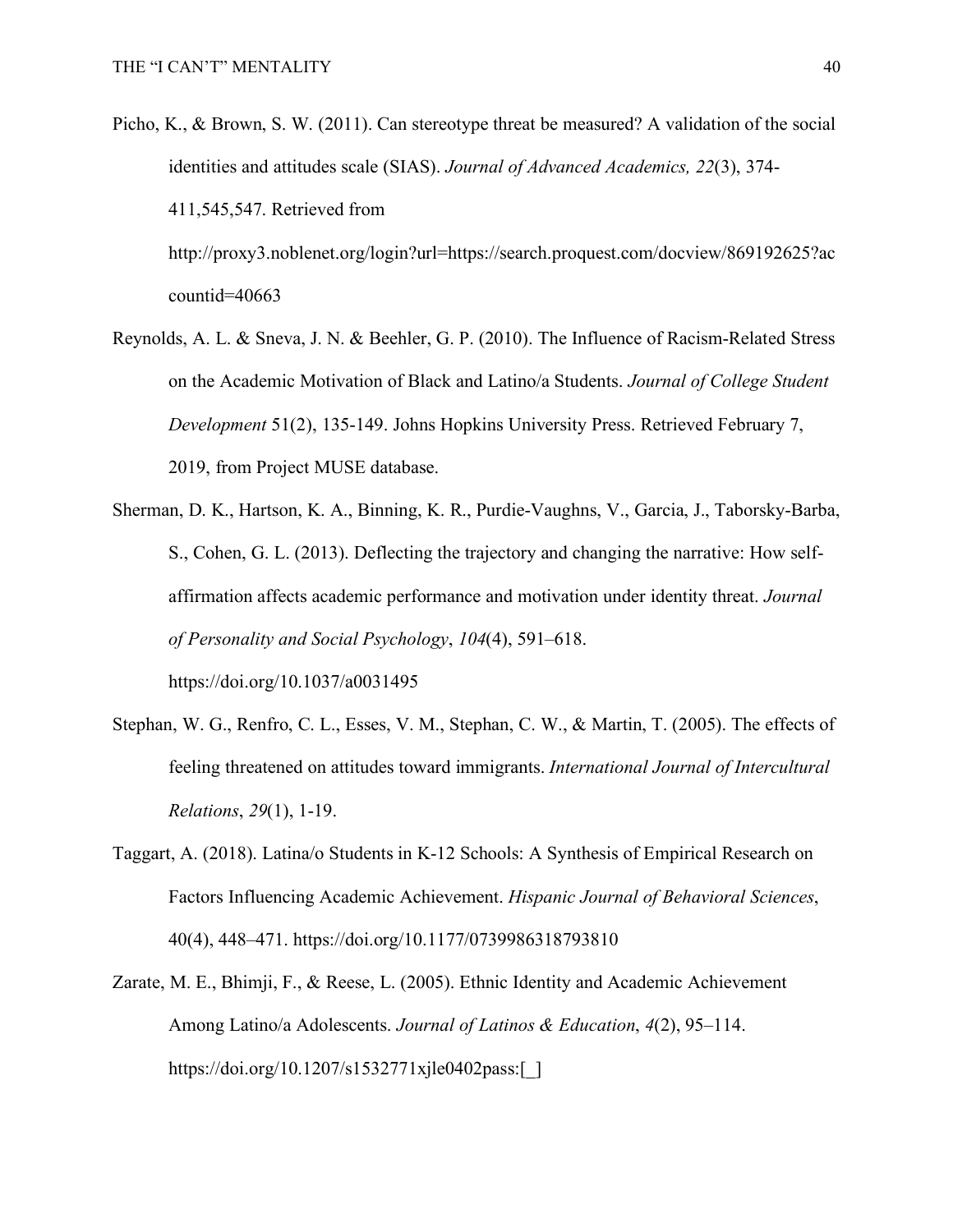## **Appendices**

### **Appendix List**

- Appendix A: Survey Questions
- Appendix B: Informed Consent
- Appendix C: Community Signed InRoad's Letter of Authorization
- Appendix D: MCLI Signed Letter of Authorization
- Appendix E: IRB Research Approval Form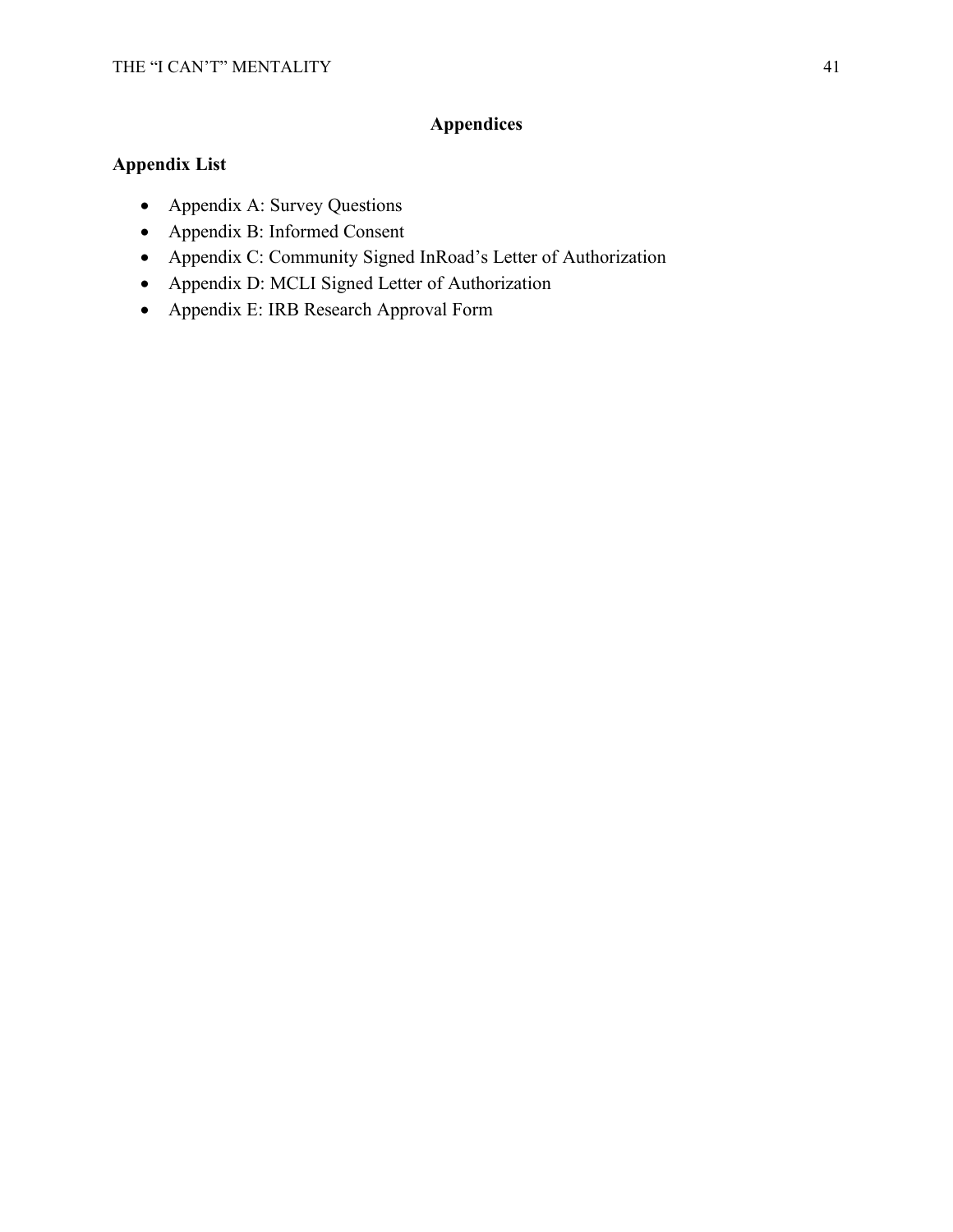### Appendix A

### Survey Questions

- 1. What is your age?
	- a. 18-21 years old
	- b. 22-25 years old
	- c. 26-29 years old
	- d. 30-33 years old
	- e. 34-37 years old
	- f. 38+ years old
- 2. What is your gender?
	- a. Female
	- b. Male
	- c. non-binary / third gender
	- d. Prefer to self-describe
	- e. Prefer not to say
- 3. Education: What is the highest degree or level of school you have completed? If currently enrolled, highest degree received.
	- a. Some college, no degree
	- b. Trade/technical/vocational training
	- c. Associate degree
	- d. Bachelor's degree
	- e. Master's degree
	- f. Professional degree
	- g. Doctorate degree
- 4. What is the highest degree or level of school your mother has completed? If currently enrolled, highest degree received.
	- a. No schooling
	- b. Nursery school to 8th grade
	- c. Some high school
	- d. High school graduate, diploma or the equivalent
	- e. Some college, no degree
	- f. Trade/technical/vocational training
	- g. Associate degree
	- h. Bachelor's degree
	- i. Master's degree
	- j. Professional degree
	- k. Doctorate degree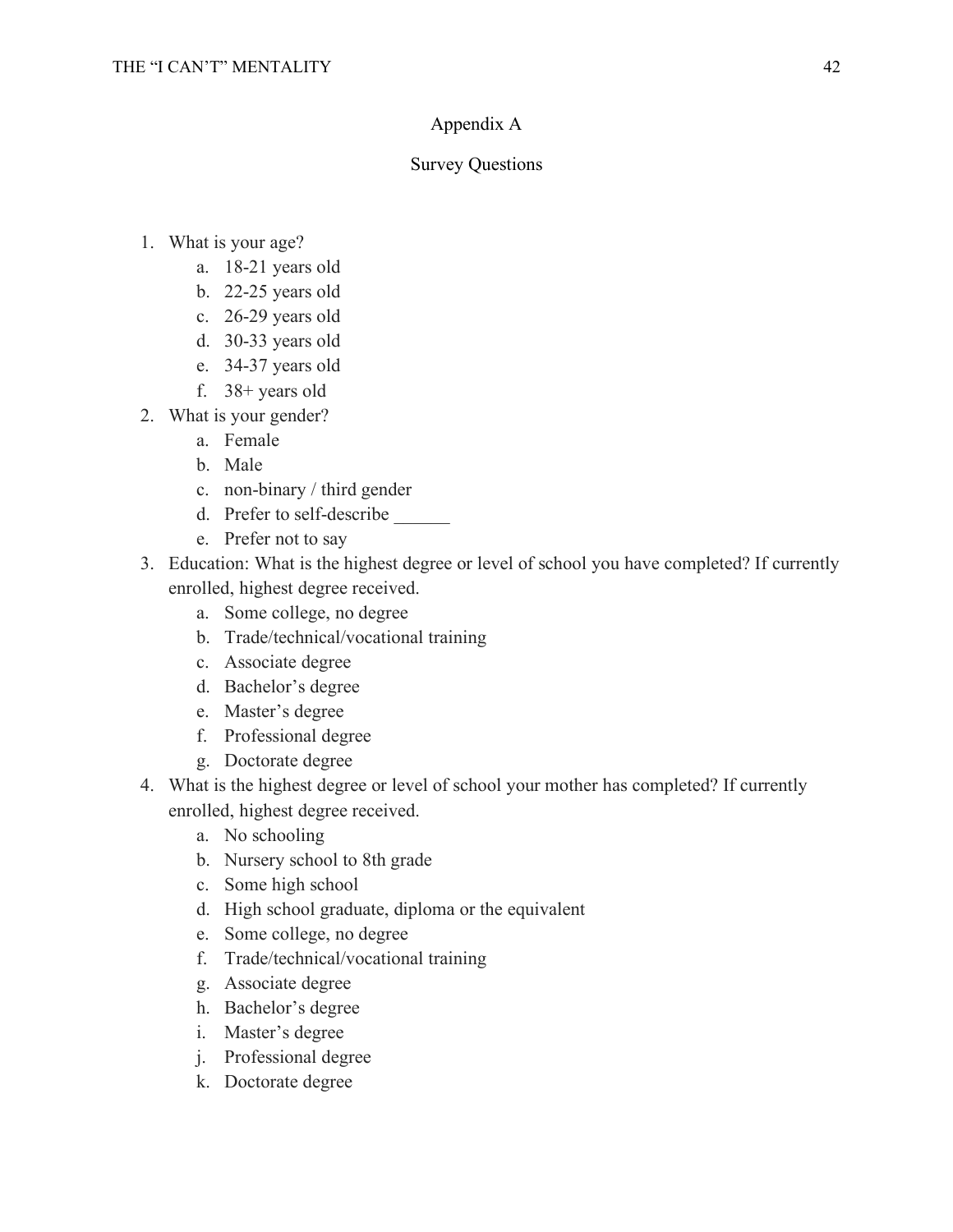- 5. What is the highest degree or level of school your father has completed? If currently enrolled, highest degree received.
	- a. No schooling
	- b. Nursery school to 8th grade
	- c. Some high school
	- d. High school graduate, diploma or the equivalent
	- e. Some college, no degree
	- f. Trade/technical/vocational training
	- g. Associate degree
	- h. Bachelor's degree
	- i. Master's degree
	- j. Professional degree
	- k. Doctorate degree
- 6. What is your marital status?
	- a. Single, never married
	- b. Married or domestic partnership
	- c. Widowed
	- d. Divorced
	- e. Separated
- 7. What is your current employment status?
	- a. Employed
	- b. Self-employed
	- c. Unemployed, looking for work
	- d. Unemployed, not currently looking for work
	- e. Student
	- f. Military
	- g. Retired
	- h. Homemaker
	- i. Unable to work
- 8. What is your household income?
	- a. \$0-\$9,999
	- b. \$10,000-\$19,9999
	- c. \$20,000-\$29,999
	- d. \$30,000- 49,999
	- e. \$50,000-\$69,999
	- f. \$70,000-\$89,999
	- g. \$90,000 or more
- 9. What best describes the type of organization you work for?
	- a. For profit
	- b. Non-profit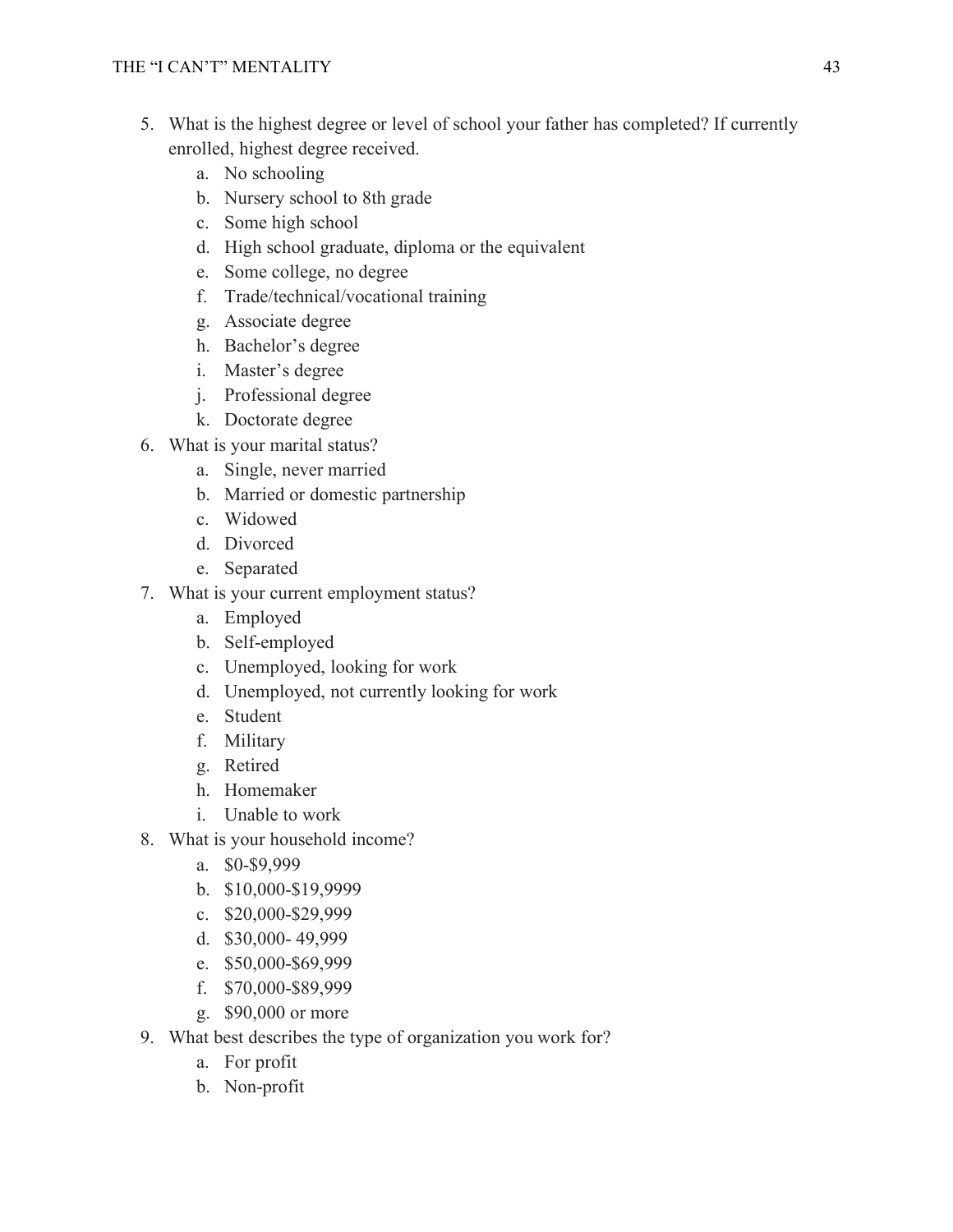- c. Health care
- d. Education
- e. Government
- f. Other
- 10. Which of the following most closely matches your job title?
	- a. Intern
	- b. Entry level
	- c. Analyst/associate
	- d. Manager
	- e. Director
	- f. Vice President
	- g. Senior Vice President
	- h. C level executive
	- i. President or CEO
	- j. Owner
- 11. Immigrant generation
	- a. U.S born
	- b. first generation (foreign born)
	- c. Second generation (U.S.-born with foreign-born parents)
	- d. 2.5 generation (U.S born with one foreign-born parent)

Throughout high school, my younger self believed…

(1) strongly disagree (7) strongly agree

- 1. My ethnicity influenced how I felt about myself
- 2. Academic success was important to me
- 3. My ethnicity formed a major part of my identity
- 4. My ethnicity contributed to my self-confidence
- 5. My ethnicity influenced how teachers interpreted my behavior
- 6. I have always done well in school
- 7. I valued my ethnic background
- 8. I was good at learning
- 9. Most people judge me on the basis of my ethnicity
- 10. My ethnicity is central to defining to who I am
- 11. I thought my academic success will be useful to me in my future
- 12. My ethnicity affected how I felt about myself
- 13. Most people judged me on the basis of my ethnicity
- 14. I learned things quickly
- 15. My identity is strongly tied to my ethnicity
- 16. I felt a strong attachment to my ethnicity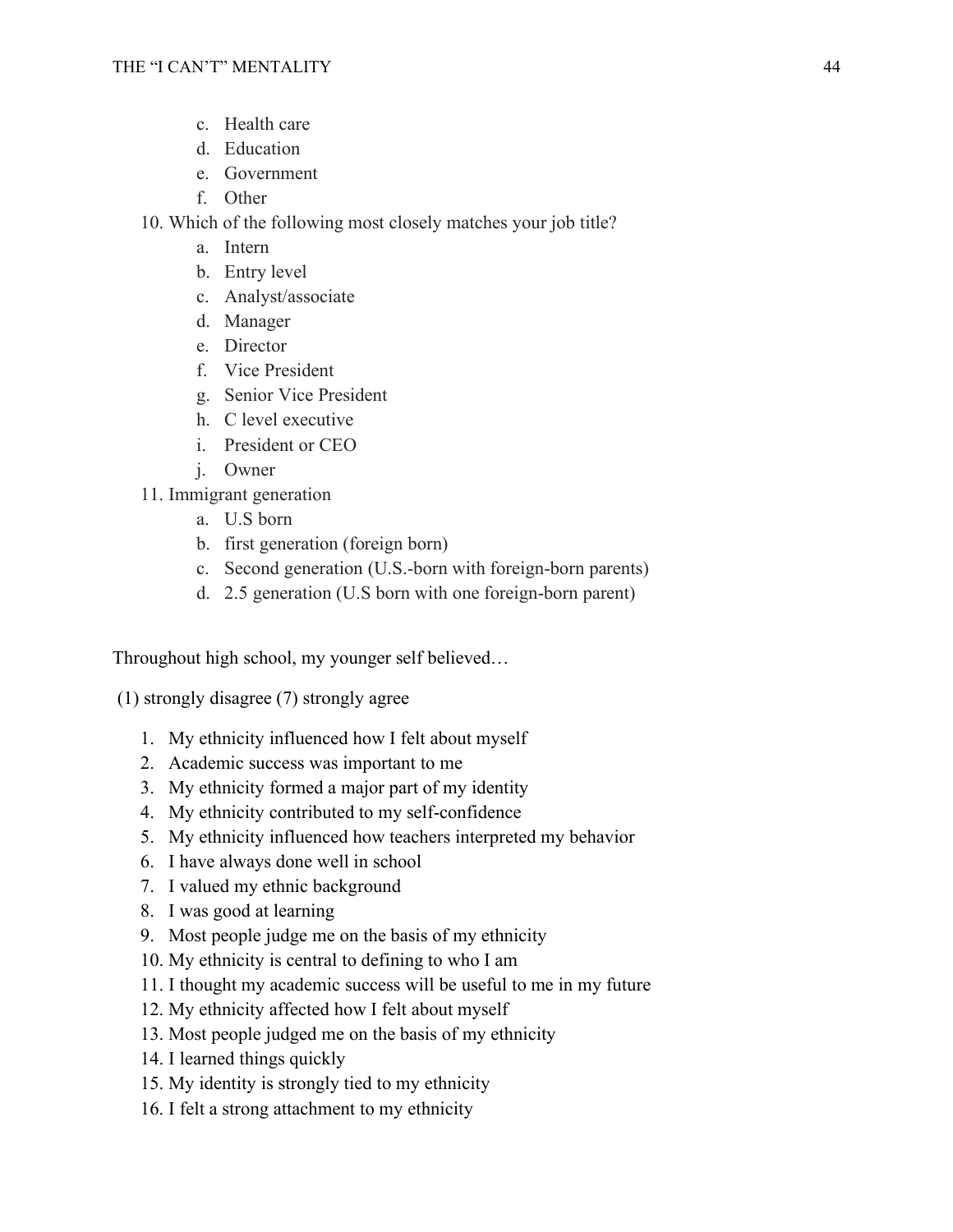- 17. I was unable to do well in my academics
- 18. I had strong academic abilities
- 19. My ethnicity was an important reflection of who I was
- 20. My ethnicity affected how people act towards me
- 21. Most people have unexpressed racist thoughts
- 22. My abilities are important to my academic success
- 23. My ethnicity affects how my peers interact with me
- 24. I can easily master advanced concepts
- 25. Doing well in my academics matters to me
- 26. I value education
- 27. My ethnicity affects how I interact with people of other ethnicities
- 28. Doing well in my academics is critical to my future success
- 29. People from other ethnic groups interpret my behaviors based on my ethnicity
- 30. Experienced doubt about my academic abilities
- 31. I experienced feelings of frustration
- 32. I felt like was letting myself down
- 33. I had feelings of hopelessness
- 34. At times, I felt like giving up
- 35. My ethnicity affected my attitude towards my academics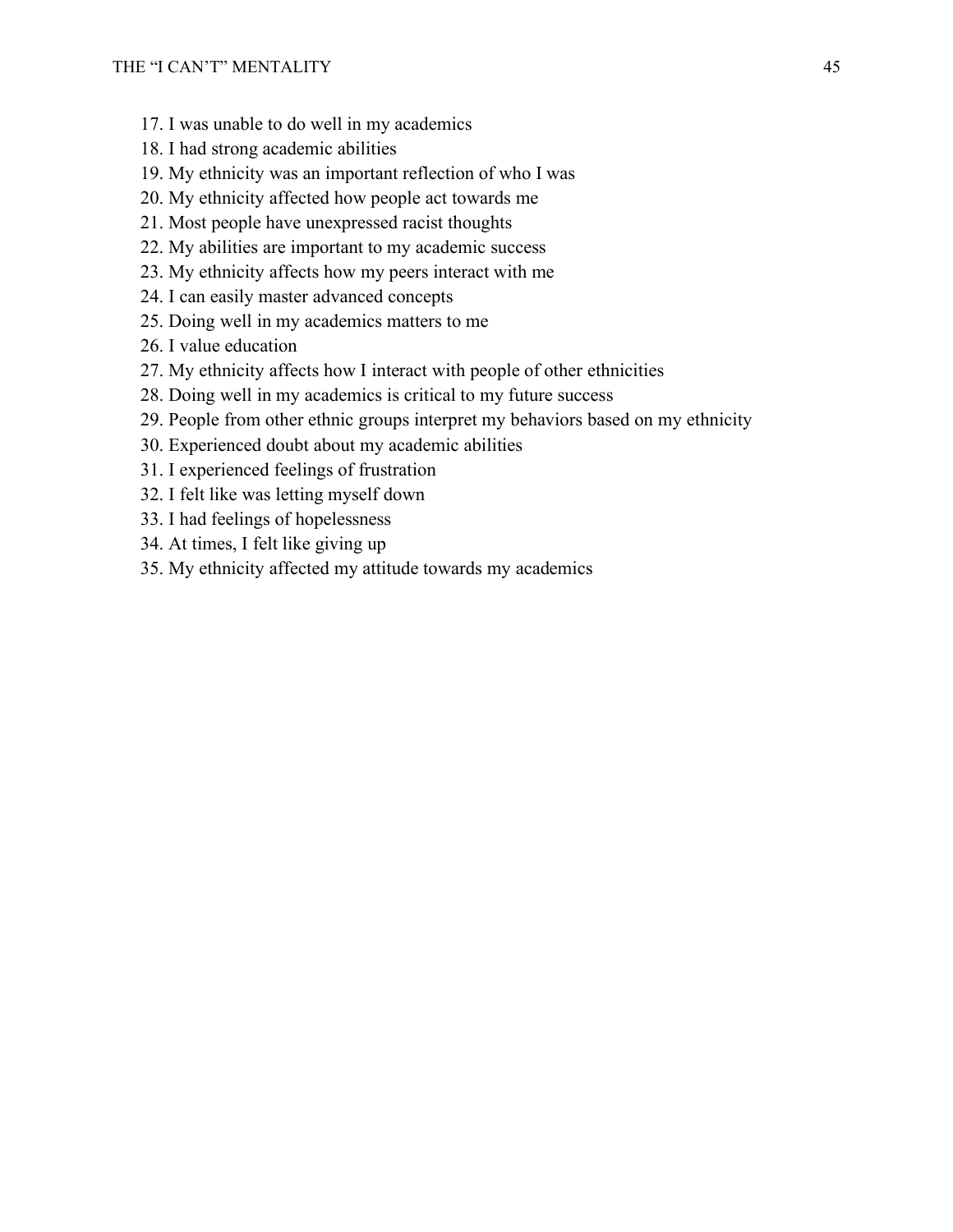### Appendix B

Informed Consent



315 Turnpike Street, North Andover, MA 01845 | www.merrimack.edu

## **Consent to Participate in Research Study**

### **Title of Study: Young Latinx Community Leaders The "I Can't Mentality": Overcoming Stereotype Threat and Stigma in**

**Investigators: Ashley Duran**

**Co-Investigator: John Giordano** 

**IRB Number: IRB-FY18-19-112**

### **Key Information**

1. This project is being conducted as research and your participation is entirely voluntary.

2. The goals of this study is to understand how stereotype threats and stigma consciousness affect academic success and possibly create additional educational barriers for people who live in marginalized communities. The purpose of the survey is to gain an understanding of whether these variables play a significant role in academic achievement. Ultimately, this research may be presented as a paper and published in an academic journal.

a. Online survey – approximately 15-20 minutes

3. There are no anticipated foreseeable risks or discomforts.

4. There are no expected benefits for participation in this study.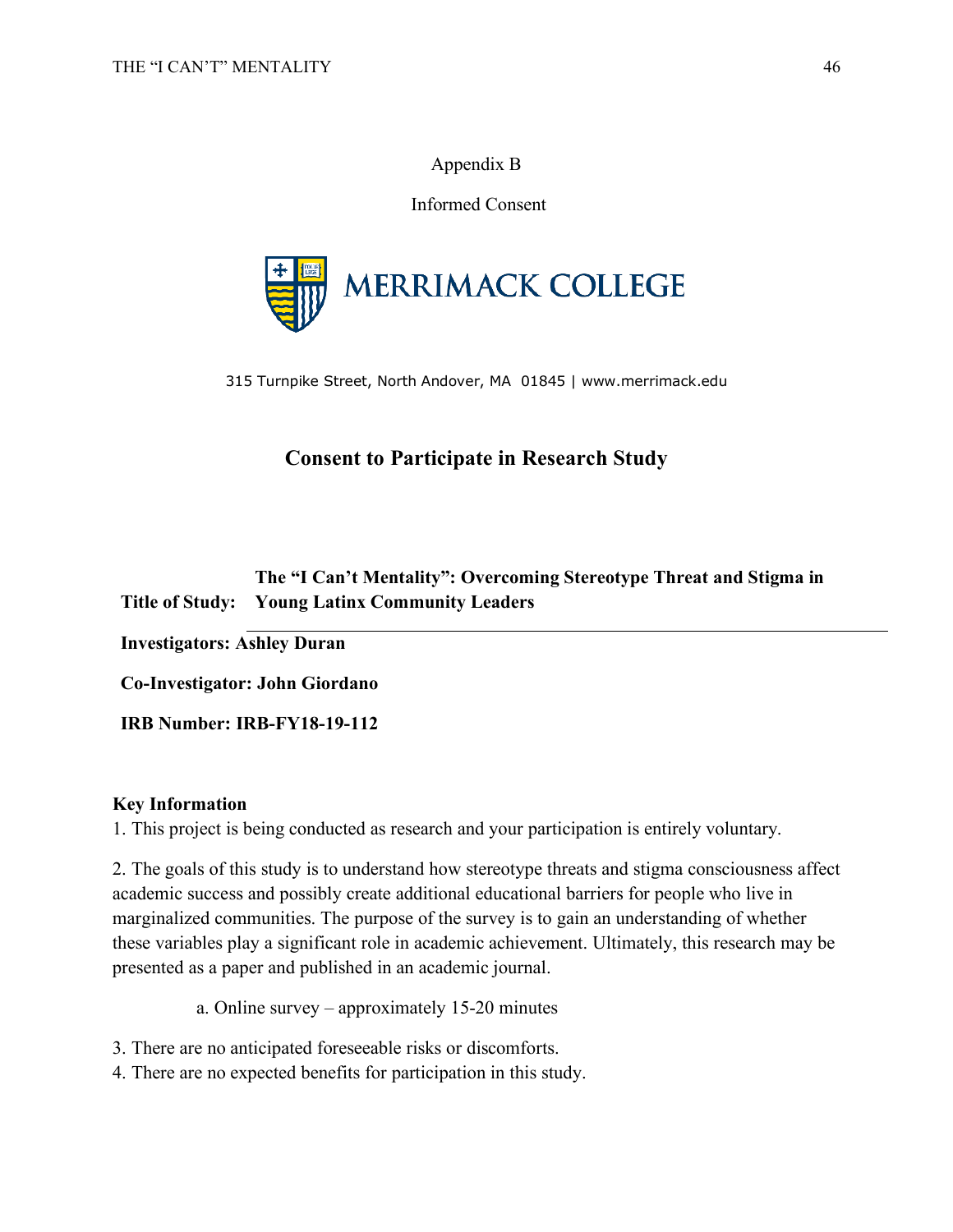5. Should you wish, you may complete a hard copy version of the survey as opposed to the online version.

### **Introduction**

- You are being asked to be in a research study of will measure how aware you were of stereotypes and stigmas during high school, and whether stereotypes and stigmas contributed to the development of your social identity and attitudes towards your academic abilities.
- You were selected as a possible participant because you were identified as currently holding a community leader role in the community of Lawrence, in which you are representative of the demographics. For this study, we are looking for young Latinx professionals who overcame educational barriers and are now serving the community.
- We ask that you read this form and ask any questions that you may have before agreeing to be in the study.

### **Purpose of Study**

- The purpose of the study is to understand how stereotype threats and stigma consciousness affect academic success and possibly create additional educational barriers for young people who live in marginalized communities, such as Lawrence. The purpose of the survey is to gain an understanding in if these variables do play a significant role on how high school students view their academic abilities and performance, and if so, how did the participants overcome these barriers to later became community leaders.
- Ultimately, this research may be presented as a Community Engagement graduate Capstone project for the School of Education and Social Policy at Merrimack College.

### **Description of the Study Procedures**

• If you agree to be in this study, you will be asked to do the following things: We will send you a link to an online survey tool via email. The survey will include questions about your demographics and your attitudes about stereotypes in relation to your personal social identity. The survey will take about 30 minutes to complete.

### **Risks/Discomforts of Being in this Study**

• I do not anticipate any risks to you participating in this study. There are no reasonably foreseeable (or expected) risks. There may be unknown risks.

### **Benefits of Being in the Study**

• There are no benefits to you as a participant in this study. This study will create a conversation and increase awareness on how stereotypes and stigmas may influence a high schooler's self-perception on how they view their academic abilities and how far they can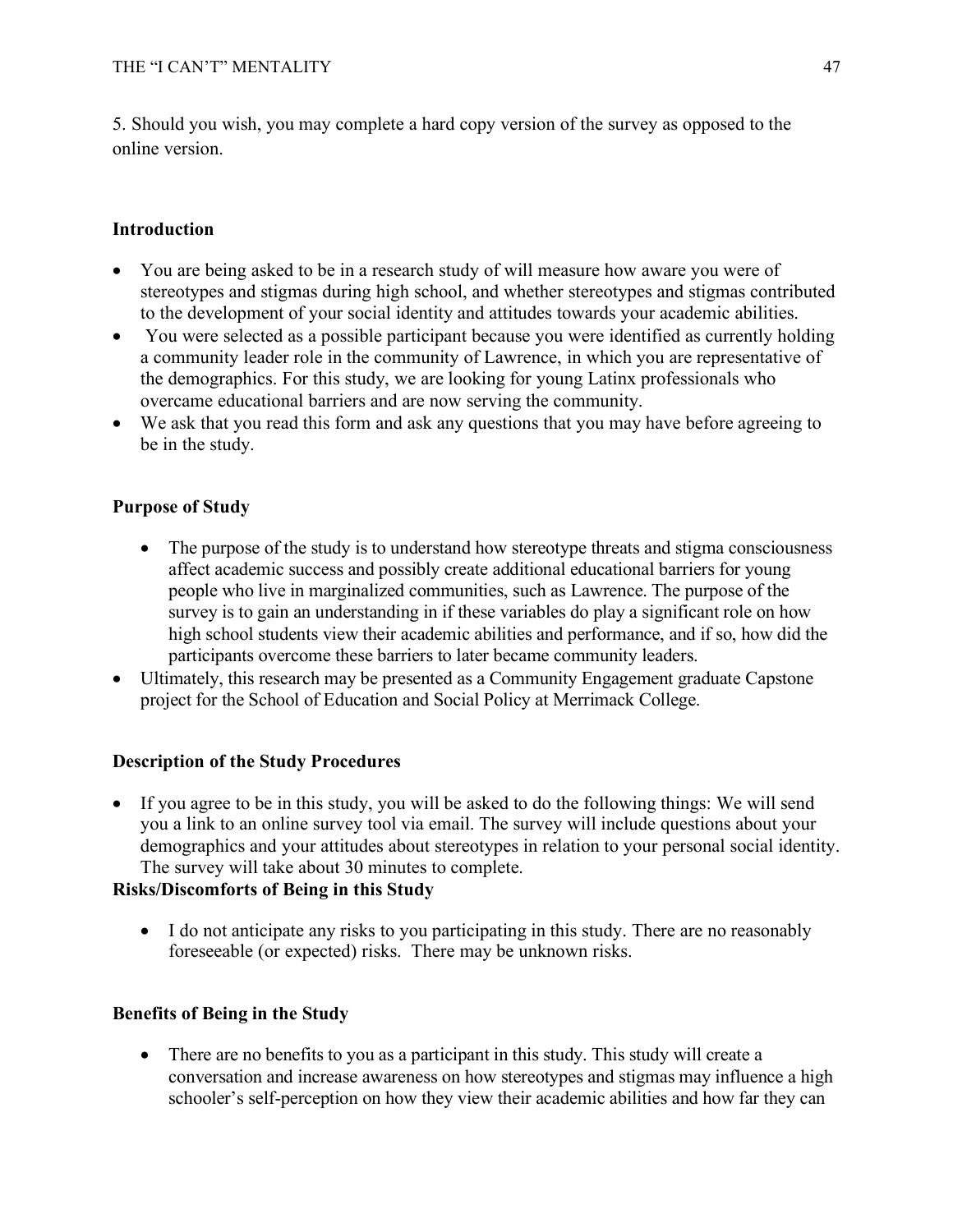go.

### **Confidentiality**

- This study is anonymous. We will not be collecting or retaining any information about your identity.
- The records of this study will be kept strictly confidential. Research records will be kept in a locked file, and/or all electronic information will be coded and secured using a password protected file. We will not include any information in any report we may publish that would make it possible to identify you.

### **Payments or Compensation**

• You will not receive the any form of payment or reimbursement for participating in this study.

### **Right to Refuse or Withdraw**

• The decision to participate in this study is entirely up to you. You may refuse to take part in the study *at any time* without affecting your relationship with the investigators of this study, Merrimack College or any study partners. Your decision will not result in any loss or benefits to which you are otherwise entitled. You have the right not to answer any single question, as well as to withdraw completely from the interview or survey at any point during the process; additionally, you have the right to request that the interviewer not use any of your interview material.

### **Right to Ask Questions and Report Concerns**

- You have the right to ask questions about this research study and to have those questions answered by me before, during or after the research. If you have any further questions about the study, at any time feel free to contact, Ashley Duran at duranam $@$ merrimack.edu or by telephone at (978) 590-5082 or John Giordano at giordanoj@merrimack.edu. If you like, a summary of the results of the study will be sent to you. If you have any other concerns about your rights as a research participant that have not been answered by the investigators, you may contact the Chair of the Merrimack Institutional Review Board at (978) 837-5280 or by email at irb@merrimack.edu.
- If you have any problems or concerns that occur as a result of your participation, you can report them to the Chair of the IRB at the contact information above.

### **Informed Consent**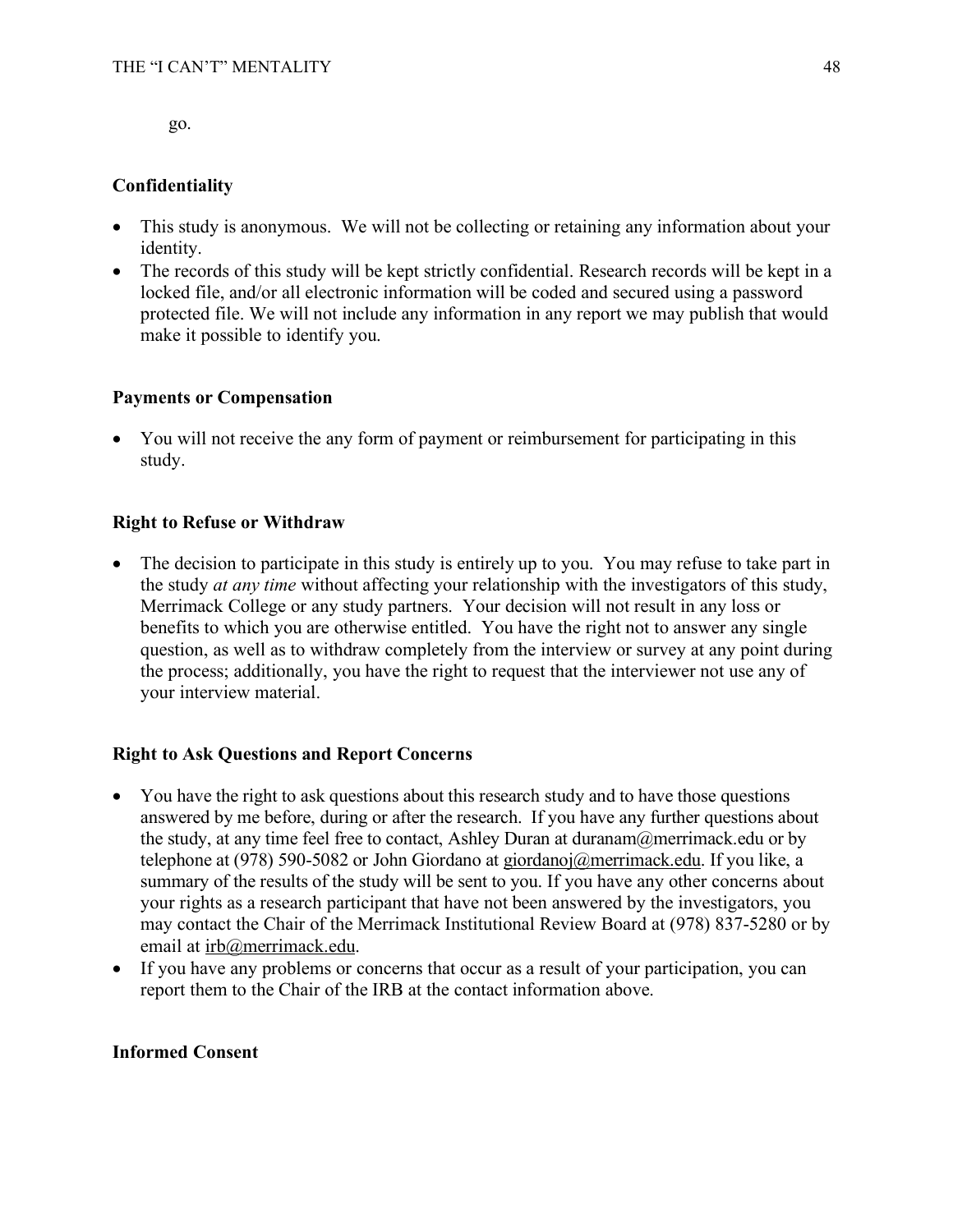• Continuing with this survey indicates that you have decided to volunteer as a research participant for this study, and that you have read and understood the information provided above.

#### Appendix D

#### Community Organization Authorization Letter

#### **Community InRoads** 190 Academy Road North Andover, Massachusetts 01845

February 9, 2019

Institutional Review Board Merrimack College 315 Turnpike Street North Andover, MA 01845

Dear IRB Members,

After reviewing the proposed study, presented by Ashley Duran, Community Engagement Fellow at Merrimack College, I am granting permission for the study to be conducted electronically via an online survey tool.

I understand the purpose of the project is to determine how aware participants were of stereotypes and stigmas during high school, and whether stereotypes and stigmas contributed to the development of social identity and attitudes towards academic abilities. The primary activity will involve providing responses to a 20 minute long survey that be distributed via email. The following are eligible to participate: Latinx professionals that currently hold leadership positions in the city of Lawrence and have that graduated from Cultural Inclusion Program.

I understand that collection of electronic responses via an online survey tool will occur for approximately 29 days, I expect that this project will end not later than February 29, 2019.

I understand that Ashley Duran will obtain consent for all participants in the study. Ashley Duran has agreed to provide to my office a copy of all IRB approved study protocol materials including the approved consent documents before she recruits participants. Any data collected by Ashley Duran will be kept confidential and will be stored in a secure location per the approved protocol. Ashley Duran has also agreed to provide to us a copy of the aggregate results of the research.

If the Merrimack College Institutional Review Board has any concerns about the permission being granted by this letter, please contact me at (978) 604-8803 or at jkulash@communityinroads.org.

Sincerely, - Kulad

Joan Kulash Community InRoads, Executive Director 190 Academy Road, North Andover, MA 01845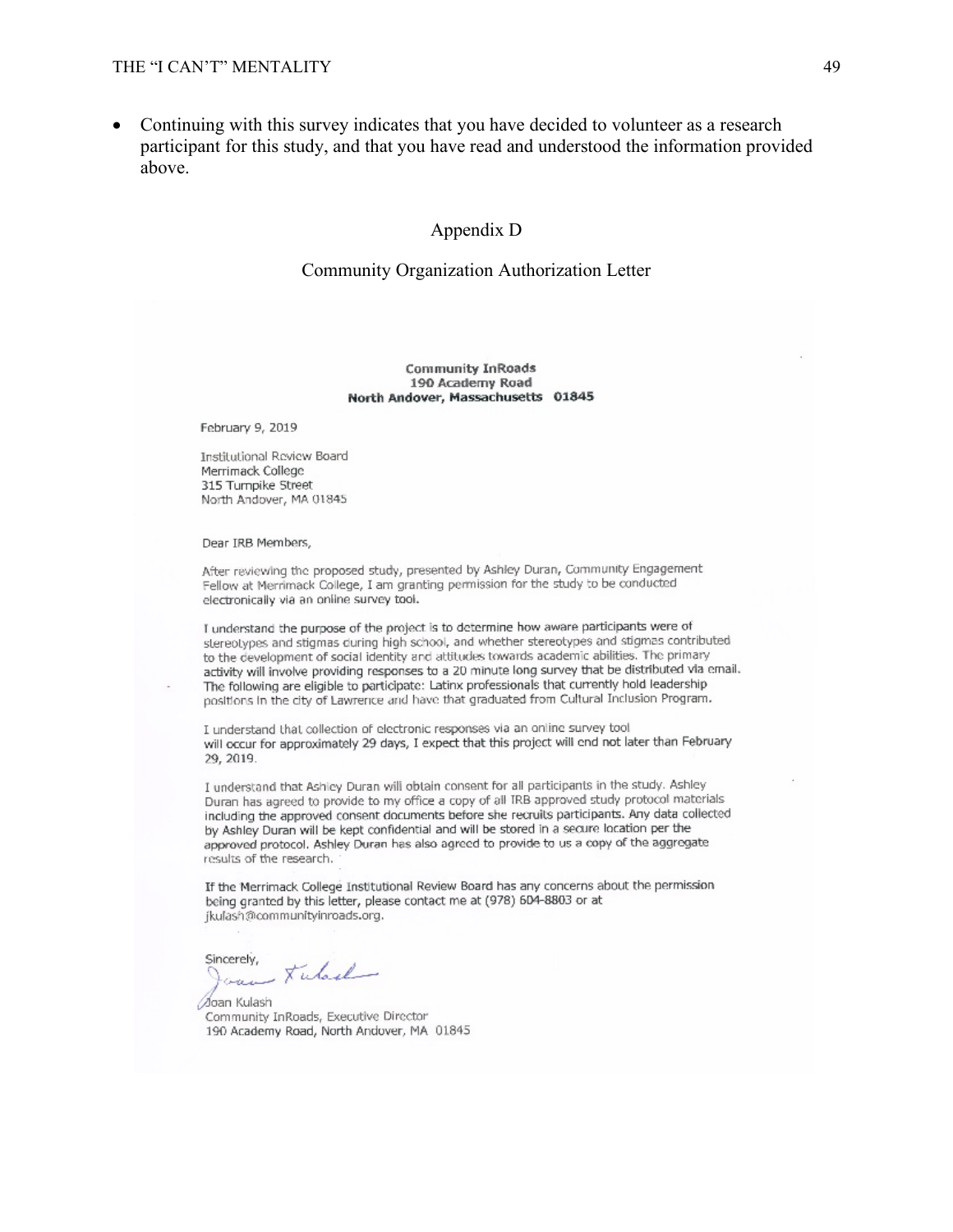#### Appendix D

#### Community Organization Authorization Letter



January 23, 2019

Institutional Review Board Merrimack College 315 Turnpike Street North Andover, MA 01845

Dear IRB Members,

After reviewing the proposed study, presented by Ashley Duran, Community Engagement Fellow at Merrimack College, I am granting permission for the study to be conducted electronically via an online survey tool.

I understand the purpose of the project is to determine how aware participants were of stereotypes and stigmas during high school, and whether stereotypes and stigmas contributed to the development of social identity and attitudes towards academic abilities. The primary activity will involve providing responses to a 20 minute long survey that be distributed via email. The following are eligible to participate: Latinx professionals that currently hold leadership positions in the city of Lawrence and have that graduated from Mill City Leadership Institute.

I understand that collection of electronic responses via an online survey tool will occur for approximately 29 days, I expect that this project will end not later than February 29, 2019.

I understand that Ashley Duran will obtain consent from all participants in the study. Ashley Duran has agreed to provide to my office a copy of all IRB approved study protocol materials including the approved consent documents before she recruits participants. Any data collected by Ashley Duran will be kept confidential and will be stored in a secure location per the approved protocol. Ashley Duran has also agreed to provide to us a copy of the aggregate results of the research.

If the Merrimack College Institutional Review Board has any concerns about the permission being granted by this letter, please contact me at (978) 332-2327 or at dduran-dark@lawrencecommunityworks.org

Sincerely

Della Durán-Clark, MSW, M.Ed Mill Cities Leadership Institute, Executive Director Lawrence CommunityWorks 168 Newbury Street, Lawrence, MA 01841 Main: 978-685-3115 / Direct: 978-722-2600